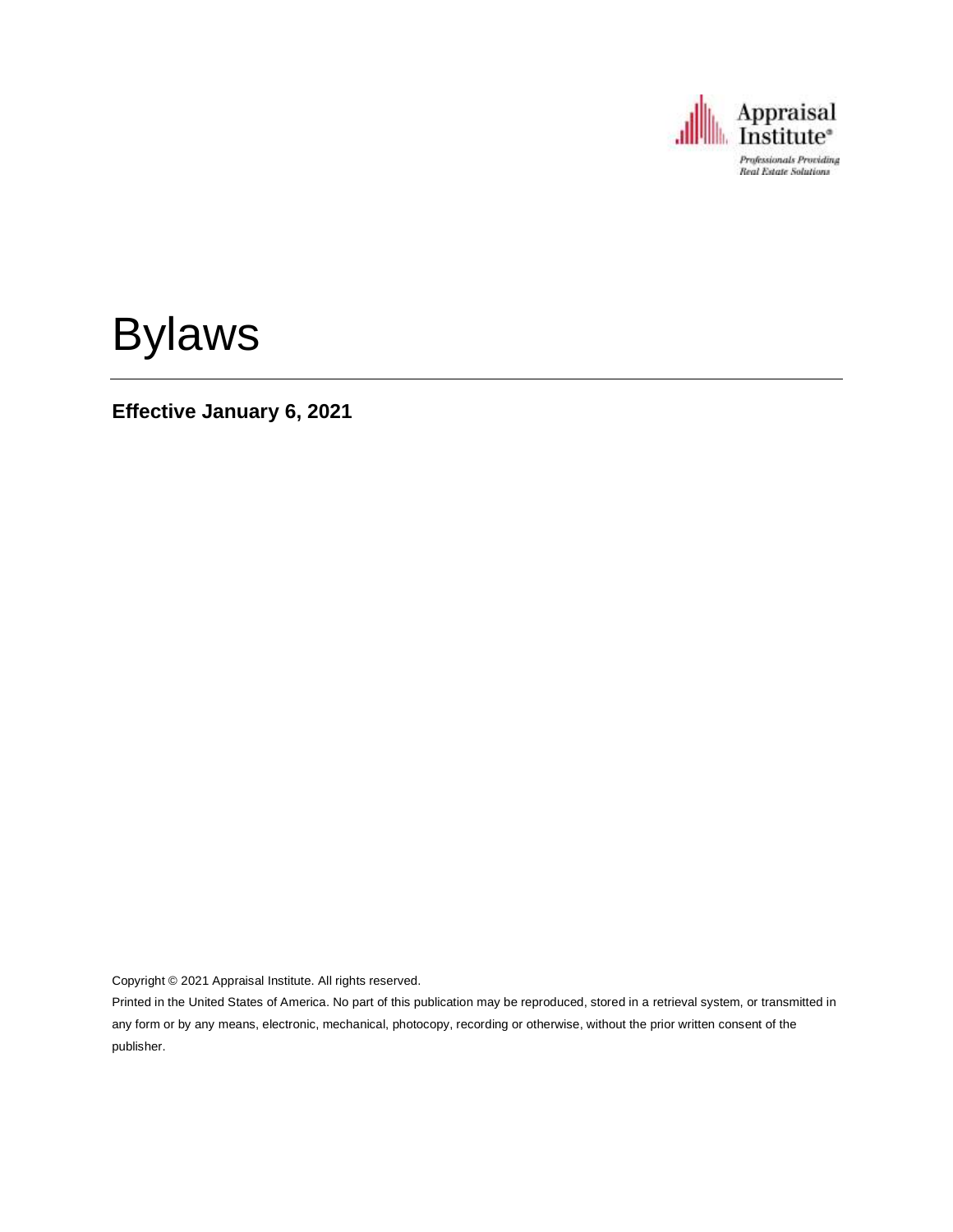#### **Table of Contents**

| ARTICLE VI: Rights and Obligations of Members, Candidates, Practicing Affiliates and Affiliates 14 |  |
|----------------------------------------------------------------------------------------------------|--|
|                                                                                                    |  |
|                                                                                                    |  |
|                                                                                                    |  |
|                                                                                                    |  |
|                                                                                                    |  |
|                                                                                                    |  |
|                                                                                                    |  |
|                                                                                                    |  |
| Part B: Administrative Fees for Non-Practicing Life Designated Members and Non-Practicing Retired  |  |
|                                                                                                    |  |
|                                                                                                    |  |
|                                                                                                    |  |
|                                                                                                    |  |

200 W. Madison St., Suite 1500, Chicago, IL 60606 | T 312-335-4100 F 312-335-4400 | www.appraisalinstitute.org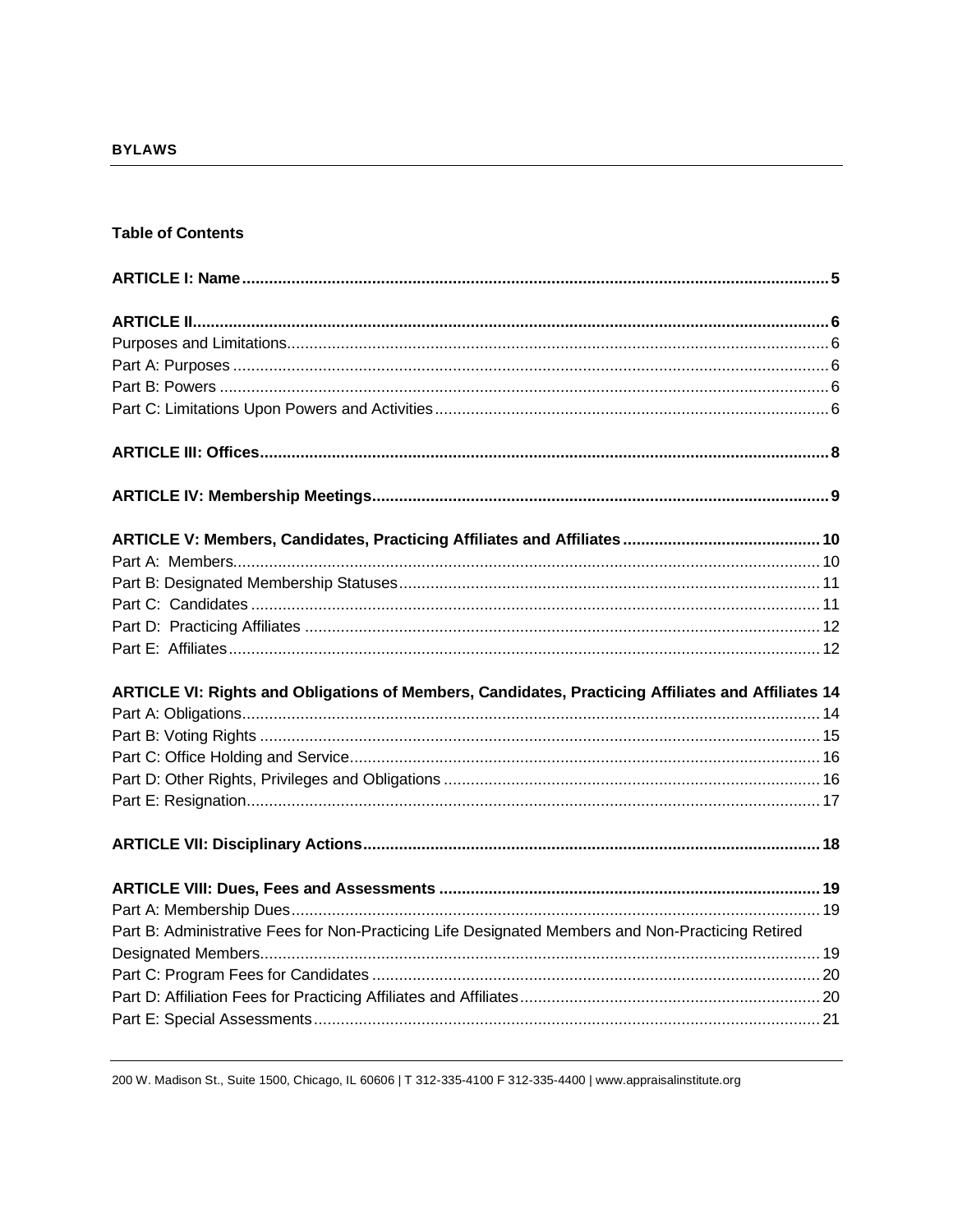200 W. Madison St., Suite 1500, Chicago, IL 60606 | T 312-335-4100 F 312-335-4400 | www.appraisalinstitute.org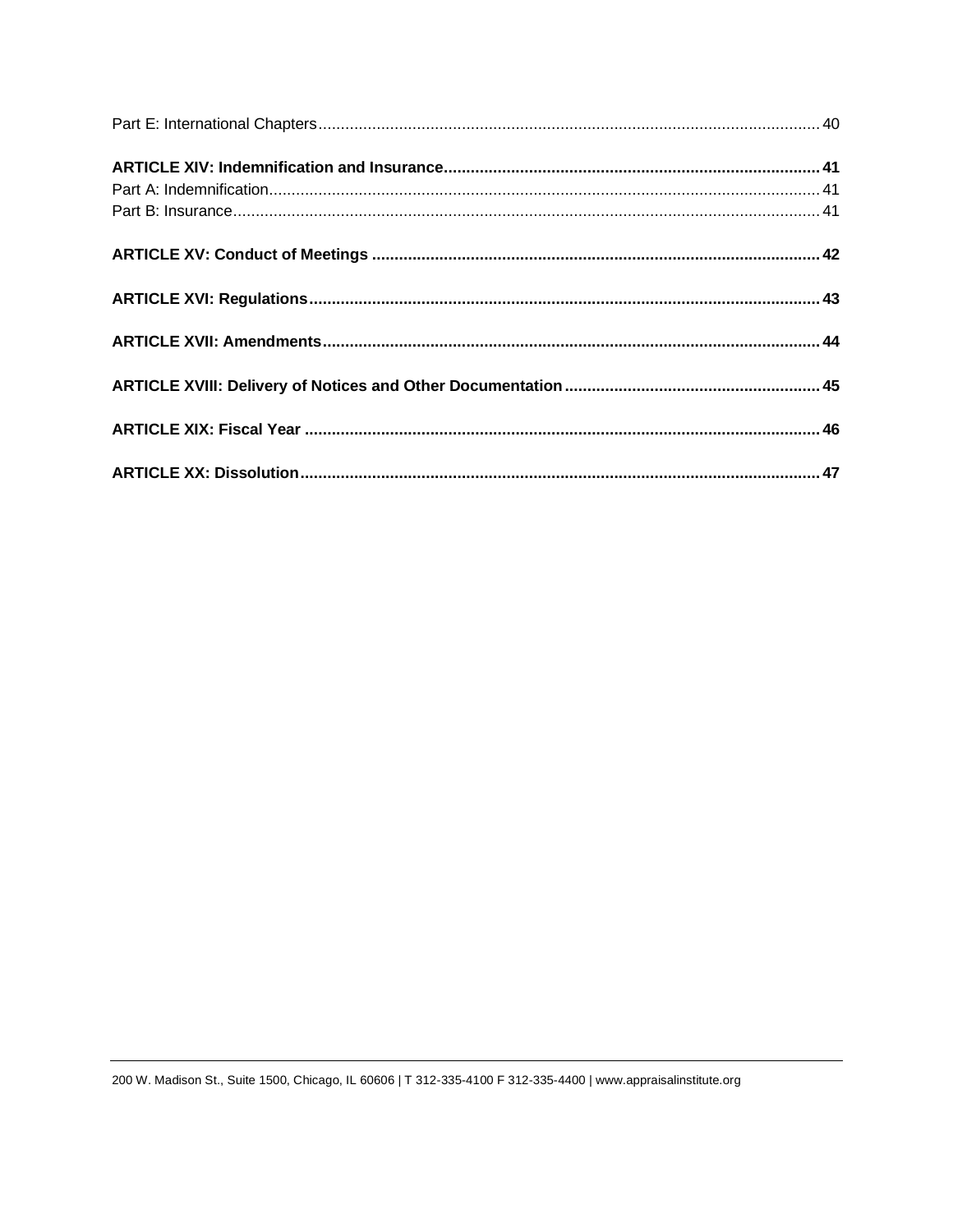<span id="page-4-0"></span>

| <b>ARTICLE I</b> |  |
|------------------|--|
|                  |  |

# <span id="page-4-1"></span>Name

The name of this organization is the Appraisal Institute.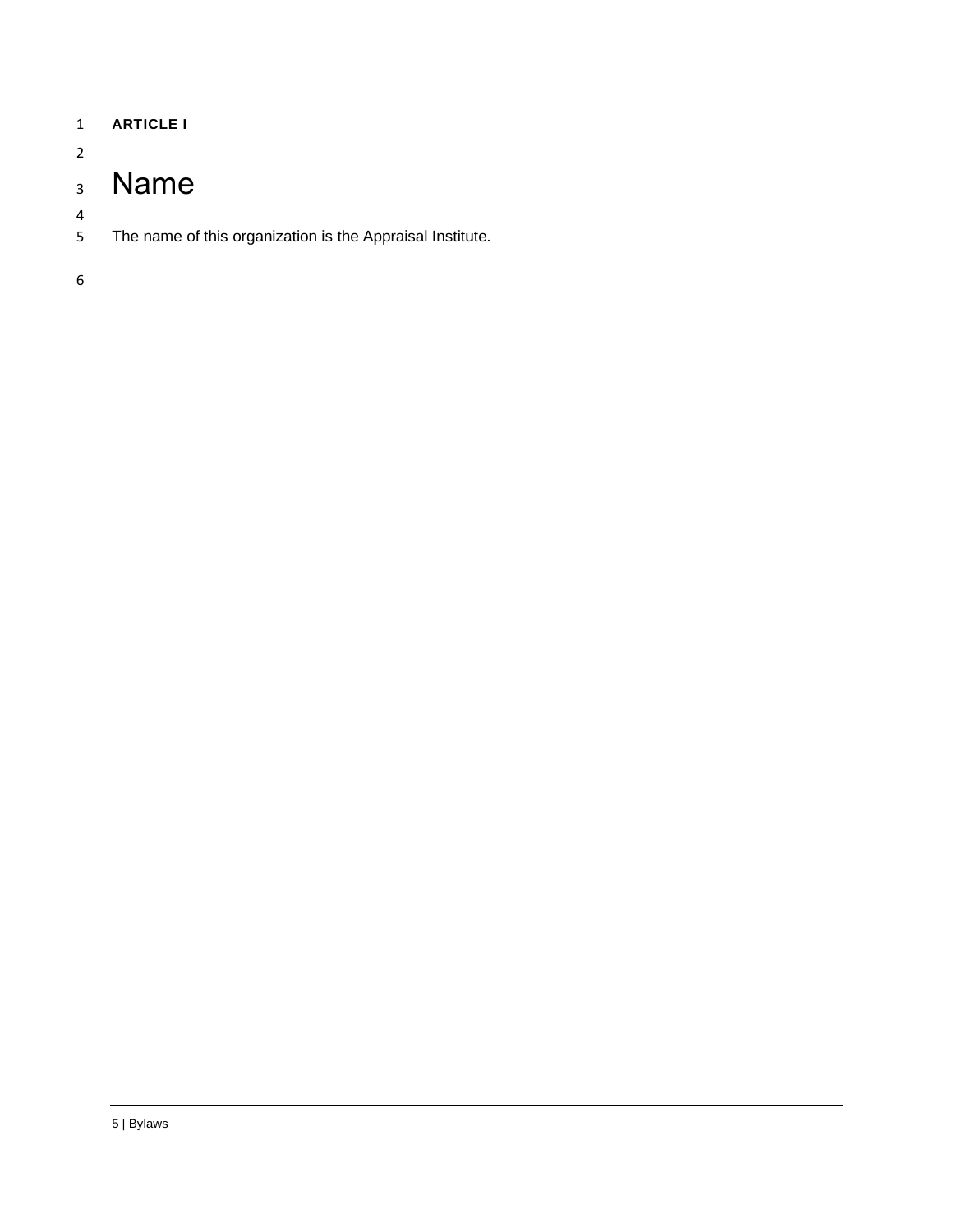# <span id="page-5-1"></span><span id="page-5-0"></span>Purposes and Limitations

 

### <span id="page-5-2"></span>**Part A: Purposes**

 The Appraisal Institute is an Illinois not for profit corporation organized under the Illinois General Not For Profit Corporation Act of 1986, as amended, (the "Act") for general education, research and professional association purposes relating to appraisal services. The objectives of the Appraisal Institute are to serve the general public; to establish, maintain and publicize minimum requirements for designated membership and confer appropriate membership designations to properly qualified appraisers; to formulate and maintain a Code of Professional Ethics and Standards of Professional Practice for the real estate appraisal profession and enforce that Code and Standards on and for Members, Candidates, Practicing Affiliates and Affiliates of the Appraisal Institute; to identify the body of knowledge in which the appraisal profession operates; to establish, maintain and publicize educational standards and the means for education for its Members, Candidates, Practicing Affiliates, Affiliates and others interested in the appraisal and real estate professions; to promote research and publication of materials that further the education and professional needs of the appraisal and real estate professions; to establish and maintain effective liaison with governmental agencies concerned with appraising and represent itself in legislative and regulatory matters concerning the appraisal and real estate professions; to provide and maintain an effective and responsive organization and staff that serves the needs of Members, Candidates, Practicing Affiliates and Affiliates; to conduct meetings, conferences, seminars, educational courses and other activities that further the objectives of the Appraisal Institute; and to cooperate with other organizations on issues of mutual concern such as legislative and regulatory matters, education and research activities.

 

#### <span id="page-5-3"></span>**Part B: Powers**

- Consistent with the purposes set forth in Part A above, the Appraisal Institute may exercise all powers available to corporations organized under the Act.
- 

## <span id="page-5-4"></span>**Part C: Limitations Upon Powers and Activities**

 Notwithstanding any other provisions of these Bylaws to the contrary, the Appraisal Institute shall not, except to an insubstantial degree, carry on or engage in any activities or exercise any powers that are not in furtherance of the purposes of the Appraisal Institute. Further, the Appraisal Institute shall not carry on any activities not permitted to be carried on:

- 
- 1) by a corporation exempt from Federal income tax under Section 501(c)(6) of the Internal Revenue Code of 1986 (or the corresponding provision of any future United States Internal Revenue Law); or
- 
- 2) pursuant to the Act.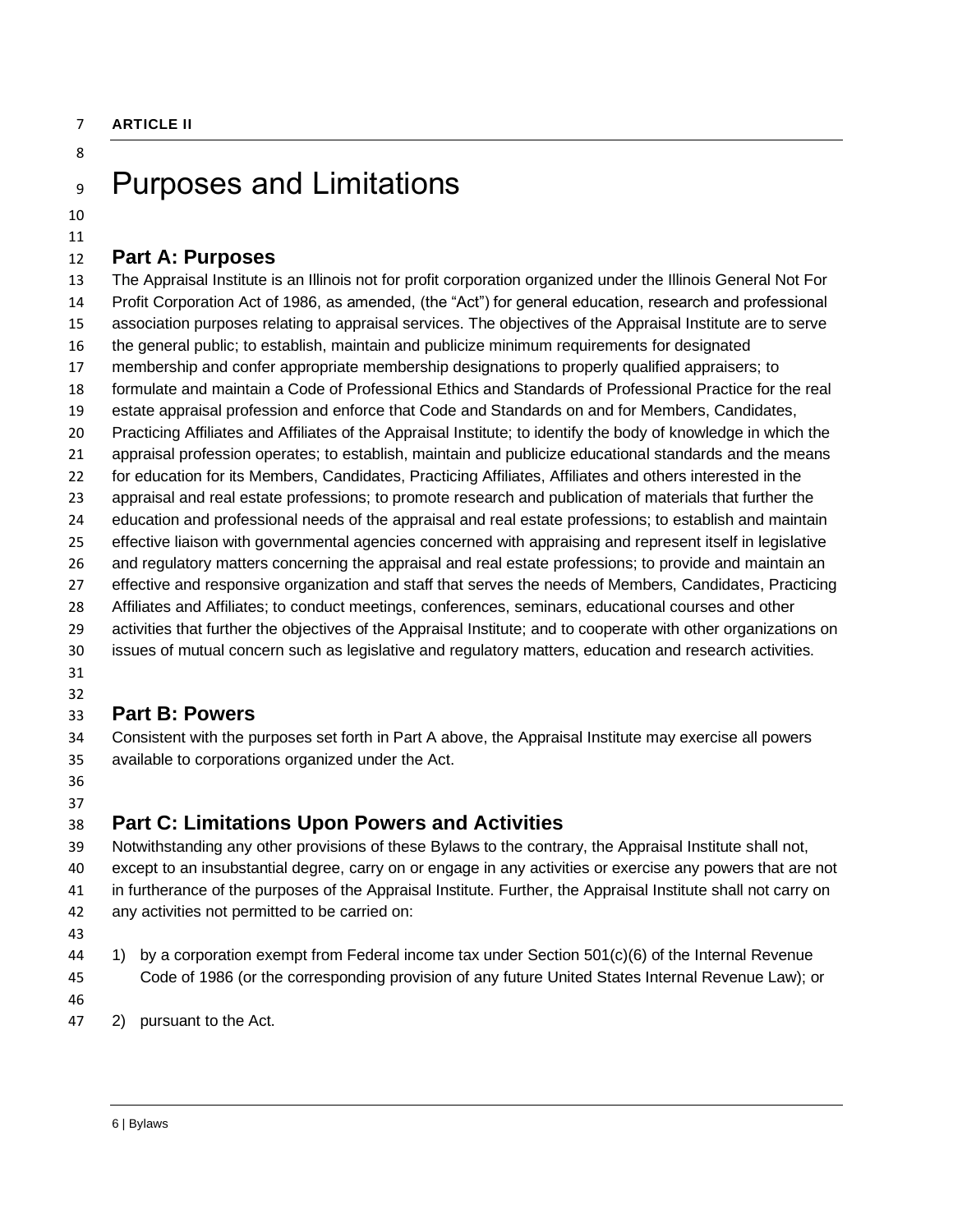- The property, assets, profits and net income of the Appraisal Institute are dedicated irrevocably to the
- 49 purposes set forth in Part A above. No part of the net earnings of the Appraisal Institute shall inure to the
- benefit of or be distributable to its Members, Candidates, Practicing Affiliates, Affiliates, Directors, Officers
- or other private persons, except the Appraisal Institute shall be authorized and empowered to pay
- reasonable compensation for services rendered and to make payments and distributions in furtherance of
- the purposes set forth in Part A above.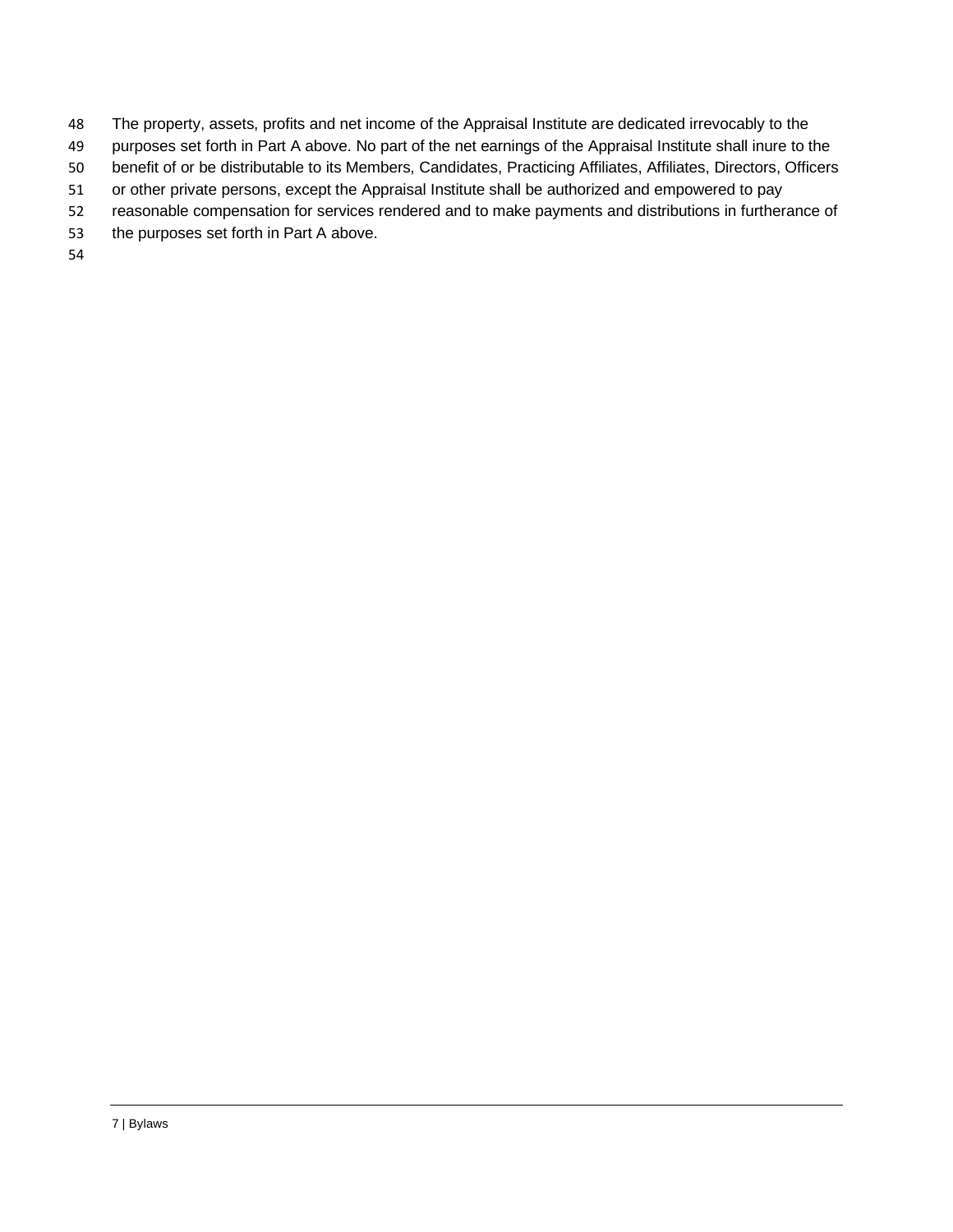<span id="page-7-0"></span>**ARTICLE III**

#### 

# <span id="page-7-1"></span><sub>57</sub> Offices

- The Appraisal Institute shall have and continuously maintain in Illinois a principal office and may have
- other subordinate offices at any place or places within or without the state as the Board of Directors may
- from time to time establish.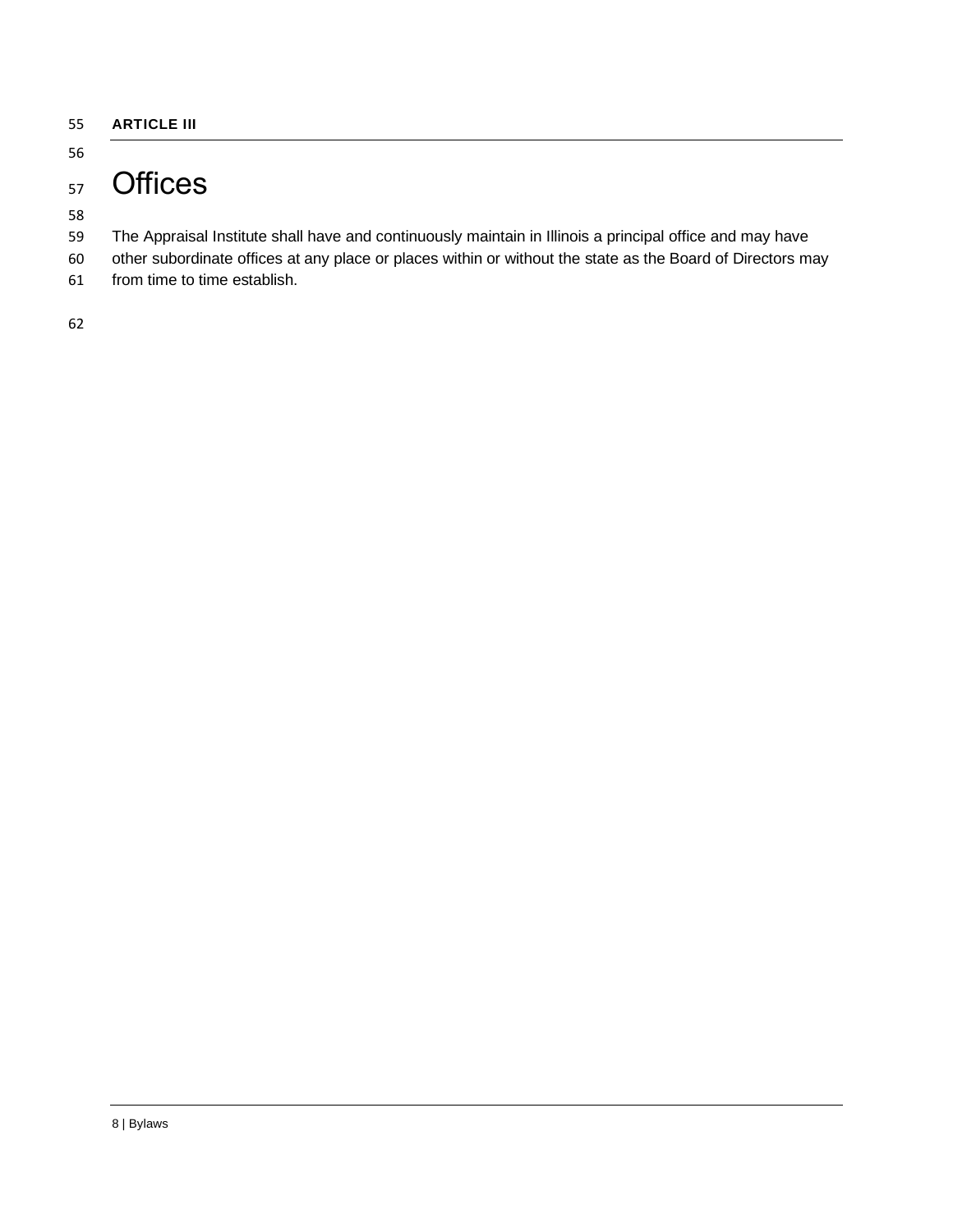#### <span id="page-8-0"></span>**ARTICLE IV**

#### 

# <span id="page-8-1"></span>Membership Meetings

 There shall be an annual meeting of the membership of the Appraisal Institute on or before June 30 of each year.

Special meetings of the membership of the Appraisal Institute shall be held if authorized by: (1) the

President; or (2) a written petition signed by at least one-third (1/3) of the members of the Board of

Directors. Such petition may be in electronic form.

 Notice of any meeting of the membership shall be delivered in writing to Designated Members at least forty-five (45) days in advance of the meeting and shall specify the time, date, purpose and location of the

- meeting.
- 

Those Designated Members in good standing in attendance at any meeting of the membership shall

constitute a quorum for the transaction of business at such meeting. Except as provided otherwise by

these Bylaws or the Regulations of the Appraisal Institute, the vote of a majority of Designated Members

in good standing present and voting at a duly held quorum meeting shall be regarded as the act of the

membership.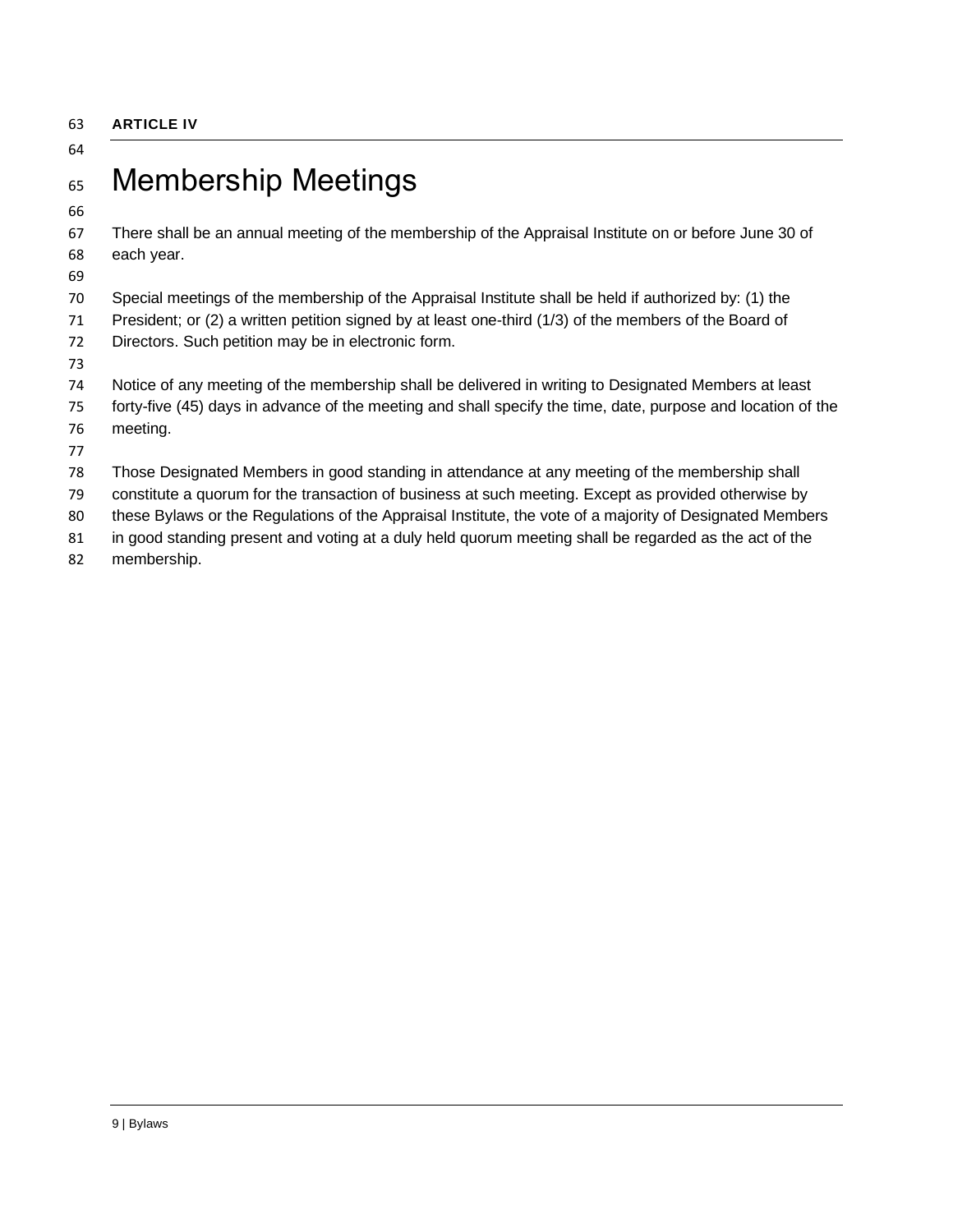<span id="page-9-0"></span>

| 83 | <b>ARTICLE V</b> |  |
|----|------------------|--|
|    |                  |  |

# <span id="page-9-1"></span>85 Members, Candidates, Practicing Affiliates and Affiliates

#### <span id="page-9-2"></span>**Part A: Members**

 The Appraisal Institute shall have two (2) categories of Members: Designated Members and Honorary Members.

#### **Section 1. Designated Members**

A Designated Member is an individual who holds an Appraisal Institute designation.

- An International Designated Member is a Designated Member whose principal place of business and residence falls outside the United States, United States Territories and Canada.
- A Designated Member in good standing is an individual who:
- a) holds an Appraisal Institute designation; and
- b) is not suspended from membership.
- The Board of Directors shall adopt and maintain Regulations establishing the requirements for:
- a) conferring membership designations;
- b) retention of the membership designations;
- c) admitting and readmitting individuals to designated membership; and
- d) continuing education for Designated Members.

#### **Section 2. Honorary Members**

An Honorary Member is an individual who, in the opinion of the Board of Directors, has made a significant

contribution to the appraisal profession, and is not engaged in Valuation Practice as defined by the Code

of Professional Ethics.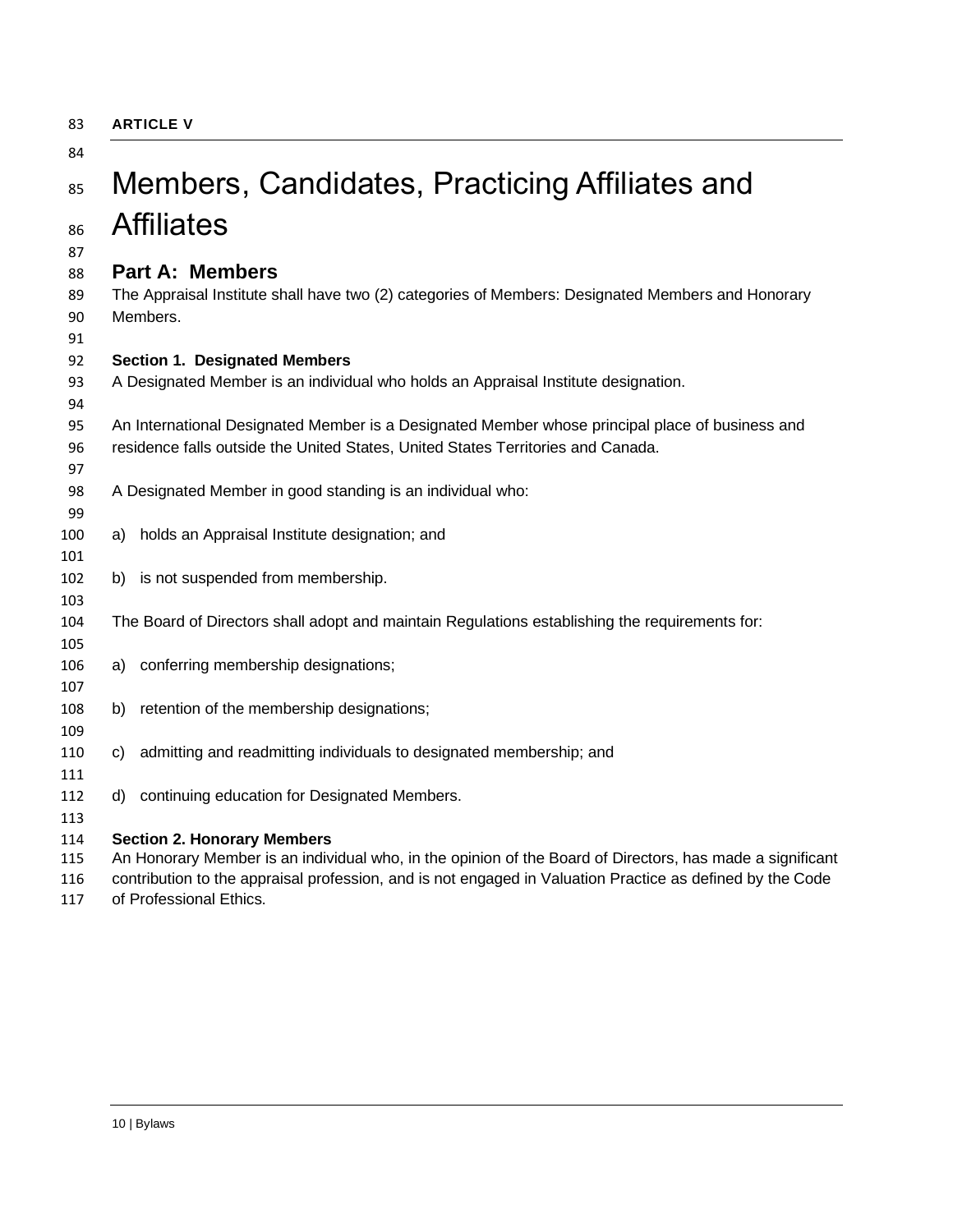## <span id="page-10-0"></span>**Part B: Designated Membership Statuses**

- Designated Members shall hold the status of Practicing Designated Member or Non-Practicing
- Designated Member.

#### **Section 1. Practicing Designated Members**

- A Practicing Designated Member is a Designated Member in good standing who is engaged in Valuation Practice as defined by the Code of Professional Ethics. Some Practicing Designated Members may also hold the status of Life Designated Member or Semi-Retired Designated Member:
- 
- a) Practicing Life Designated Members
- A Practicing Life Designated Member is a Designated Member in good standing who has held membership in the Appraisal Institute or its predecessor organizations continuously for at least forty (40) years and is current in the payment of full membership dues.
- 
- b) Practicing Semi-Retired Designated Members
- A Practicing Semi-Retired Designated Member is a Designated Member in good standing who is at least sixty (60) years of age and earns no more than a certain dollar amount in each calendar year from Valuation Practice as defined by the Code of Professional Ethics. The Board of Directors shall establish such dollar amount from time to time.
- 

#### **Section 2. Non-Practicing Designated Members**

- A Non-Practicing Designated Member is a Designated Member in good standing who is not engaged in Valuation Practice as defined by the Code of Professional Ethics. Some Non-Practicing Designated Members may also hold the status of Retired Designated Member or Life Designated Member:
- 
- a) Non-Practicing Retired Designated Members
- A Non-Practicing Retired Designated Member is a Designated Member in good standing who is at least sixty (60) years of age and who is not engaged in Valuation Practice as defined by the Code of Professional Ethics.
- 
- b) Non-Practicing Life Designated Members
- A Non-Practicing Life Designated Member is a Designated Member in good standing who has held membership in the Appraisal Institute or its predecessor organizations continuously for at least forty (40) years and is current in the payment of full membership dues.
- 

#### <span id="page-10-1"></span> **Part C: Candidates**

- A Candidate is an individual who:
- 

- a) is a Candidate for designation in the Appraisal Institute;
- b) is state certified or has met other criteria equivalent to state certification as determined by the
- Admissions and Designation Qualifications Committee (ADQC); and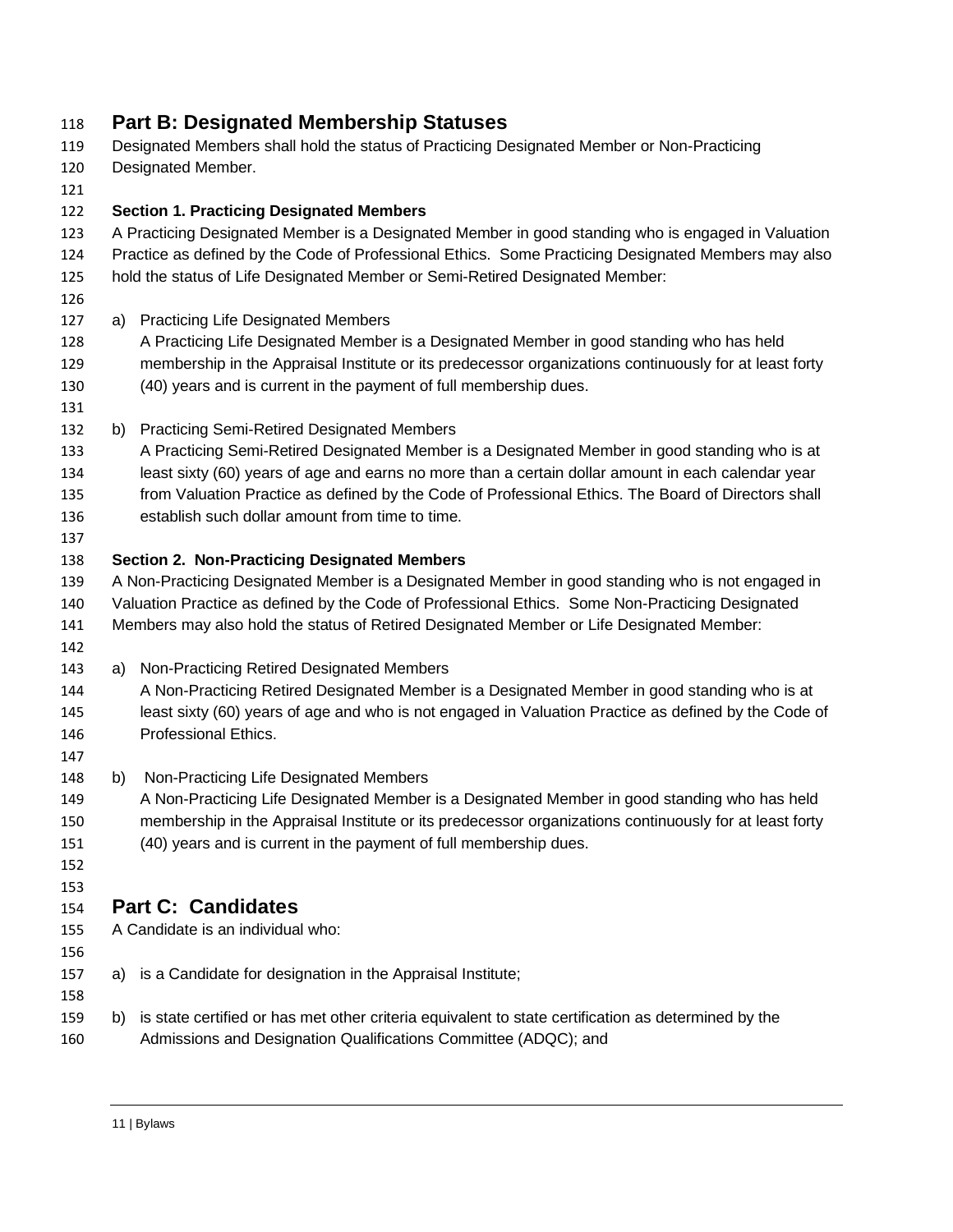<span id="page-11-1"></span><span id="page-11-0"></span>

| 161<br>162 | C)  | has committed to attain an Appraisal Institute designation in accordance with the Appraisal Institute<br>Bylaws, Regulations and policies. |
|------------|-----|--------------------------------------------------------------------------------------------------------------------------------------------|
| 163        |     |                                                                                                                                            |
| 164        |     | A Candidate in good standing is an individual who meets the criteria set forth above in this section and:                                  |
| 165        |     |                                                                                                                                            |
| 166        | a)  | is not suspended from candidacy;                                                                                                           |
| 167        |     |                                                                                                                                            |
| 168        | b)  | is not the subject of a disciplinary proceeding as defined in the Regulations of the Appraisal Institute;                                  |
| 169        |     | and                                                                                                                                        |
| 170        |     |                                                                                                                                            |
| 171        | C)  | is not the subject of a peer review proceeding in which the Candidate has been sent an offer of a                                          |
| 172        |     | publishable disciplinary action as set forth in the Regulations of the Appraisal Institute.                                                |
| 173        |     |                                                                                                                                            |
| 174        |     | An International Candidate is a Candidate whose principal place of business and residence falls outside                                    |
| 175        |     | the United States, United States Territories and Canada.                                                                                   |
| 176        |     |                                                                                                                                            |
| 177        |     |                                                                                                                                            |
| 178        |     | <b>Part D: Practicing Affiliates</b>                                                                                                       |
| 179        |     | A Practicing Affiliate is an individual who:                                                                                               |
| 180        |     |                                                                                                                                            |
| 181        |     | a) is a Practicing Affiliate with the Appraisal Institute; and                                                                             |
| 182        |     |                                                                                                                                            |
| 183        |     | b) is engaged in Valuation Practice as defined by the Code of Professional Ethics.                                                         |
| 184        |     |                                                                                                                                            |
| 185        |     | A Practicing Affiliate in good standing meets the criteria set forth above in this Section and is not:                                     |
| 186        |     |                                                                                                                                            |
| 187        |     | a) suspended;                                                                                                                              |
| 188        |     |                                                                                                                                            |
| 189        | b)  | the subject of a disciplinary proceeding as defined in the Regulations of the Appraisal Institute; or                                      |
| 190        |     |                                                                                                                                            |
| 191        | C). | the subject of a peer review proceeding in which the Practicing Affiliate has been sent an offer of a                                      |
| 192        |     | publishable disciplinary action as set forth in the Regulations of the Appraisal Institute.                                                |
| 193        |     |                                                                                                                                            |
| 194        |     | An International Practicing Affiliate is a Practicing Affiliate whose principal place of business and                                      |
| 195        |     | residence falls outside the United States, United States Territories and Canada.                                                           |
| 196        |     |                                                                                                                                            |
| 197        |     |                                                                                                                                            |
| 198        |     | <b>Part E: Affiliates</b>                                                                                                                  |
| 199        |     | An Affiliate is an individual who:                                                                                                         |
| 200        |     |                                                                                                                                            |
| 201        | a)  | is an Affiliate with the Appraisal Institute;                                                                                              |
| 202        |     |                                                                                                                                            |
| 203        | b)  | is interested in property economics; and                                                                                                   |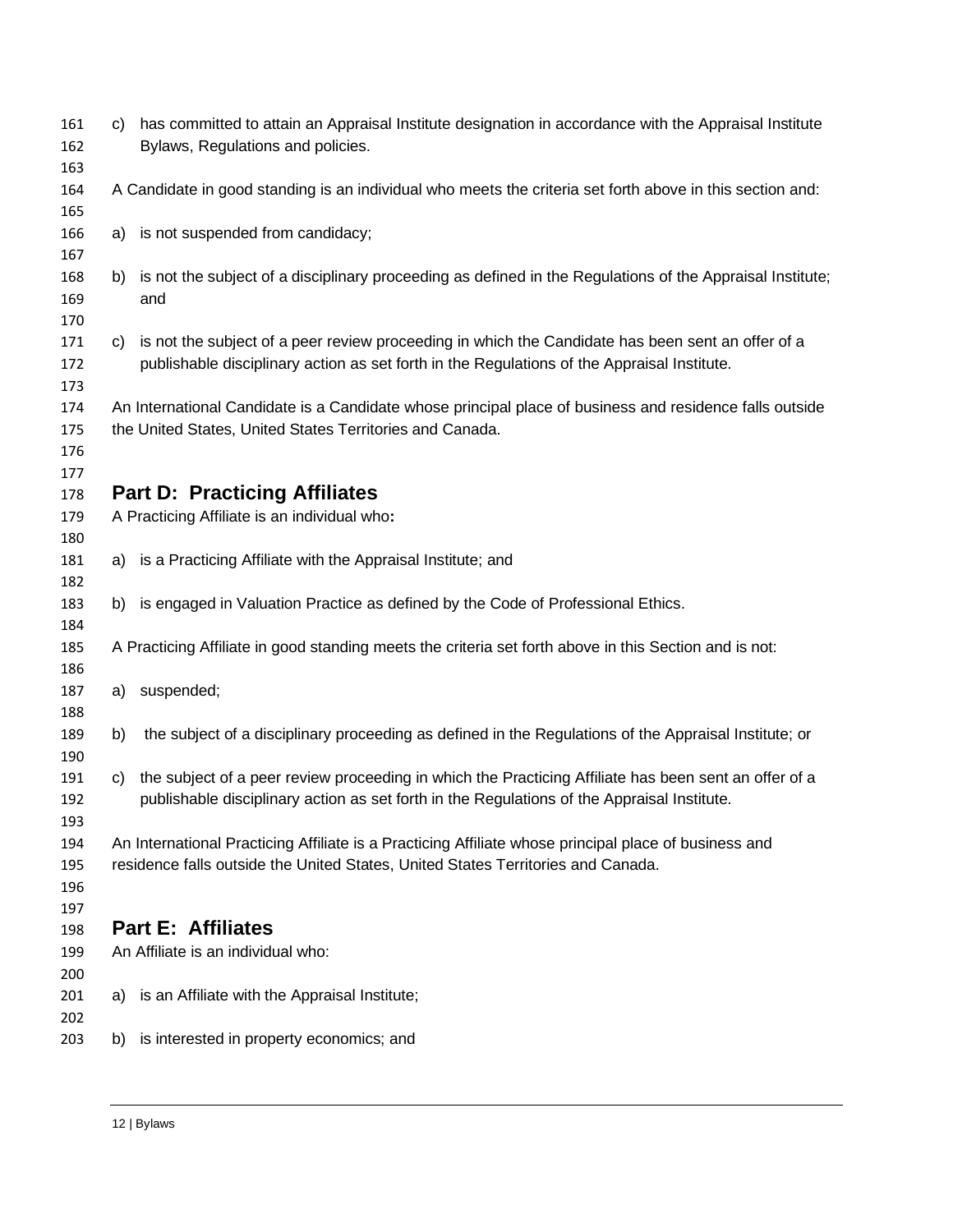| 204 |    | c) is not engaged in Valuation Practice as defined by the Code of Professional Ethics.                       |
|-----|----|--------------------------------------------------------------------------------------------------------------|
| 205 |    |                                                                                                              |
| 206 |    | An Affiliate in good standing is an individual who:                                                          |
| 207 |    |                                                                                                              |
| 208 |    | a) meets the criteria as set forth above in this Part;                                                       |
| 209 |    |                                                                                                              |
| 210 | b) | is not suspended from affiliation;                                                                           |
| 211 |    |                                                                                                              |
| 212 |    | c) is not the subject of a disciplinary proceeding as defined in the Regulations of the Appraisal Institute; |
| 213 |    | and                                                                                                          |
| 214 |    |                                                                                                              |
| 215 |    | d) is not the subject of a peer review proceeding in which the Affiliate has been sent an offer of a         |
| 216 |    | publishable disciplinary action as set forth in the Regulations of the Appraisal Institute.                  |
| 217 |    |                                                                                                              |
| 218 |    | Affiliates may include individuals such as, by way of example only, university faculty, students, brokers,   |
| 219 |    | developers, lawyers, accountants, financial planners, researchers and investors.                             |
| 220 |    |                                                                                                              |
| 221 |    | An International Affiliate is an Affiliate whose principal place of business and residence falls outside the |
| 222 |    | United States, United States Territories and Canada.                                                         |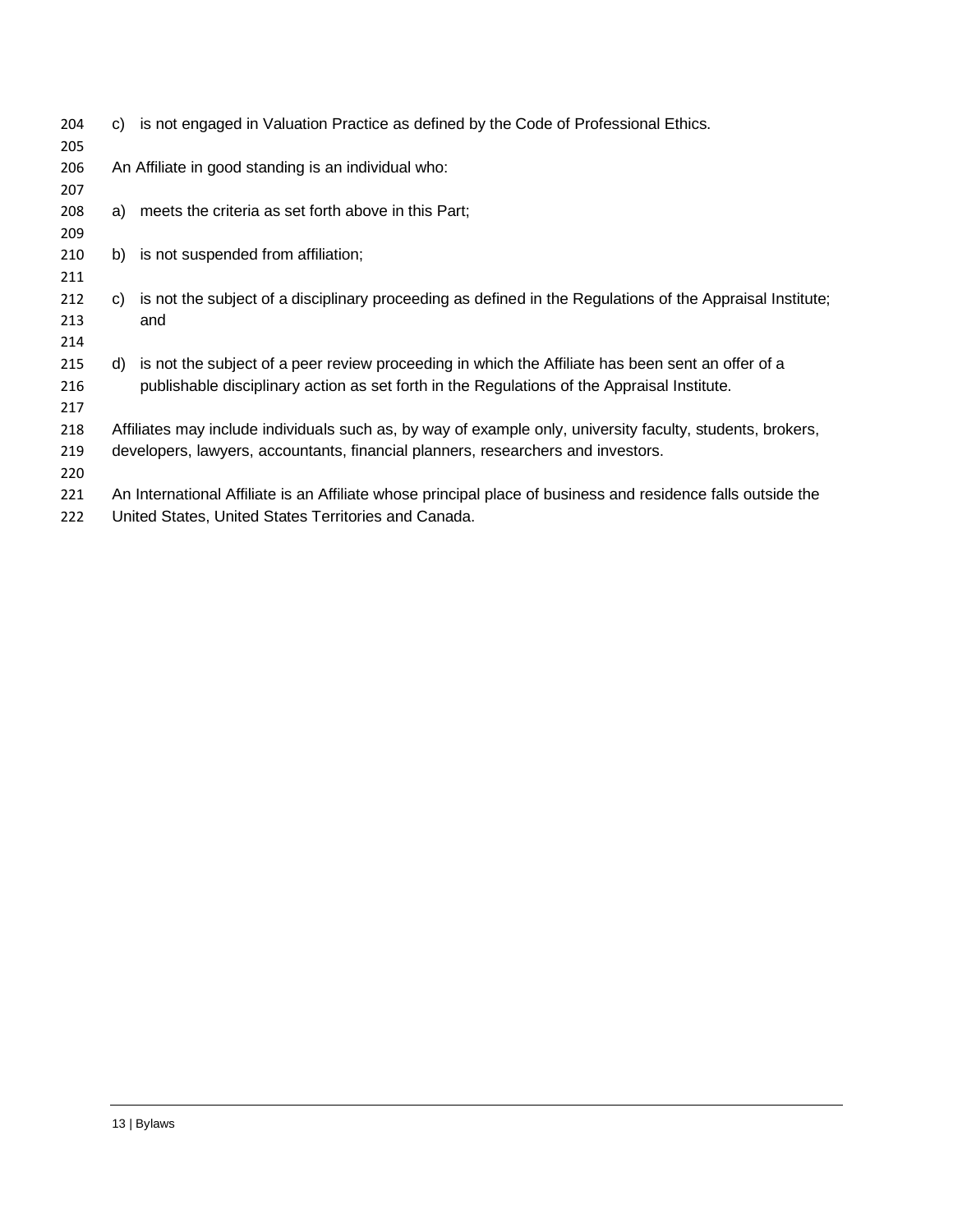<span id="page-13-0"></span>**ARTICLE VI**

#### 

# <span id="page-13-1"></span>225 Rights and Obligations of Members, Candidates, Practicing Affiliates and Affiliates

## <span id="page-13-2"></span>**Part A: Obligations**

 Each Member, Candidate, Practicing Affiliate and Affiliate of the Appraisal Institute shall abide by, uphold and conform his or her actions to the Bylaws, Regulations, Code of Professional Ethics and Standards of Professional Practice of the Appraisal Institute as each may be amended from time to time. Each Member, Candidate, Practicing Affiliate and Affiliate shall also abide by, uphold, and conform his or her actions to such policies and procedures as the Board of Directors or duly authorized bodies or individuals of the Appraisal Institute may promulgate from time to time.

 Each Member, Candidate, Practicing Affiliate and Affiliate shall cooperate with the Appraisal Institute and its duly authorized bodies and individuals including, but not limited to, Boards of Directors, officers and

 committees in all matters relating to the official activities of the Appraisal Institute at all levels of the organization.

 Each Member, Candidate, Practicing Affiliate and Affiliate shall irrevocably waive any claims or rights of action at law or equity that he or she may have at any time against the Appraisal Institute, its Board of Directors or its duly authorized bodies and individuals, either as a group or as individuals, for any act in connection with the business of the Appraisal Institute. The Board of Directors may require that each Member, Candidate, Practicing Affiliate and Affiliate execute and deliver to the Appraisal Institute a written waiver of claim in connection with any application or request made by such Member, Candidate, Practicing Affiliate and Affiliate and directed to the Appraisal Institute or its duly authorized bodies or individuals. 

 Any certificate, emblem or other indicia of membership, candidacy or affiliation in the Appraisal Institute that may be issued to any individual and any designation that is conferred on any individual by the Appraisal Institute, shall be used in accordance with the Bylaws and the Regulations of the Appraisal

Institute, shall at all times remain the property of the Appraisal Institute, held by the individual in trust,

 and shall be returned to the Appraisal Institute upon written demand by the Chief Executive Officer or his or her delegate if, for any reason an individual's membership, candidacy or affiliation in the Appraisal

- Institute is suspended or terminated.
- 

 Suspension from membership, candidacy or affiliation is a temporary revocation of the rights and privileges but not the obligations of Appraisal Institute membership, candidacy or affiliation.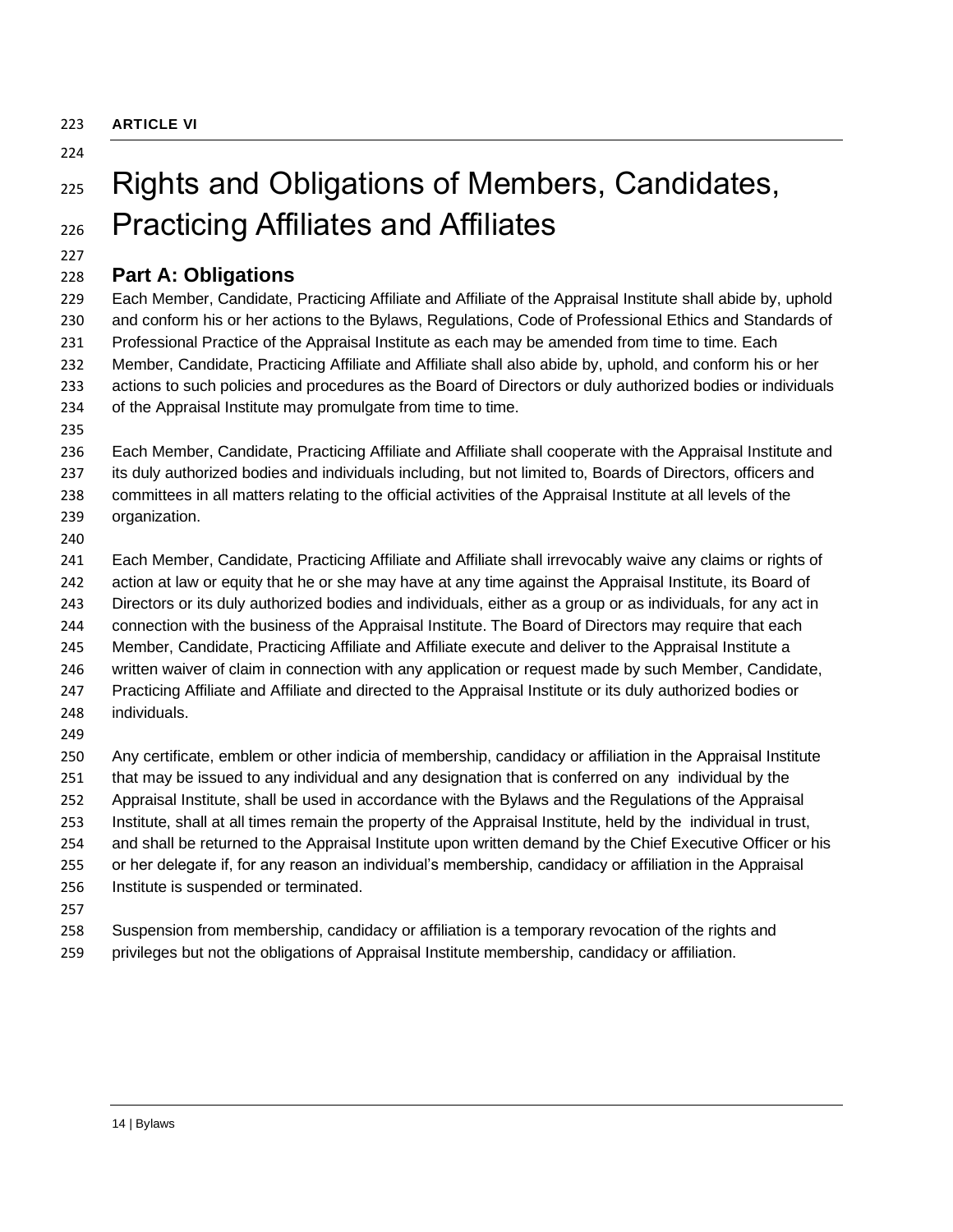<span id="page-14-0"></span>

| 260<br>261 |    | No Member, Candidate, Practicing Affiliate or Affiliate shall be entitled to bring or otherwise pursue legal<br>action in the name or on behalf of the Appraisal Institute.                                |
|------------|----|------------------------------------------------------------------------------------------------------------------------------------------------------------------------------------------------------------|
| 262        |    |                                                                                                                                                                                                            |
| 263        |    | No Member shall be permitted to transfer or assign his or her membership in the Appraisal Institute or the                                                                                                 |
| 264        |    | rights, privileges and obligations attendant thereto. No Candidate shall be permitted to transfer or assign                                                                                                |
| 265        |    | his or her candidacy in the Appraisal Institute or the rights, privileges and obligations attendant thereto.                                                                                               |
| 266<br>267 |    | No Practicing Affiliate or Affiliate shall be permitted to transfer or assign his or her affiliation in the<br>Appraisal Institute or the rights, privileges and obligations attendant thereto.            |
| 268        |    |                                                                                                                                                                                                            |
| 269        |    | Each Designated Member, Candidate and Practicing Affiliate shall belong to a Chapter of the Appraisal                                                                                                      |
| 270        |    | Institute, except where otherwise provided. Honorary Members and Affiliates may belong to a Chapter if                                                                                                     |
| 271        |    | they so choose.                                                                                                                                                                                            |
| 272        |    |                                                                                                                                                                                                            |
| 273        |    | The Board of Directors shall adopt and maintain Regulations further establishing the rights and                                                                                                            |
| 274        |    | obligations of Members, Candidates, Practicing Affiliates and Affiliates.                                                                                                                                  |
| 275        |    |                                                                                                                                                                                                            |
| 276        |    |                                                                                                                                                                                                            |
| 277        |    | <b>Part B: Voting Rights</b>                                                                                                                                                                               |
| 278        |    | <b>Section 1. Designated Members</b>                                                                                                                                                                       |
| 279        |    | Designated Members in good standing shall be entitled to vote on:                                                                                                                                          |
| 280        |    |                                                                                                                                                                                                            |
| 281        | a) | the disposition of all or substantially all of the assets of the Appraisal Institute;                                                                                                                      |
| 282        |    |                                                                                                                                                                                                            |
| 283        | b) | any merger or consolidation and the substantial terms, and any substantial amendment of the terms,                                                                                                         |
| 284        |    | of any such transaction;                                                                                                                                                                                   |
| 285        |    |                                                                                                                                                                                                            |
| 286        | C) | any dissolution of the Appraisal Institute; and                                                                                                                                                            |
| 287        |    |                                                                                                                                                                                                            |
| 288<br>289 | d) | any amendment, restatement or repeal of the Articles of Incorporation, with all such votes requiring a<br>sixty percent (60%) majority of those Designated Members in good standing present and voting for |
| 290        |    | approval.                                                                                                                                                                                                  |
| 291        |    |                                                                                                                                                                                                            |
| 292        |    | Designated Members in good standing shall have one (1) vote and shall be entitled to attend membership                                                                                                     |
| 293        |    | meetings and vote by proxy.                                                                                                                                                                                |
| 294        |    |                                                                                                                                                                                                            |
| 295        |    | <b>Section 2. Honorary Members</b>                                                                                                                                                                         |
| 296        |    | Honorary Members shall not have voting rights at any level of the organization.                                                                                                                            |
| 297        |    |                                                                                                                                                                                                            |
| 298        |    | <b>Section 3. Candidates</b>                                                                                                                                                                               |
| 299        |    | Candidates in good standing:                                                                                                                                                                               |
| 300        |    |                                                                                                                                                                                                            |
| 301        | a) | shall be entitled to vote at the chapter level; and                                                                                                                                                        |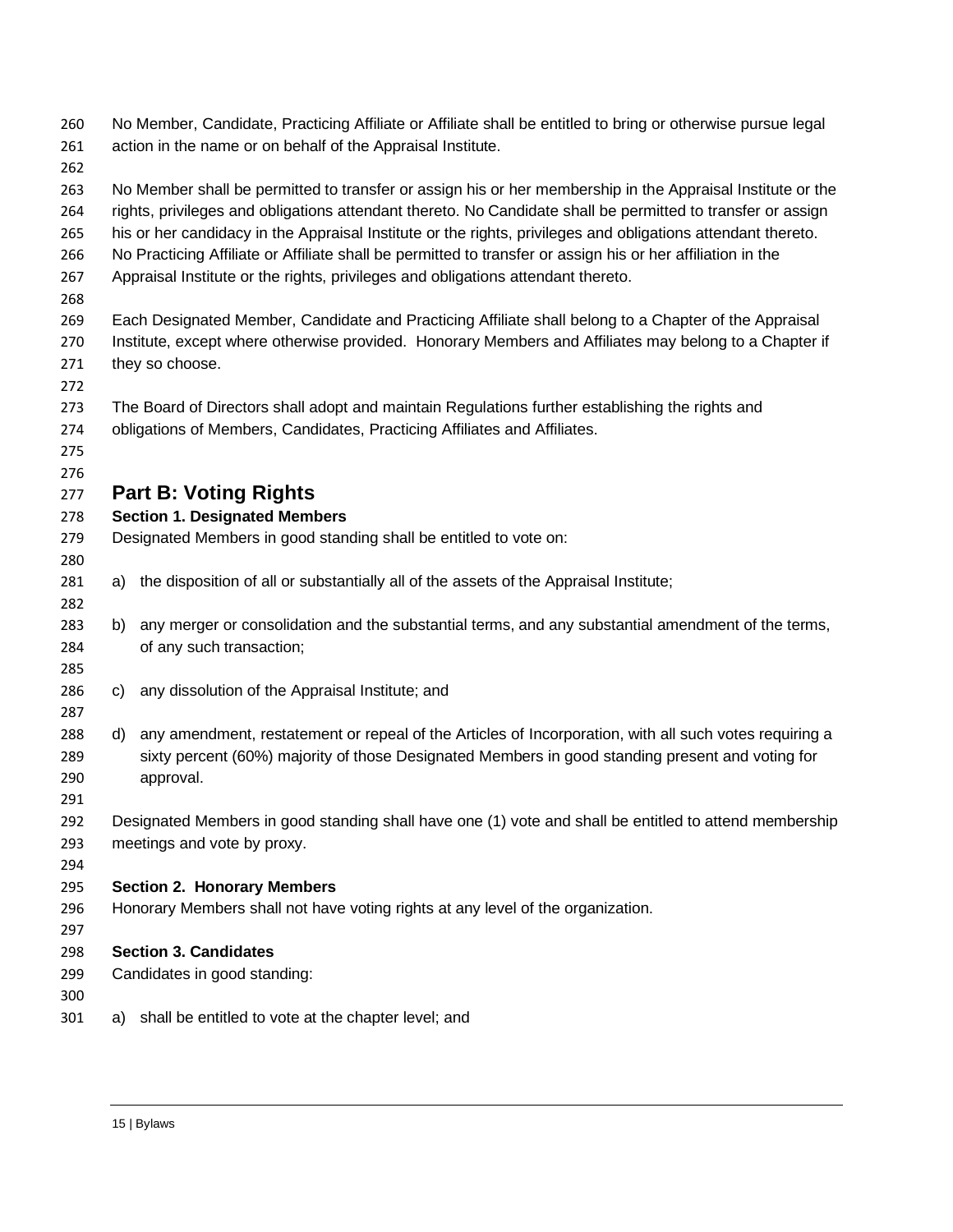- b) may vote at the regional and national levels where specifically permitted by the Bylaws, Regulations and policies of the Appraisal Institute.
- 
- Candidates may not vote on education issues where examination security is impacted or on admissions issues.
- 

#### **Section 4. Practicing Affiliates and Affiliates**

- Practicing Affiliates and Affiliates in good standing may vote at the chapter level where specifically
- permitted by the Bylaws, Regulations and policies of the Appraisal Institute. Practicing Affiliates and
- Affiliates may not vote on education issues where examination security is impacted or on admissions
- issues.
- 

## <span id="page-15-0"></span>**Part C: Office Holding and Service**

#### **Section 1. Designated Members**

- Subject to the requirements of the Bylaws, Regulations and policies of the Appraisal Institute, Designated
- Members in good standing may hold any offices and serve on any boards, committees, panels, project
- teams and other bodies at any level of the organization.
- 

### **Section 2. Honorary Members**

- Honorary Members are not eligible to hold any offices, or serve on any boards, committees, panels,
- project teams or other bodies at any level of the organization.
- 

#### **Section 3. Candidates**

- Subject to the requirements of the Bylaws, Regulations and policies of the Appraisal Institute, Candidates
- in good standing may serve on committees, subcommittees, panels, project teams and other bodies in
- positions open to Candidates. Candidates also may serve on Chapter Boards of Directors and in Chapter
- offices other than President. Candidates may not participate in education issues where examination
- security is impacted or in confidential admissions issues.
- 

## **Section 4. Practicing Affiliates and Affiliates**

- Subject to the requirements of the Bylaws, Regulations and policies of the Appraisal Institute, Practicing Affiliates and Affiliates in good standing may serve on panels, project teams and other bodies in positions
- open to Practicing Affiliates and Affiliates. Practicing Affiliates also may serve on chapter committees
- open to Practicing Affiliates as set forth in the Bylaws, Regulations and policies of the Appraisal Institute.
- Practicing Affiliates and Affiliates may not participate in education issues where examination security is
- impacted or in confidential admissions issues.

 

## <span id="page-15-1"></span>**Part D: Other Rights, Privileges and Obligations**

## **Section 1. Designated Members**

- The Board of Directors shall adopt and maintain Regulations governing the use by Designated Members
- of the: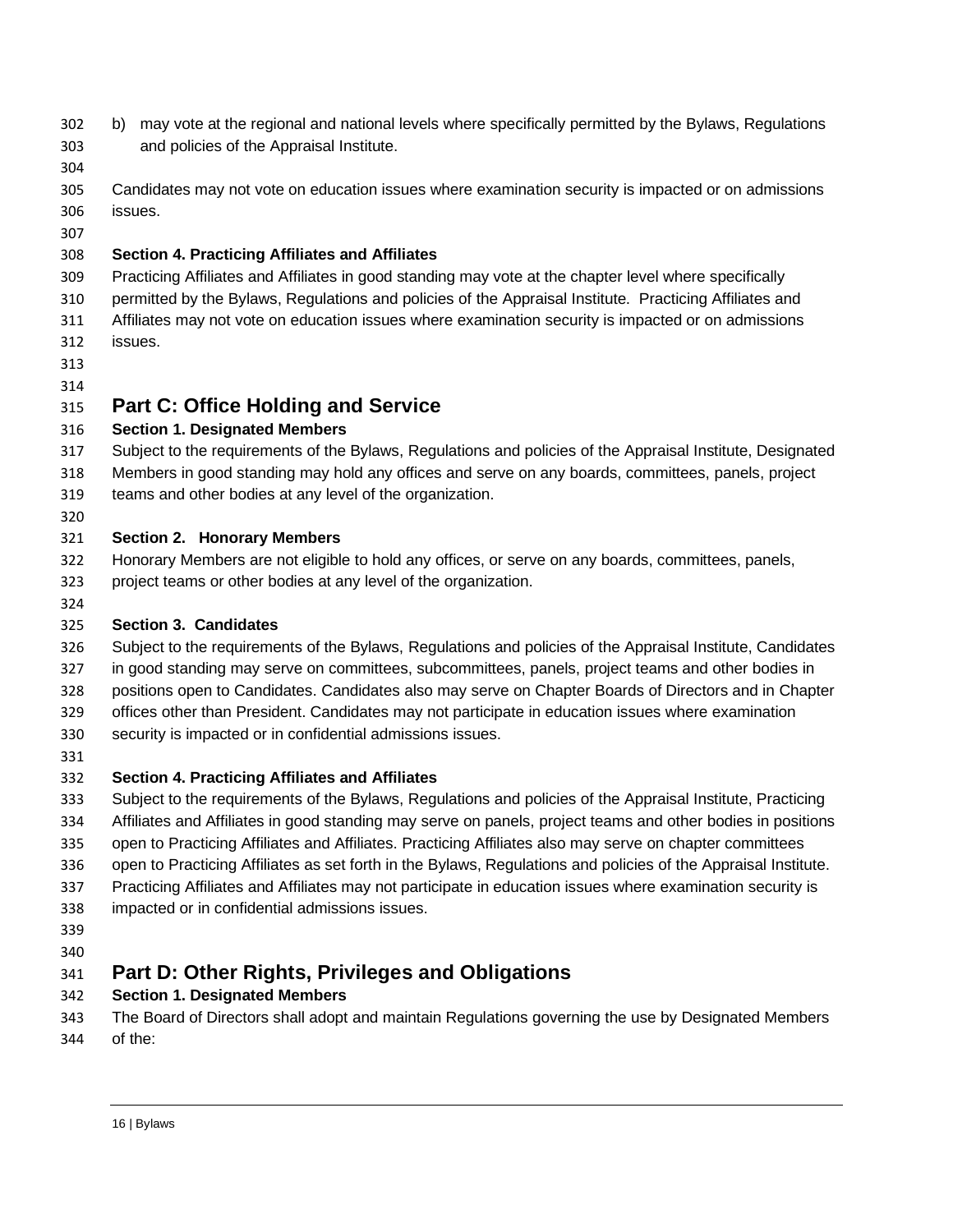- a) Appraisal Institute logo; and
- b) the designations conferred upon Designated Members of the Appraisal Institute.

 Designated Members shall have such other rights, privileges and obligations as set forth in the Bylaws, Regulations and policies of the Appraisal Institute.

#### **Section 2. Honorary Members.**

 Honorary Members only may refer to their honorary membership and their relationship with the Appraisal Institute as provided in the Bylaws, Regulations and policies of the Appraisal Institute. Honorary Members shall have such other rights, privileges and obligations as set forth in the Bylaws, Regulations and policies of the Appraisal Institute.

#### **Section 3. Candidates**

 Candidates only may refer to their candidacy and their relationship with the Appraisal Institute as provided in the Bylaws, Regulations and policies of the Appraisal Institute. Candidates shall have such other rights,

- privileges and obligations as set forth in the Bylaws, Regulations and policies of the Appraisal Institute.
- 

#### **Section 4. Practicing Affiliates and Affiliates**

 Practicing Affiliates and Affiliates only may refer to their affiliation with the Appraisal Institute as provided in the Bylaws, Regulations and policies of the Appraisal Institute. Practicing Affiliates and Affiliates shall have such other rights, privileges and obligations as set forth in the Bylaws, Regulations and policies of the Appraisal Institute.

- 
- 

## <span id="page-16-0"></span>**Part E: Resignation**

No Member, Candidate, Practicing Affiliate or Affiliate shall be permitted to voluntarily resign from the

- Appraisal Institute unless and until such Member, Candidate, Practicing Affiliate or Affiliate has given the
- Chief Executive Officer formal written notice of his or her desire to resign accompanied by any indicia of
- membership, candidacy or affiliation issued to such Member, Candidate, Practicing Affiliate or Affiliate and such resignation has been accepted by the Chief Executive Officer or his or her delegate. If the
- resigning individual is the subject of the disciplinary action of suspension, a pending disciplinary
- proceeding or a pending peer review proceeding in which the Member, Candidate, Practicing Affiliate or
- Affiliate has been sent an offer of disciplinary action, the Appraisal Institute shall publish such resignation
- in a manner it deems appropriate. A Member, Candidate, Practicing Affiliate or Affiliate who is the subject
- of any pending peer review proceeding and who resigns authorizes, but does not obligate, the Appraisal
- Institute to complete any such peer review proceedings.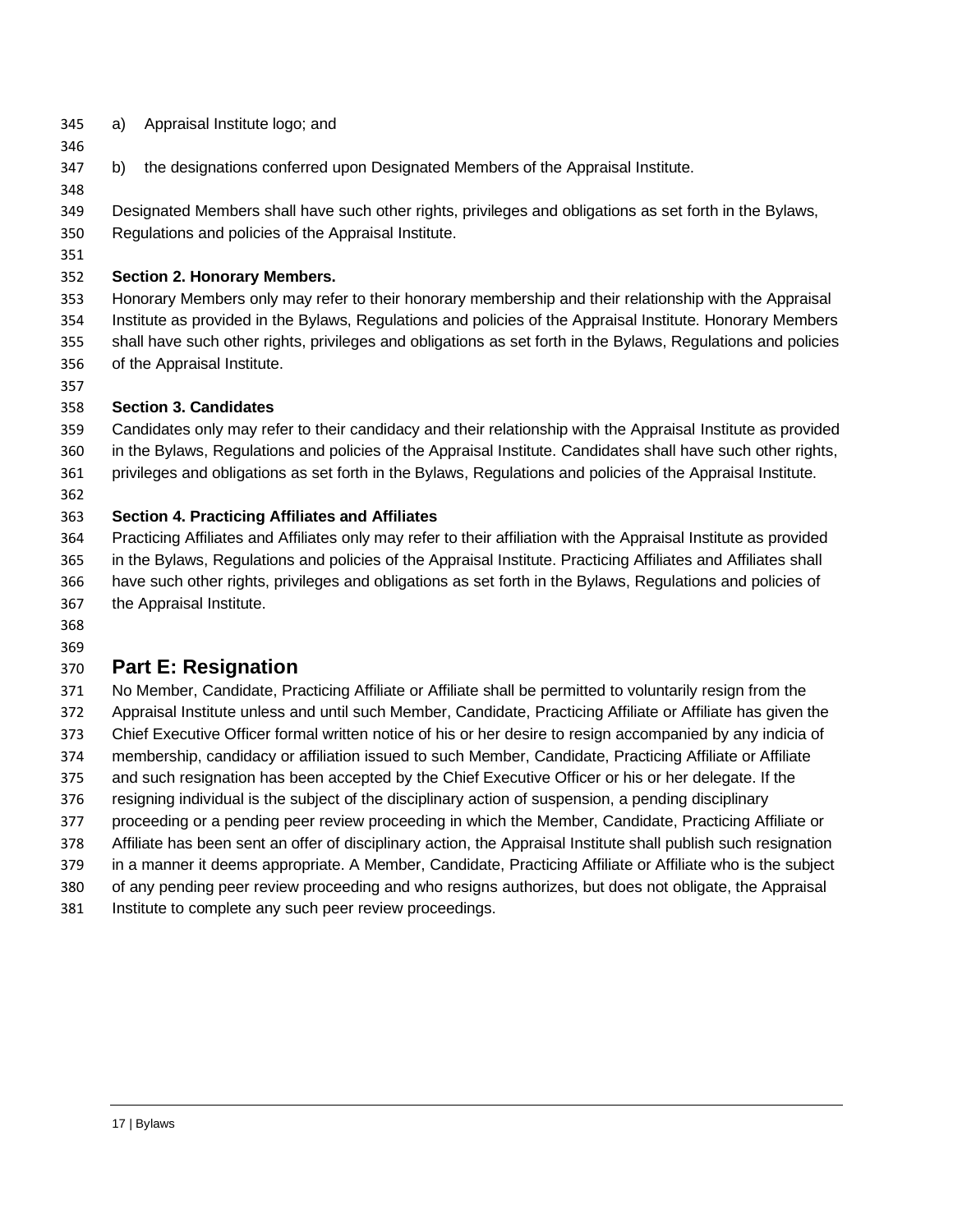# <span id="page-17-1"></span><span id="page-17-0"></span>384 Disciplinary Actions

#### 

 The Board of Directors shall adopt a Code of Professional Ethics and Standards of Professional Practice, which in addition to the Bylaws, Regulations and policies of the Appraisal Institute shall govern the conduct of all Members, Candidates, Practicing Affiliates and Affiliates of the Appraisal Institute. The Board of Directors shall adopt and maintain Regulations with respect to the enforcement of the Code of Professional Ethics and the Standards of Professional Practice. Such Regulations shall establish the causes, procedures and forms of remedial and disciplinary actions of the Appraisal Institute with regard to the conduct of Members, Candidates, Practicing Affiliates and Affiliates. Such forms of remedial and disciplinary actions may include suspension or expulsion from membership, candidacy or affiliation in or with the Appraisal Institute.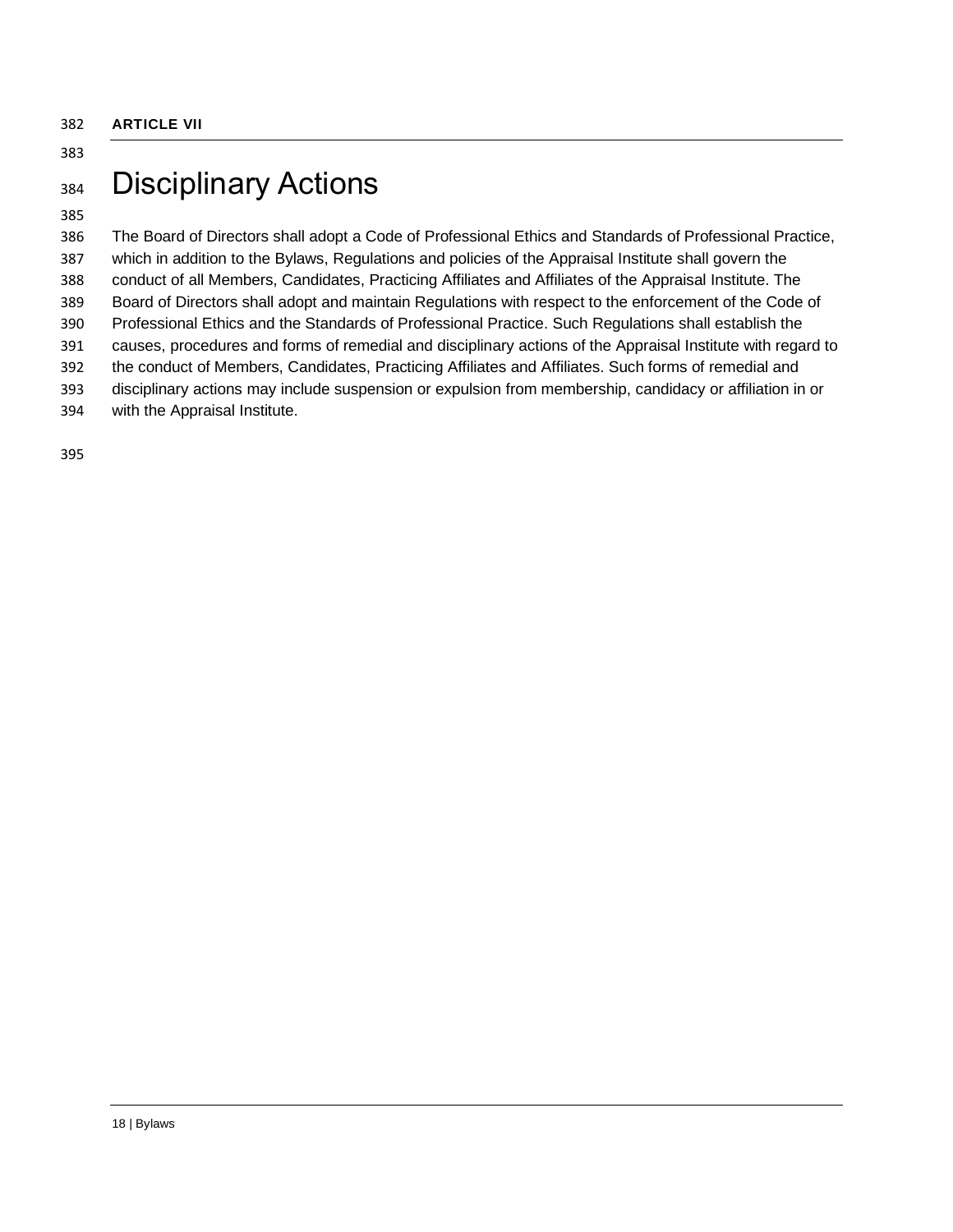# <span id="page-18-1"></span><span id="page-18-0"></span>Dues, Fees and Assessments

### <span id="page-18-2"></span>**Part A: Membership Dues**

 The Board of Directors shall set from time to time annual national membership dues and late fees payable by Designated Members of the Appraisal Institute, except for national Past Presidents, Non- Practicing Retired Designated Members, Non-Practicing Life Designated Members and Honorary Members.

 Chapters may set from time to time annual Chapter dues and late fees for Designated Members as permitted by the Bylaws, Regulations and policies of the Appraisal Institute. Regions may set from time to time annual Region dues and late fees for Designated Members as permitted by the Bylaws, Regulations and policies of the Appraisal Institute.

The Board of Directors shall adopt a policy that sets forth a date by which membership dues at all levels

of the organization shall be due and payable, a date by which late fees at all levels of the organization will

begin accruing and the amount of such late fees if dues have not been paid, a date when an individual

will be automatically suspended if the individual has not paid dues and late fees, and a date on which an

- individual's membership will be automatically terminated if the individual has not paid dues and late fees.
- If an individual's membership terminates pursuant to this Part, the Appraisal Institute shall publish notice
- of such termination in a manner it deems appropriate if, at the date of termination, the individual is the
- subject of the disciplinary action of suspension, a pending disciplinary proceeding or a pending peer
- review proceeding in which the individual has been sent an offer of disciplinary action. An individual
- whose membership is terminated for failure to pay all membership dues and late fees authorizes but does

not obligate the Appraisal Institute to complete any peer review proceedings.

 The membership dues of a new Member shall be prorated monthly. The dues of Members joining after November 1 shall be credited to the following fiscal year.

#### 

## <span id="page-18-3"></span> **Part B: Administrative Fees for Non-Practicing Life Designated Members and Non-Practicing Retired Designated Members**

 Non-Practicing Life Designated Members and Non-Practicing Retired Designated Members shall not be assessed membership dues at any level of the organization; however:

- 
- 1) The Board of Directors shall set from time to time annual national administrative fees and late fees payable by such Designated Members;
- 
- 2) Regions may set from time to time annual Region administrative fees and late fees payable by such Designated Members within their Regions as permitted by the Bylaws, Regulations and policies of the Appraisal Institute; and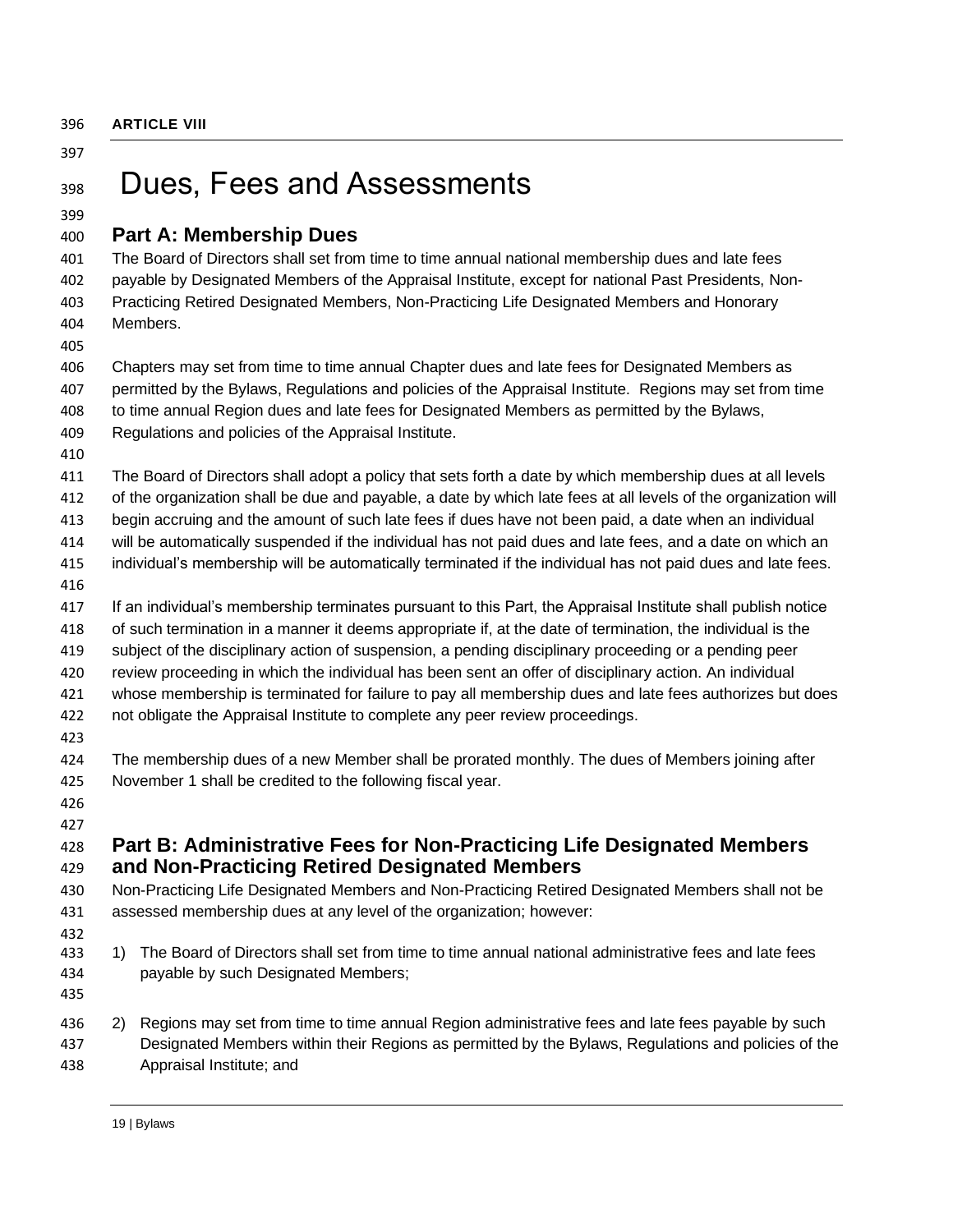- 
- 3) Chapters may set from time to time annual Chapter administrative fees and late fees payable by such Designated Members who are members of their Chapters as permitted by the Bylaws, Regulations and policies of the Appraisal Institute.
- 
- Non-Practicing Life Designated Members and Non-Practicing Retired Designated Members who do not timely pay administrative fees shall cease to receive any services provided to such members.
- 

 The Board of Directors shall adopt a policy that sets forth a date by which administrative fees at all levels of the organization shall be payable and a date by which late fees at all levels of the organization will begin accruing and the amount of such late fees if administrative fees have not been paid.

## <span id="page-19-0"></span>**Part C: Program Fees for Candidates**

 The Board of Directors shall set from time to time annual national program fees and late fees payable by Candidates of the Appraisal Institute. Chapters may set from time to time annual chapter program fees and late fees payable by Candidates of the Appraisal Institute as permitted by the Bylaws, Regulations and policies of the Appraisal Institute.

 The Board of Directors shall adopt a policy that sets forth a date by which program fees at all levels of the organization shall be payable, a date by which late fees at all levels of the organization will begin accruing and the amount of such late fees if program fees have not been paid, a date when an individual will be automatically suspended if the individual has not paid program fees and late fees, and a date on which an individual's candidacy will be automatically terminated if the individual has not paid program fees and late fees.

 If an individual's candidacy terminates pursuant to this Part, the Appraisal Institute shall publish notice of such termination in a manner it deems appropriate if, at the date of termination, the individual is the

subject of the disciplinary action of suspension, a pending disciplinary proceeding, or a pending peer

review proceeding in which the individual has been sent an offer of disciplinary action. An individual

- whose candidacy is terminated for failure to pay program fees and late fees authorizes but does not
- obligate the Appraisal Institute to complete any peer review proceedings.
- 

 The program fees of a new Candidate shall be prorated monthly. The program fees of Candidates joining after November 1 shall be credited to the following fiscal year.

 

## <span id="page-19-1"></span>**Part D: Affiliation Fees for Practicing Affiliates and Affiliates**

 The Board of Directors shall set from time to time annual national affiliation fees and late fees payable by Practicing Affiliates and Affiliates of the Appraisal Institute. Chapters may set from time to time annual chapter affiliation fees and late fees payable by Practicing Affiliates and Affiliates of the Appraisal Institute as permitted by the Bylaws, Regulations and policies of the Appraisal Institute.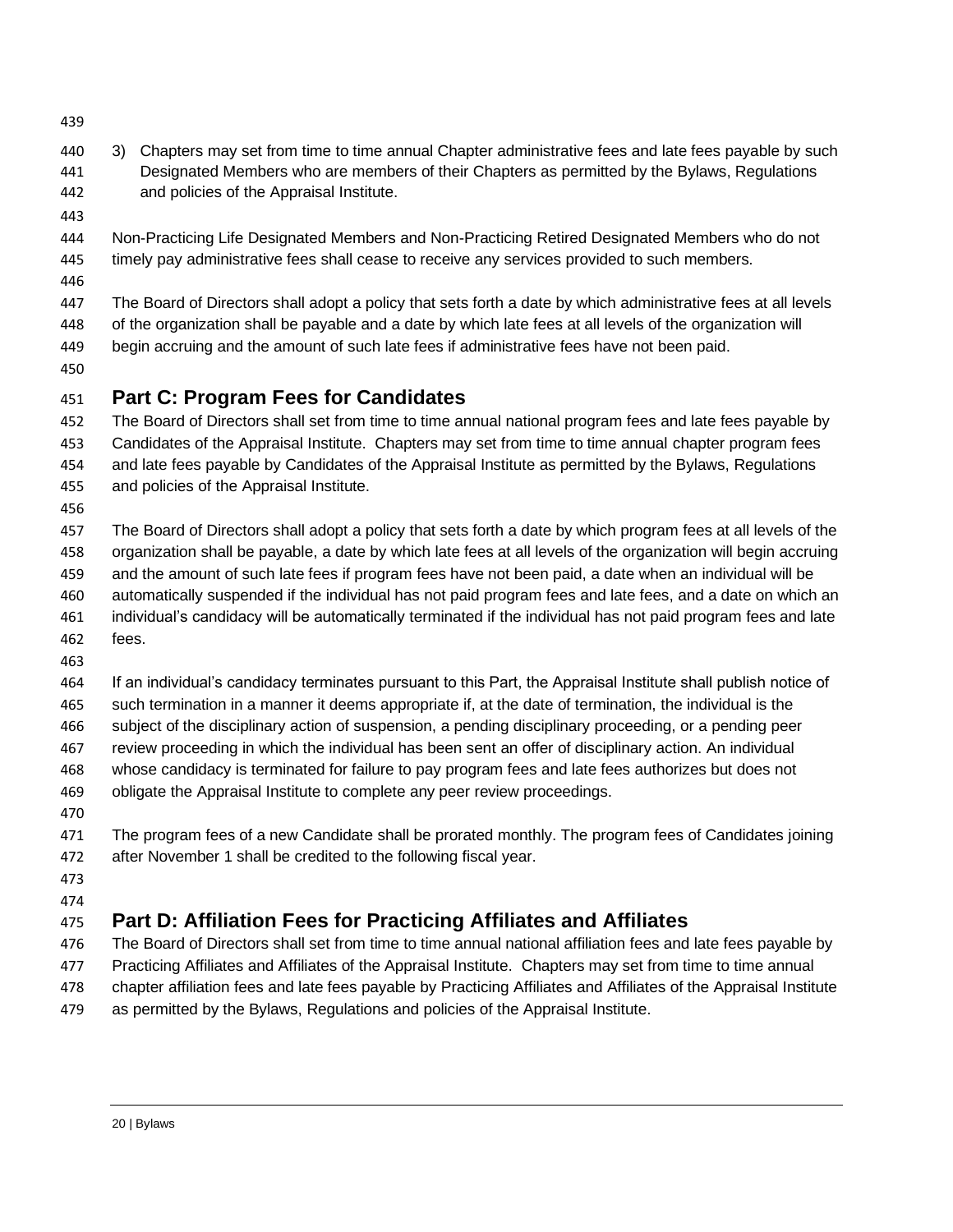The Board of Directors shall adopt a policy that sets forth a date by which affiliation fees at all levels of the organization shall be payable, a date by which late fees at all levels of the organization will begin accruing and the amount of such late fees if affiliation fees have not been paid, a date when an individual will be automatically suspended if the individual has not paid affiliation fees and late fees, and a date on which an individual's affiliation will be automatically terminated if the individual has not paid affiliation fees and late fees. If an individual's affiliation terminates pursuant to this Part, the Appraisal Institute shall publish notice of such termination in a manner it deems appropriate if, at the date of termination, the individual is the

- subject of the disciplinary action of suspension, a pending disciplinary proceeding or a pending peer review proceeding in which the individual has been sent an offer of disciplinary action. An individual whose affiliation is terminated for failure to pay all affiliation fees and late fees authorizes but does not obligate the Appraisal Institute to complete any peer review proceedings.
- 

 The affiliation fees for a new Practicing Affiliate or Affiliate shall be prorated monthly. The affiliation fees of a Practicing Affiliate or Affiliate joining after November 1 shall be credited to the following fiscal year. 

## <span id="page-20-0"></span>**Part E: Special Assessments**

 The Board of Directors may levy from time to time special assessments upon Designated Members, Candidates Practicing Affiliates and Affiliates, when in its opinion circumstances warrant. Such special assessments shall be levied upon the vote of sixty percent (60%) of the Board of Directors voting at a quorum meeting. In no event shall special assessments in any calendar year:

- 1) for any Designated Member exceed the amount of the annual national membership dues for such year;
- 2) for any Candidate exceed the annual national program fees for such year; or
- 3) for any Practicing Affiliate or Affiliate exceed the annual national affiliation fee for such year.
- Special assessments shall be payable on the date(s) specified by the Board of Directors.
- 

 Any Designated Member, Candidate, Practicing Affiliate or Affiliate who fails to pay a special assessment within ninety (90) days from the date of such assessment shall automatically be suspended from all privileges of membership, candidacy or affiliation and shall return all indicia of membership, candidacy or affiliation to the Chief Executive Officer or his or her delegate. If the suspended Designated Member, Candidate, Practicing Affiliate or Affiliate pays the delinquent assessment within one (1) year of the date of such assessment, all indicia of membership, candidacy or affiliation shall be returned and the rights and privileges of membership, candidacy or affiliation shall be restored.

 If a special assessment has not been paid within one (1) year of the date it was assessed, the individual's membership, candidacy or affiliation shall automatically terminate. The Appraisal Institute shall publish notice of such termination in a manner it deems appropriate if, at the date of termination, the Designated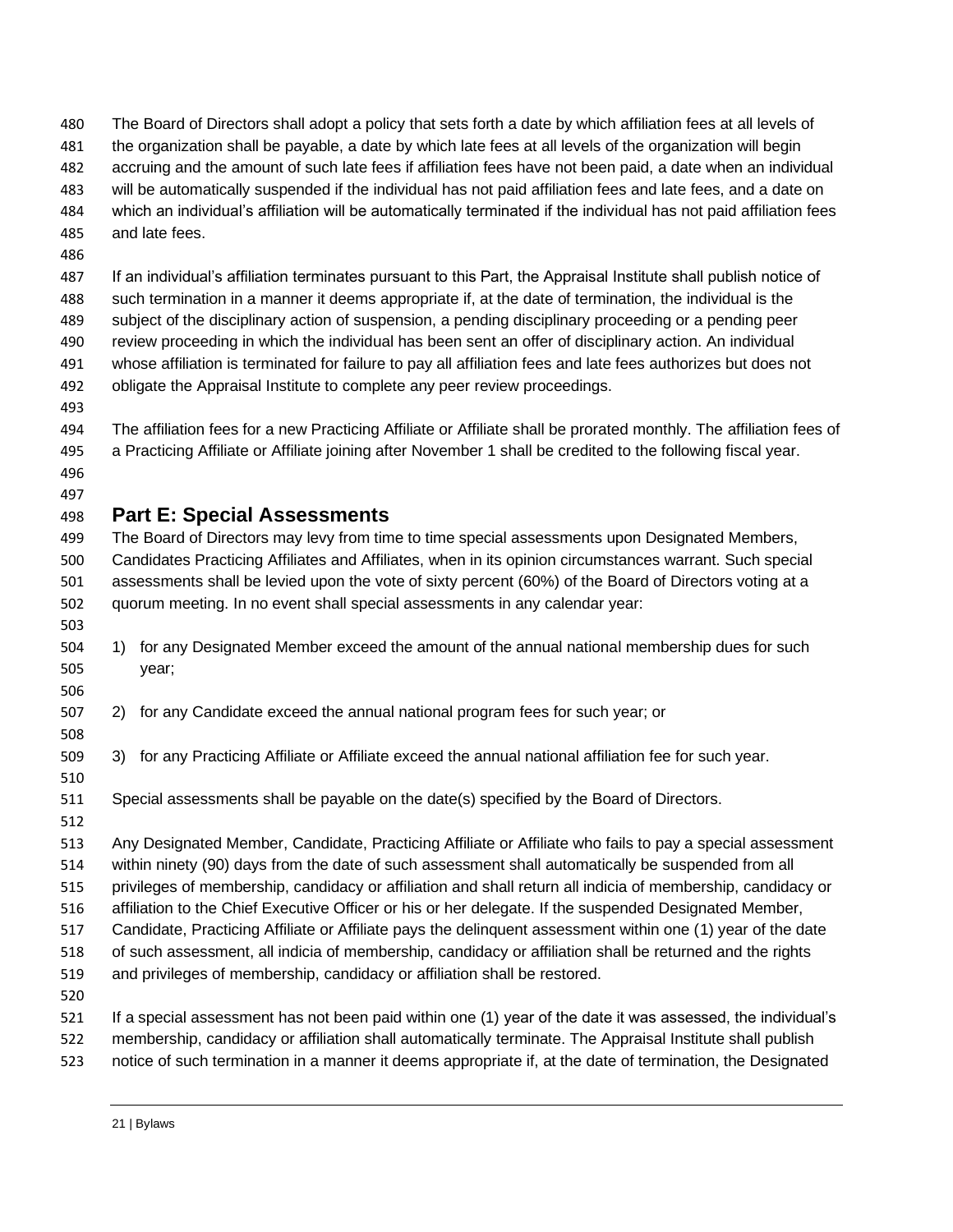- Member, Candidate, Practicing Affiliate or Affiliate is the subject of the disciplinary action of suspension, a
- pending disciplinary proceeding or a pending peer review proceeding in which the Designated Member,
- Candidate, Practicing Affiliate or Affiliate has been sent an offer of disciplinary action. A Designated
- Member, Candidate, Practicing Affiliate or Affiliate who fails to pay a special assessment within one (1)
- year of the date it was assessed authorizes, but does not obligate the Appraisal Institute to complete any
- peer review proceedings.
- 

## <span id="page-21-0"></span>**Part F: Waiver**

 The Chief Executive Officer may, in his or her reasonable judgment, grant extensions of payment or fully or partially waive the payment of any Member's annual membership dues, any Candidate's annual

program fees, any Practicing Affiliate's or Affiliate's annual affiliation fees, any administrative fees, any

late fees and/or any special assessments of the Appraisal Institute. If the Chief Executive Officer denies

an extension or waiver request, the Executive Committee shall review such decision.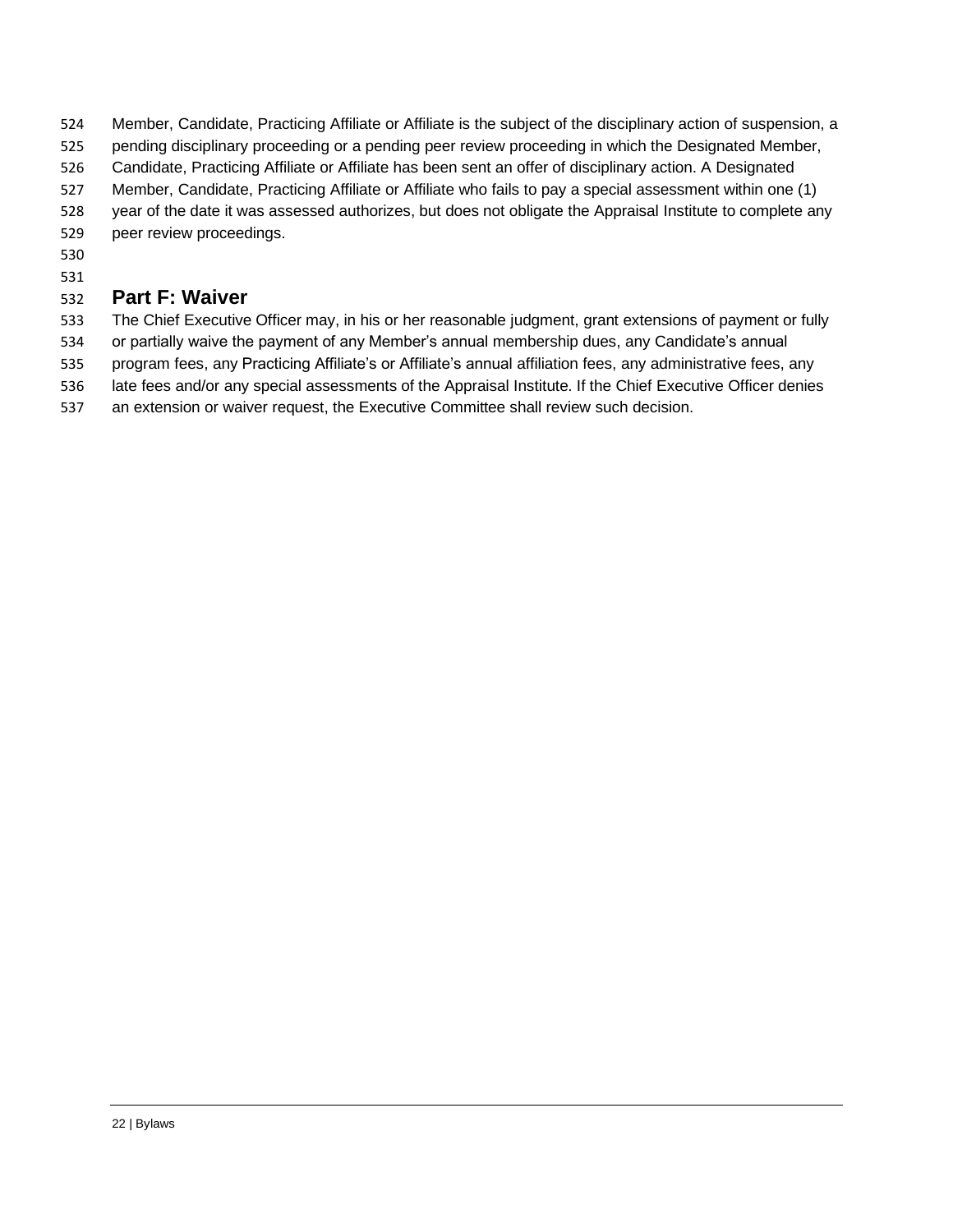<span id="page-22-0"></span>

| 538 | <b>ARTICLE IX</b> |  |
|-----|-------------------|--|
|     |                   |  |

# <span id="page-22-1"></span>National Governance: Board of Directors

### <span id="page-22-2"></span>**Part A: Powers**

 The Board of Directors shall be the governing body of the Appraisal Institute and shall have the final authority in all matters relating to the Appraisal Institute. In addition to such powers as are set forth in these Bylaws, the Board of Directors shall have and may exercise all of the powers of the Appraisal Institute, subject only to the provisions of the Act, the Articles of Incorporation and these Bylaws. The Board of Directors may delegate to committees or other appropriate bodies such of its activities and powers as are legal, reasonable and proper and not inconsistent with the Articles of Incorporation or these Bylaws. The Board of Directors is responsible for the exercise of delegated power and liable for the abuse of it.

#### The Board of Directors shall adopt and maintain Regulations and policies governing the nomination and election of members to the Board of Directors by the Regional Committees and policies governing the nomination and election of the International Designated Member to the Board of Directors.

 

## <span id="page-22-3"></span>**Part B: Composition**

- The Board of Directors shall consist of:
- 1) the officers of the Appraisal Institute;
- 2) the Chair and Vice Chair of each Regional Committee;
- 3) one International Designated Member in good standing elected by the Board of Directors;
- 4) any member of the Audit Committee who is not serving on the Board by virtue of holding the position of Chair or Vice Chair of a Regional Committee;
- 5) the individual elected to serve in the office of Vice President beginning January 1st of the year following election ("Vice President Elect") unless he or she already is a member of the Board of Directors; and
- 
- 6) the Chief Executive Officer of the Appraisal Institute.
- 
- 

## <span id="page-22-4"></span>**Part C: Terms**

- The Officers shall serve terms on the Board of Directors commensurate with their terms as Officers. If not
- already a Director at the time of election, the Vice President Elect shall serve as a Director while Vice
- President Elect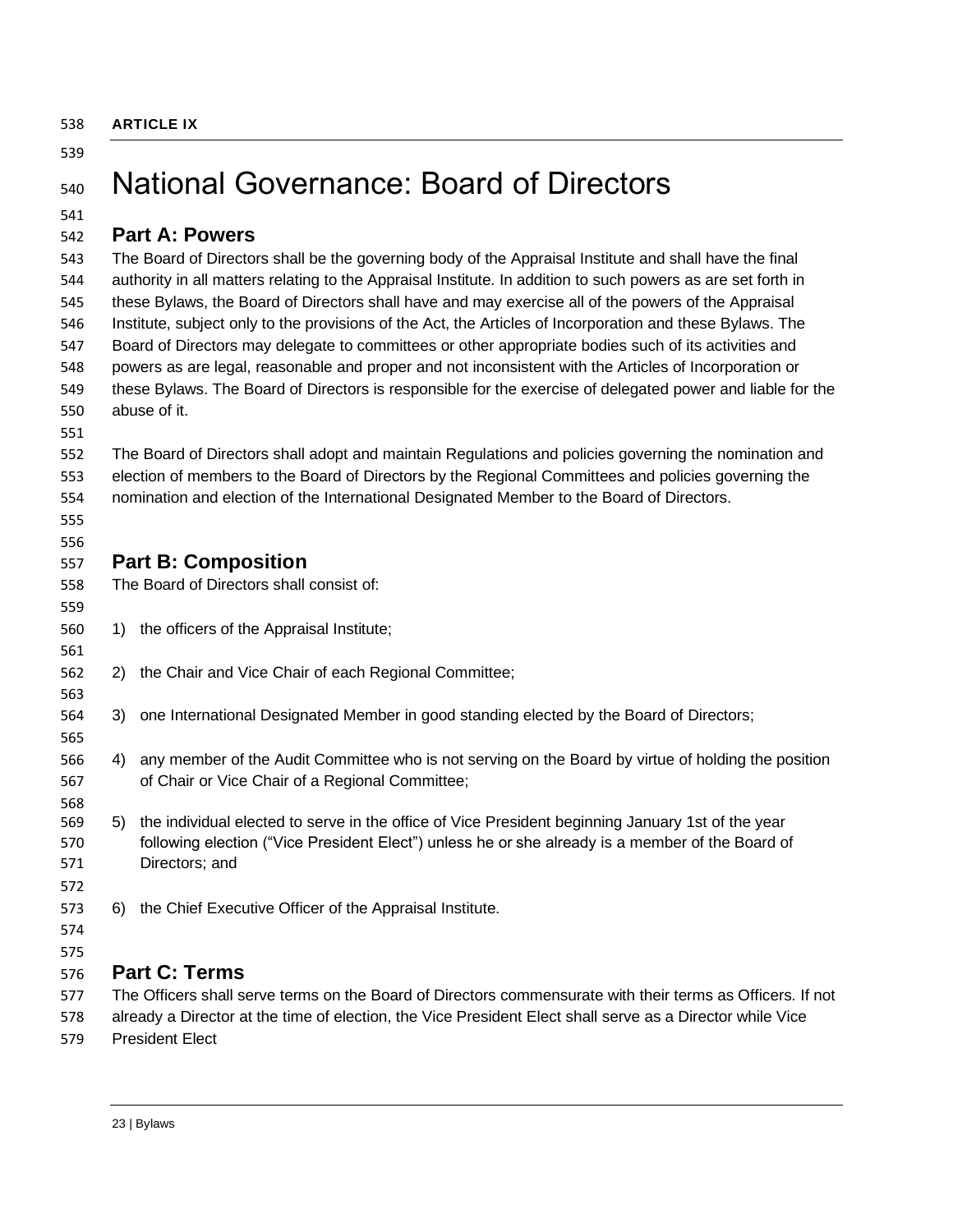<span id="page-23-0"></span>

| 580<br>581 |    | Members of the Board of Directors elected by the Regions shall serve a four (4) year term, which shall<br>commence on January 1st of the first year of each member's term, except where the Bylaws and |
|------------|----|--------------------------------------------------------------------------------------------------------------------------------------------------------------------------------------------------------|
| 582        |    | Regulations of the Appraisal Institute for filling vacancies provide otherwise. During the year prior to the                                                                                           |
| 583        |    | commencement of service on the Board, Third Regional Directors shall attend all meetings of the Board                                                                                                  |
| 584        |    | of Directors but shall not have speaking or voting privileges.                                                                                                                                         |
| 585        |    |                                                                                                                                                                                                        |
| 586        |    | The International Designated Member elected to serve on the Board of Directors shall serve a two (2)                                                                                                   |
| 587        |    | year term that shall commence on January 1st of the first year of the International Designated Member's                                                                                                |
| 588        |    | term. Except as otherwise provided, the International Designated Member shall be elected at the third                                                                                                  |
| 589        |    | regular Board of Directors meeting in the year prior to commencement of the International Designated                                                                                                   |
| 590        |    | Member's term.                                                                                                                                                                                         |
| 591        |    |                                                                                                                                                                                                        |
| 592        |    |                                                                                                                                                                                                        |
| 593        |    | <b>Part D: Qualifications to Serve</b>                                                                                                                                                                 |
| 594        |    | To be eligible for service on the Board of Directors, an individual shall:                                                                                                                             |
| 595        |    |                                                                                                                                                                                                        |
| 596        | a) | be a Designated Member of the Appraisal Institute in good standing;                                                                                                                                    |
| 597        |    |                                                                                                                                                                                                        |
| 598        | b) | hold the status "continuing education program completed";                                                                                                                                              |
| 599        |    |                                                                                                                                                                                                        |
| 600        | C) | have not been subject to a publishable disciplinary action as defined by the Regulations of the                                                                                                        |
| 601        |    | Appraisal Institute within the five (5) years prior to the date of election;                                                                                                                           |
| 602        |    |                                                                                                                                                                                                        |
| 603        | d) | be able to read, speak and understand the English language;                                                                                                                                            |
| 604        |    |                                                                                                                                                                                                        |
| 605        | e) | stay up-to-date on the content of Appraisal Institute communications, including but not limited to, the                                                                                                |
| 606        |    | content of all non-commercial e-mails originating from all levels of the organization; and                                                                                                             |
| 607        |    |                                                                                                                                                                                                        |
| 608        | f) | have met such other minimum qualifications for service as may be adopted by the Board of Directors                                                                                                     |
| 609        |    | from time to time.                                                                                                                                                                                     |
| 610        |    |                                                                                                                                                                                                        |
| 611        |    | The individual elected to fill the International Designated Member position on the Board of Directors must                                                                                             |
| 612        |    | be an International Designated Member at the time of the election.                                                                                                                                     |
| 613        |    |                                                                                                                                                                                                        |
| 614        |    |                                                                                                                                                                                                        |
| 615        |    | <b>Part E: Resignation</b>                                                                                                                                                                             |
| 616        |    | A Director may resign by notice delivered in writing to the President, however, such resignation shall not                                                                                             |
| 617        |    | become effective until accepted by the President.                                                                                                                                                      |
| 618        |    |                                                                                                                                                                                                        |
| 619        |    |                                                                                                                                                                                                        |

## <span id="page-23-2"></span><span id="page-23-1"></span>**Part F: Removal**

 The body that elected a Director may remove such Director, for cause, upon the vote of two/thirds (2/3) of those voting at a quorum meeting of the body that voted to elect the Director.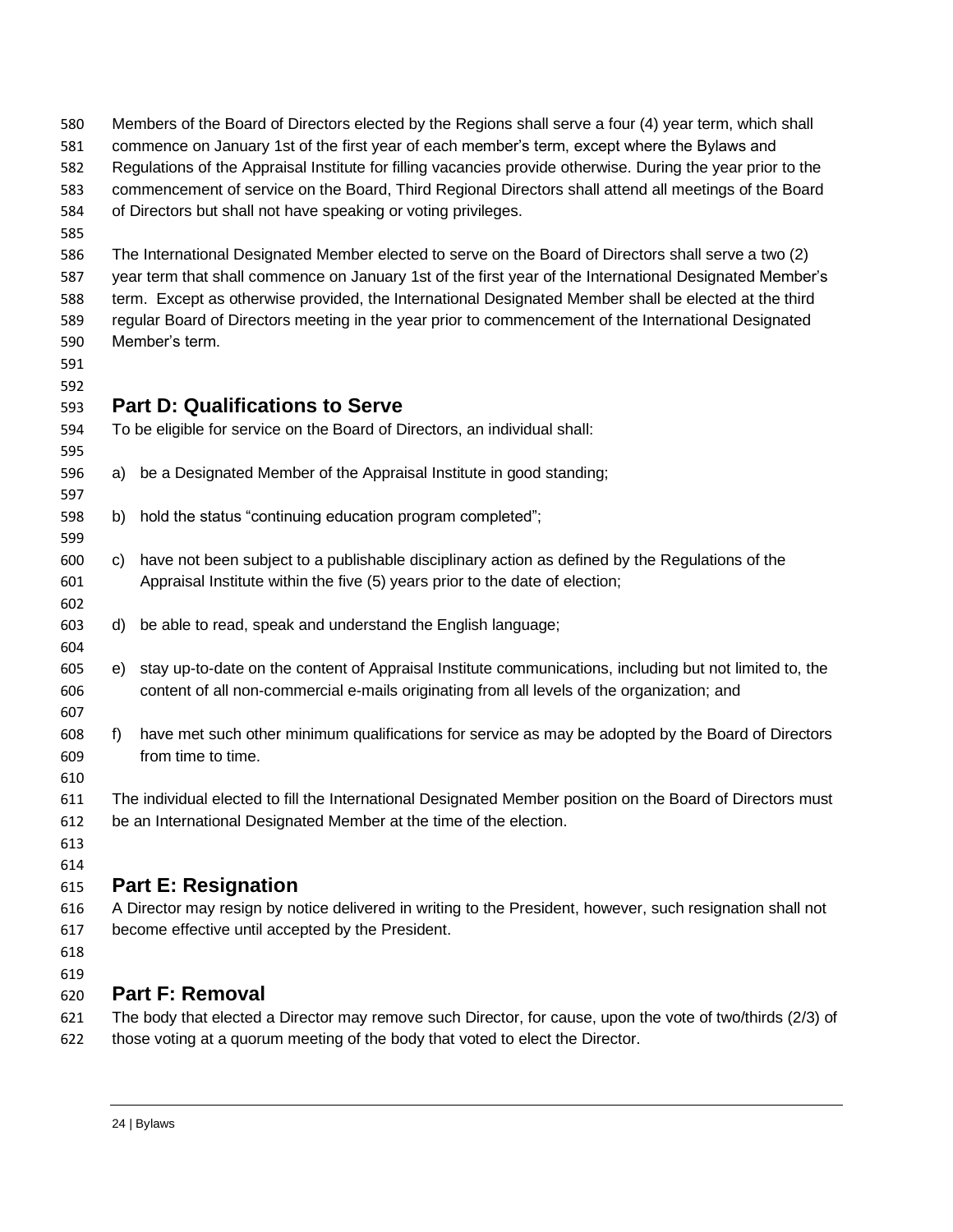<span id="page-24-0"></span>

| 623<br>624                      |    | A Director shall be automatically removed from serving on the Board of Directors if he or she:                                                                                                                                                                            |
|---------------------------------|----|---------------------------------------------------------------------------------------------------------------------------------------------------------------------------------------------------------------------------------------------------------------------------|
| 625<br>626                      | 1) | ceases to be a Designated Member of the Appraisal Institute in good standing;                                                                                                                                                                                             |
| 627<br>628                      | 2) | receives a publishable disciplinary action as defined in the Regulations of the Appraisal Institute;                                                                                                                                                                      |
| 629<br>630                      | 3) | ceases to hold the status "continuing education program completed"; or                                                                                                                                                                                                    |
| 631<br>632<br>633               | 4) | fails to attend a regularly scheduled or special meeting of the Board of Directors, unless such<br>absence is excused.                                                                                                                                                    |
| 634<br>635<br>636<br>637        |    | The President shall determine whether an absence is excused, however, if there is any dispute as to<br>whether an absence should or should not be excused, the Board of Directors shall make the final<br>determination.                                                  |
| 638<br>639<br>640               |    | If, during the period between election to a Director position and the assumption of such position, the<br>elected individual:                                                                                                                                             |
| 641<br>642                      | 1) | ceases to be a Designated Member of the Appraisal Institute in good standing;                                                                                                                                                                                             |
| 643<br>644                      | 2) | receives a publishable disciplinary action as defined in the Regulations of the Appraisal Institute;                                                                                                                                                                      |
| 645<br>646                      | 3) | ceases to hold the status "continuing education program completed"; or                                                                                                                                                                                                    |
| 647<br>648<br>649<br>650        | 4) | fails to meet such other requirements as the Board of Directors may adopt from time to time and were<br>in effect at the time of the election, the elected individual shall be disqualified from serving and a new<br>election shall be held.                             |
| 651<br>652<br>653<br>654<br>655 |    | If the International Designated Member on the Board of Directors ceases to be an International<br>Designated Member during his or her term but continues to meet all other requirements for service on the<br>Board, such individual may serve the remainder of the term. |
| 656                             |    | <b>Part G: Vacancies</b>                                                                                                                                                                                                                                                  |
| 657                             |    | Each vacancy on the Board of Directors, whether by reason of death, incapacity, removal, resignation or                                                                                                                                                                   |
| 658<br>659                      |    | otherwise, shall be filled:                                                                                                                                                                                                                                               |
| 660<br>661<br>662               | 1) | in the case of Directors elected by the Regional Committees, by automatic succession or election in<br>accordance with the Regulations of the Appraisal Institute;                                                                                                        |
| 663<br>664                      | 2) | in the case of officers of the Appraisal Institute, by Nominating Committee nomination and Board of<br>Directors election as provided in these Bylaws; and                                                                                                                |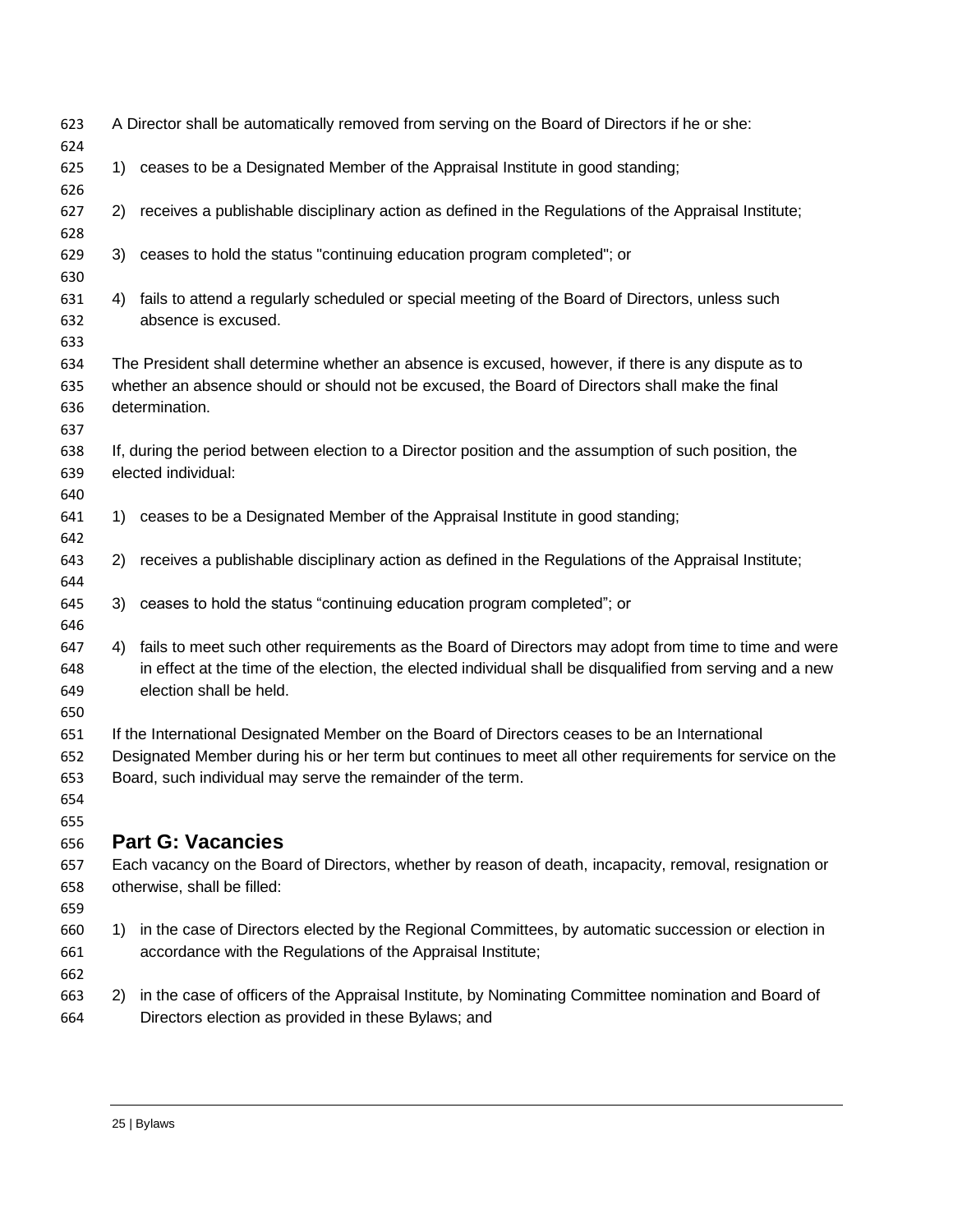- 3) in the case of any Director who was elected by the Board of Directors, by election of the Board at its next meeting.
- 
- Each individual so elected to fill a vacancy shall serve on the Board of Directors in the previous
- incumbent's position for the unexpired portion of the term of the previous incumbent. If a vacancy occurs
- in the office of Immediate Past President, such office shall remain vacant until the following year.
- 

## <span id="page-25-0"></span>**Part H: Voting**

- Each member of the Board of Directors shall have one (1) vote, except as provided below. Directors who are serving on the Board of Directors solely by virtue of their membership on the Audit Committee shall not have voting privileges or the right to make motions, but shall have speaking privileges. The Vice President Elect, if serving on the Board solely by virtue of such position, shall not have voting privileges or the right to make motions on the Board of Directors, but shall have speaking privileges. The Chief Executive Officer shall not have voting privileges or the right to make motions on the Board of Directors,
- but shall have speaking privileges.
- 
- Each member of the Board of Directors shall vote his or her own conscience on every matter brought before the Board of Directors using the best interests of the Appraisal Institute as a guide. A member of the Board of Directors may not attend a meeting by proxy or vote by proxy.
- 

## <span id="page-25-1"></span>**Part I: Meetings and Quorum**

- The Board of Directors shall hold four (4) regular meetings each calendar year. Special meetings of the Board of Directors may be called:
- 

- 1) by the President;
- 2) pursuant to a written petition signed by a majority of the Executive Committee; or
- 3) pursuant to a written petition signed by one-third (1/3) of the members of the Board of Directors.
- 
- Such written petitions may be in electronic form.
- 
- Notice of a regular meeting of the Board of Directors shall be delivered in writing to each Director at least forty-five (45) days in advance of such meeting and shall specify the time, date, purpose and location of the meeting. Unless otherwise provided, notice of a special meeting of the Board of Directors shall be delivered in writing to each Director at least forty-eight (48) hours in advance of such meeting and shall
- specify the time, date, purpose and location of the meeting.
- 
- Except as provided below, a majority of the members of the Board of Directors shall constitute a quorum for the transaction of business at any meeting of the Board of Directors. Two-thirds (2/3) of the members
- of the Board of Directors shall constitute a quorum for the transaction of business at any special meeting
- of the Board of Directors where notice is delivered in writing less than fifteen (15) days in advance of such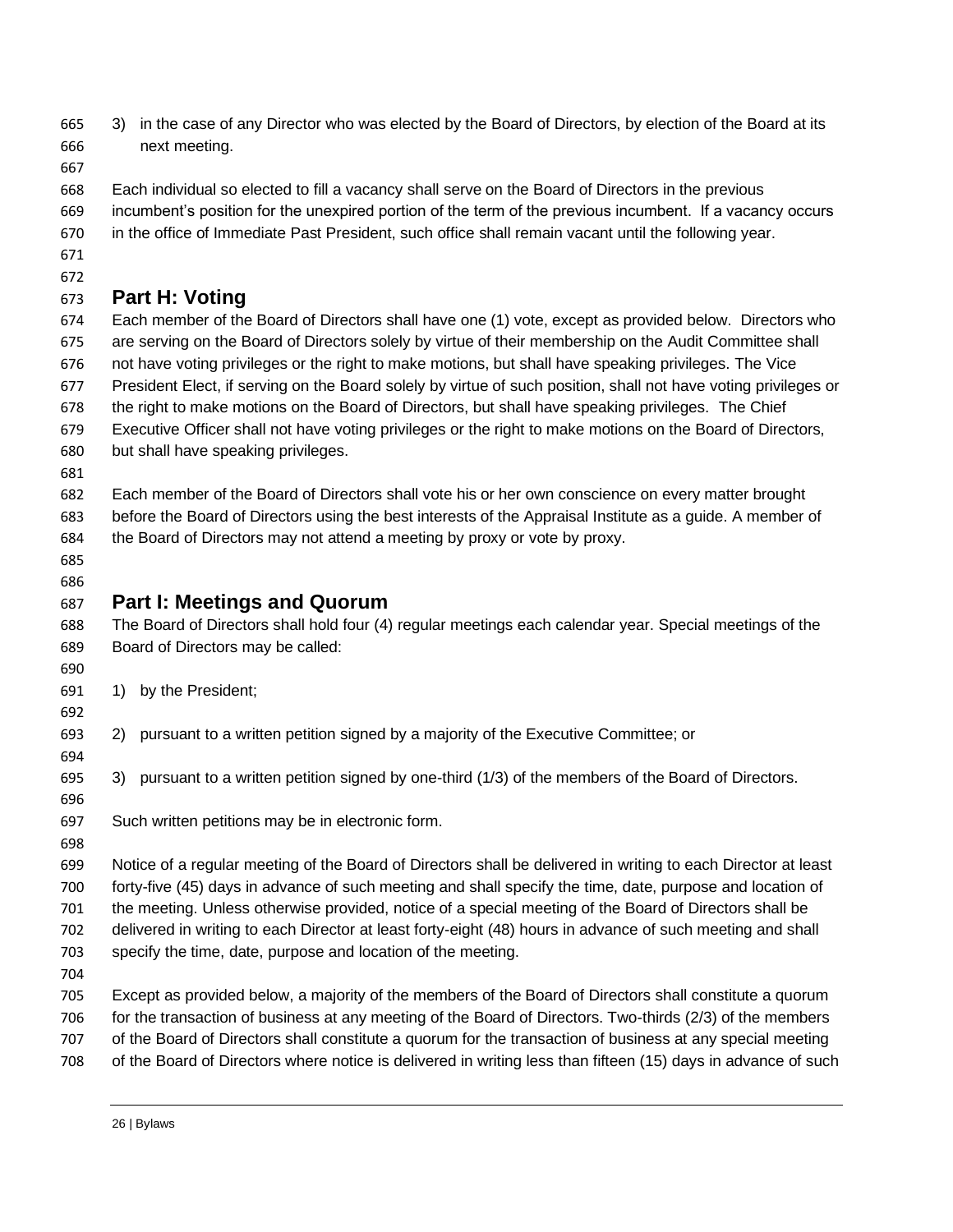- special meeting. A meeting at which a quorum is initially present may continue to transact business,
- notwithstanding the withdrawal of Directors, if any action is approved by a majority of the required quorum
- for that meeting.
- Except as provided otherwise by the Bylaws or the Regulations of the Appraisal Institute, the vote of a
- majority of Directors voting at a duly held meeting at which a quorum is present shall be regarded as the act of the Board of Directors.
- 
- The Board of Directors may hold meetings either in person or by interactive technology, so long as all
- Directors participating in the meeting can communicate with one another. Interactive technology includes
- but is not limited to conference telephone, electronic transmission, Internet usage and remote
- communication. Action taken at a meeting held via interactive technology shall be as effective as if the Directors had met in person.
- 

## <span id="page-26-0"></span>**Part J: Waiver of Notice**

 Notice of a meeting need not be delivered in writing to any Director who signs a waiver of notice or a written consent to holding the meeting or an approval of the minutes thereof, whether before or after the meeting. The waiver of notice or consent need not specify the purpose of the meeting. All such waivers, consents and approvals shall be filed with the corporate records or made a part of the minutes of the meeting. Notice of a meeting need not be delivered in writing to any Director who attends the meeting without protesting before or at its commencement the lack of proper notice to such Director.

 

## <span id="page-26-1"></span>**Part K: Action Without a Meeting**

 Any action required or permitted to be taken by the Board of Directors may be taken without a meeting if all members of the Board of Directors consent in writing to that action. A member of the Board of Directors may provide such written consent in electronic form. An action by written consent shall have the same force and effect as any other validly approved action of the Board of Directors. Such written consent or consents shall be filed with the minutes of the proceedings of the Board of Directors. 

## <span id="page-26-2"></span>**Part L: Past Officers**

All past officers of the Society of Real Estate Appraisers and the American Institute of Real Estate

- Appraisers shall be past officers of the Appraisal Institute. All past Presidents of the Appraisal Institute
- and its predecessors shall have floor privileges, but not voting privileges, except for the Immediate Past
- President who shall serve on the Executive Committee and Board of Directors.
-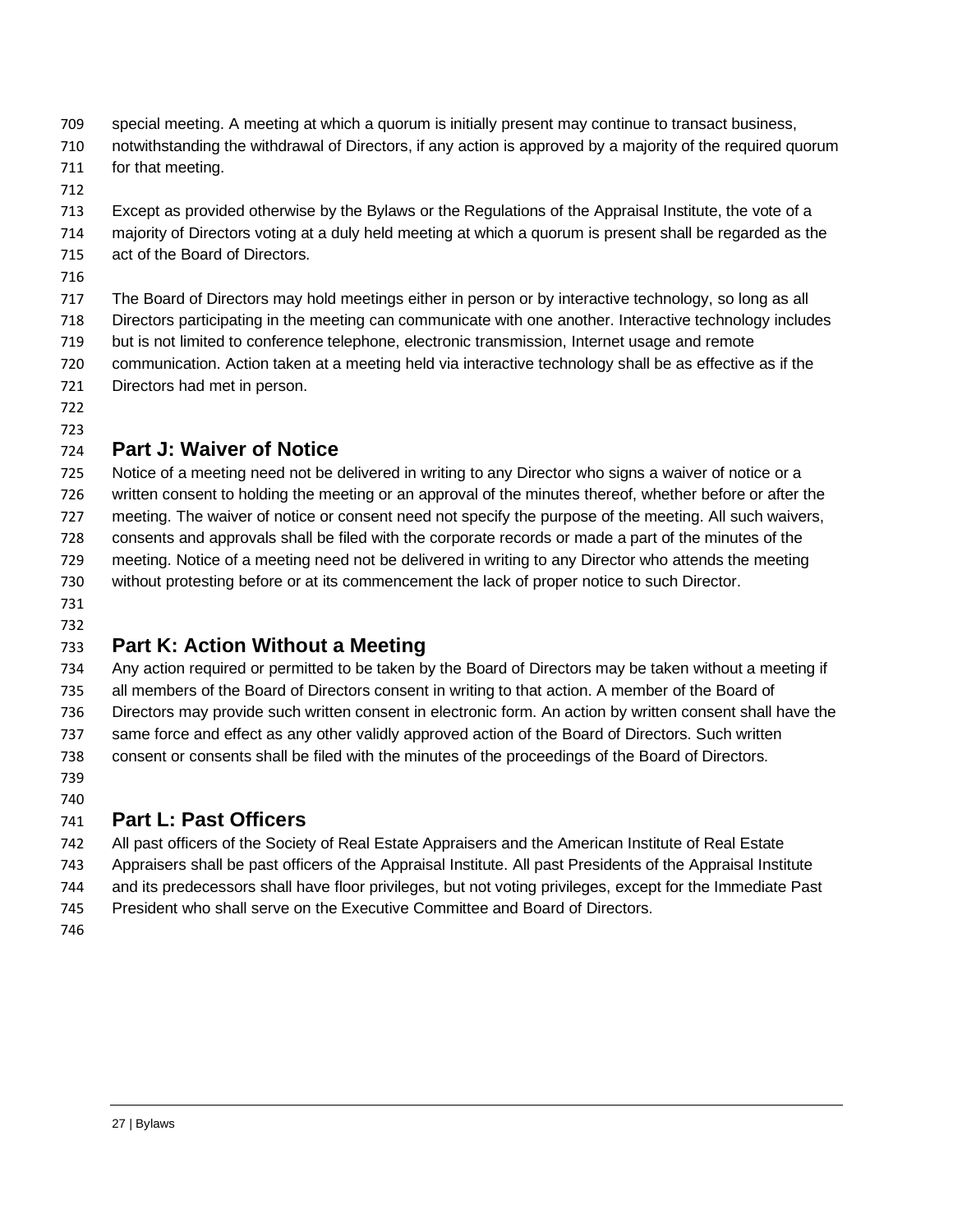<span id="page-27-0"></span> **Part A: Elected Officers** The President shall generally oversee the affairs of the Appraisal Institute and shall have the general time to time. or the President from time to time. 

# <span id="page-27-1"></span>National Governance: Officers

<span id="page-27-2"></span> The elected officers of the Appraisal Institute shall be the President, President Elect, Vice President and Immediate Past President. The Vice President shall also serve as Treasurer.

### <span id="page-27-3"></span>**Part B: Powers and Duties**

 powers and duties usually vested in the Chief Elected Officer of a not for profit association. The President shall preside at all meetings of the membership, the Board of Directors and the Executive Committee. The President, or his or her designee, shall act as the spokesperson for the Appraisal Institute and shall have the authority to represent the Appraisal Institute consistent with the directives, resolutions and policies of the Board of Directors. The President shall act on behalf of the Appraisal Institute when the Appraisal Institute is the sole voting member of another not for profit corporation. The President shall have such other powers and perform such other duties as may be prescribed in the Bylaws and Regulations of the Appraisal Institute or as directed by the Board of Directors from time to time. Except as otherwise provided in the Bylaws and Regulations of the Appraisal Institute, the President shall appoint the Chair and members of committees, boards, and panels, subject to the approval of the Board of Directors. The President may appoint project teams as he or she deems necessary or appropriate from

The President Elect shall preside at meetings of the membership, the Board of Directors and the

Executive Committee in the event the President is for whatever reason unable to preside and shall act for

the President in other matters when the President is unable to act. The President Elect shall have such

other powers and perform such other duties as may be prescribed in these Bylaws and the Regulations

and as directed by the Board of Directors or the President from time to time.

 The Vice President shall serve as Chair of the Finance Committee and shall have such other powers and duties as may be prescribed in the Bylaws and the Regulations and as directed by the Board of Directors

## <span id="page-27-4"></span>**Part C: Election, Term and Succession**

 The Nominating Committee shall submit its nomination(s) for Vice President to the Board of Directors during the second regular Board of Directors meeting each year, unless a vacancy in the office of Vice President occurs during the course of a Vice President's term, in which case the nomination(s) for Vice President shall be submitted as soon as practicable after the vacancy occurs or after notice of the impending vacancy is received. If a vacancy occurs in the office of President or President Elect and such vacancy is not filled by automatic succession, the Nominating Committee shall submit its nomination(s)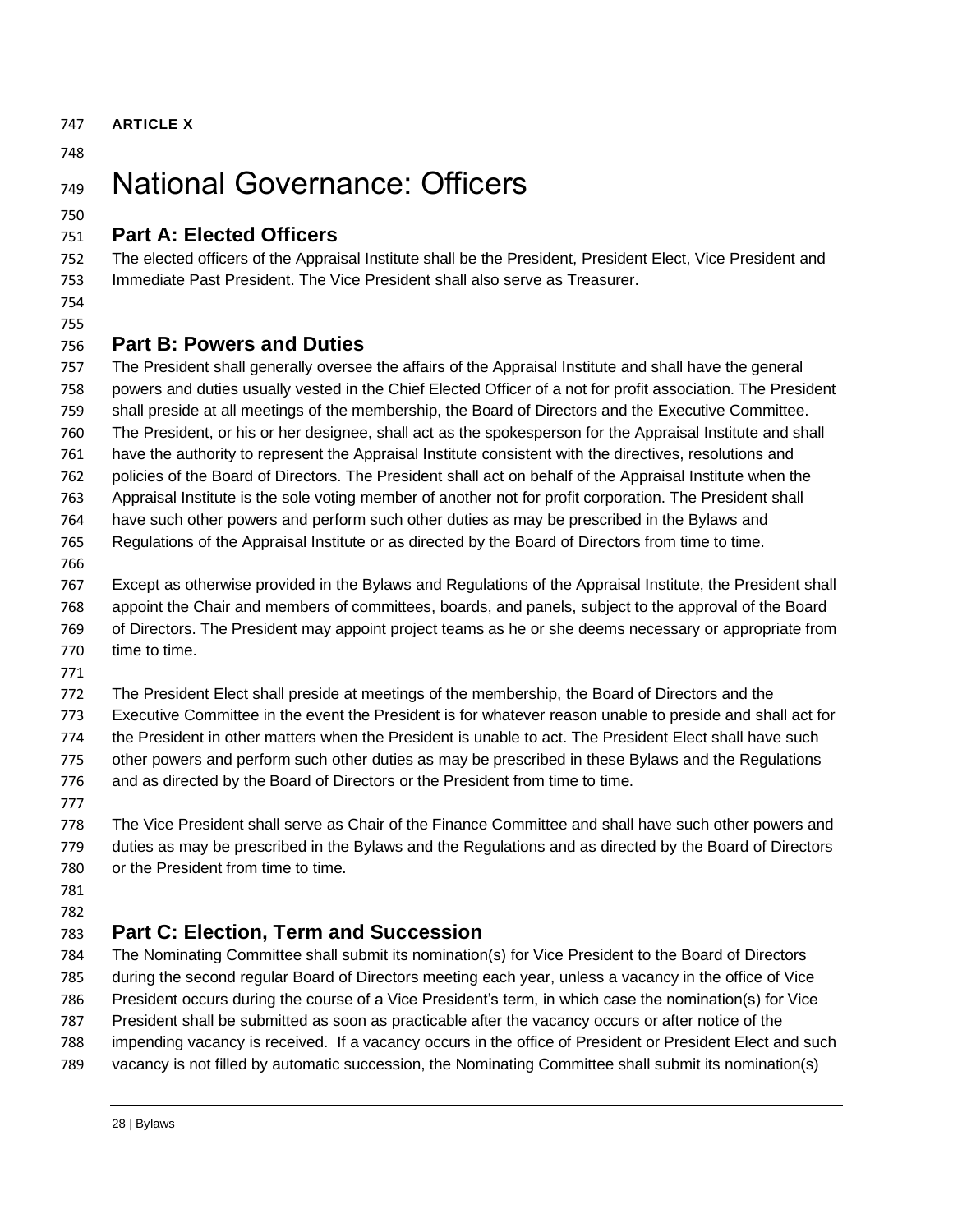for such vacant position as soon as practicable after the vacancy occurs or after notice of the impending vacancy is received.

 Additional nomination(s) for Vice President or any other vacant Officer position(s) not filled by automatic succession may be received from the Board of Directors, provided a written petition and rationale signed by at least thirty percent (30%) of voting Directors is delivered in writing to the Chief Executive Officer no later than forty-five (45) days after the Nominating Committee's submission of its nomination(s) to the Board. Such petition(s) may be in electronic form. The Chief Executive Officer shall promptly notify the Board of Directors of any written petition for additional nomination(s) that is received. At the close of the forty-five (45) day petition period, the membership, chapters and regions shall be notified of all the nomination(s) and shall have the opportunity for input prior to the Board's decision.

Provided that there are at least seventy-five (75) days between the second and third regular Board

meetings, the annual election of officers shall occur at the third regularly scheduled Board of Directors

- meeting each year. If there are not at least seventy-five (75) days between the second and third regular
- Board meetings, the annual election of the officers shall occur at the fourth regular Board of Directors
- meeting or at a special Board of Directors meeting at least seventy-five (75) days after the second regular Board meeting and called with at least thirty (30) days notice.
- 

 A special election to fill a vacancy in the office of Vice President, President Elect or President shall occur at the first regular or special Board of Directors meeting that occurs after the period for additional nomination(s) has closed. The elected officers shall serve for a term of one (1) year in the office to which

he or she has been elected, unless filling a vacancy pursuant to Part F of this Article. The term of office

- 813 shall commence on January 1 following election to office.
- 

 The Vice President shall automatically succeed to the office of President Elect, the President Elect shall automatically succeed to the office of President and the President shall automatically succeed to the office of Immediate Past President. The automatic succession will not occur if good cause is shown and a motion to the contrary is passed by two-thirds (2/3) of the Directors voting on the issue at a quorum

- meeting of the Board of Directors.
- 

## <span id="page-28-0"></span>**Part D: Qualifications to Serve**

To be eligible for service as an elected officer of the Appraisal Institute, an individual shall:

- a) be a Designated Member in good standing of the Appraisal Institute;
- b) not have been subject to a publishable disciplinary action as defined by the Regulations of the Appraisal Institute within five (5) years of the date of election;
- c) hold the status "Continuing education program completed";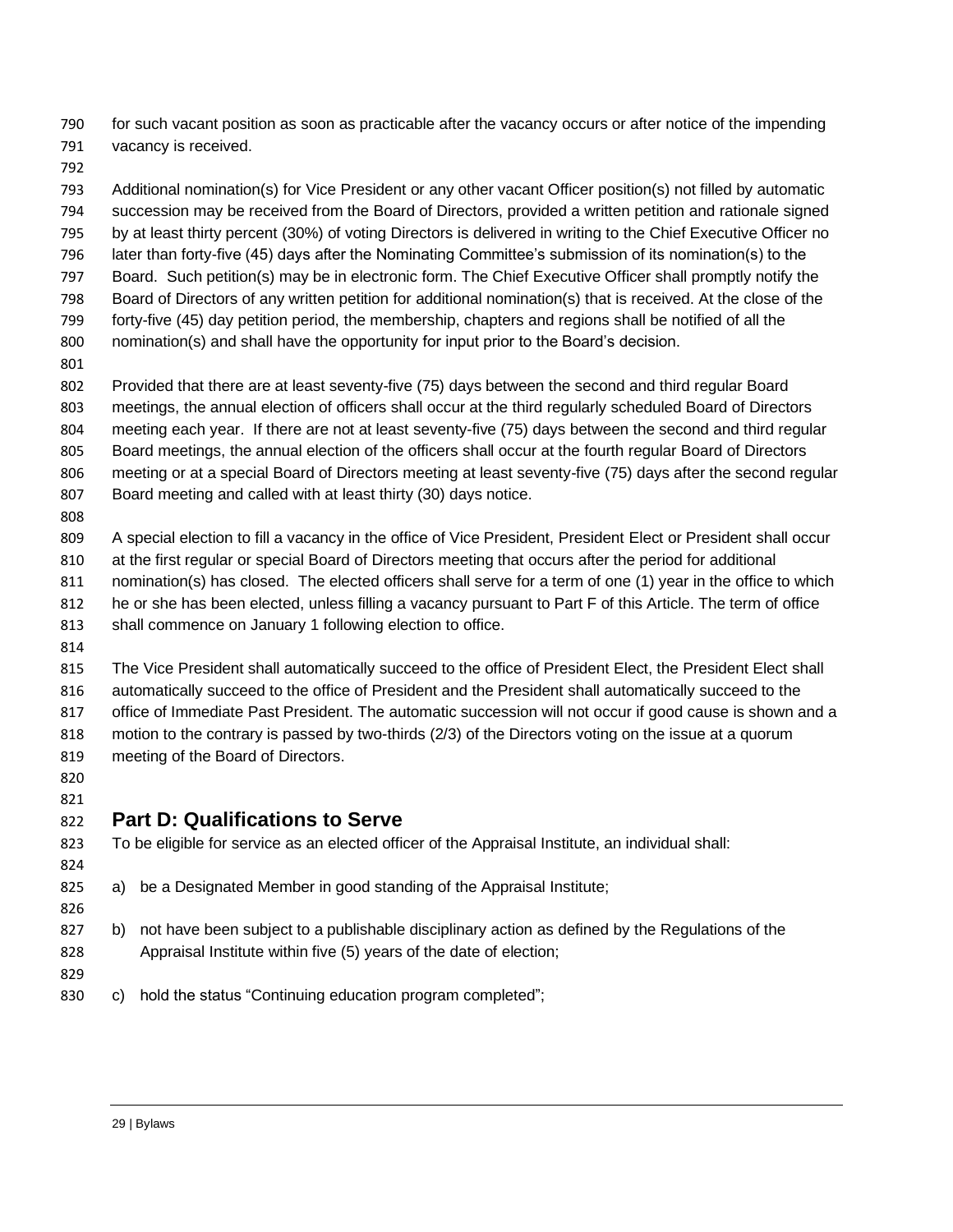- d) stay up-to-date on the content of Appraisal Institute communications, including but not limited to, the content of all non-commercial e-mails originating from all levels of the organization; and
- 
- e) have met such other minimum qualifications for service as may be adopted by the Board of Directors from time to time.
- 

## <span id="page-29-0"></span>**Part E: Removal**

839 Officers may be removed from office, for cause, by the vote of two-thirds (2/3) of the members of the Board of Directors voting at a quorum meeting of the Board of Directors.

An officer shall be automatically removed if he or she:

- 1) ceases to be a Designated Member in good standing;
- 2) becomes subject to a publishable disciplinary action by the Appraisal Institute while in office; or
- 3) ceases to hold the status "Continuing education program completed."
- 

## <span id="page-29-1"></span>**Part F: Vacancies**

852 If a vacancy for whatever reason occurs in the office of the President, such vacancy shall be filled by the President Elect who shall thereafter serve his or her own term as President. If a vacancy for whatever reason occurs in the office of the President Elect, such vacancy shall be filled by the Vice President who shall thereafter serve his or her own term as President Elect. If a vacancy occurs in the office of Vice President during the course of a Vice President's term, the Nominating Committee shall nominate an individual (or two (2) individuals if there is a deadlock after three consecutive votes between the same candidates) for consideration by the Board of Directors in an election at its next regularly scheduled or special meeting; however, the individual(s) so nominated must be qualified to serve from the time of nomination until the election. If a vacancy occurs in the office of Immediate Past President, such office 861 shall remain vacant until the following year

## 

## <span id="page-29-2"></span>**Part G: Chief Executive Officer**

 There shall be a Chief Executive Officer of the Appraisal Institute approved by the Board of Directors. The Chief Executive Officer shall report to the Executive Committee and the Board of Directors.

- 
- The Chief Executive Officer shall have the general powers and duties of management usually vested in the position of chief executive officer of a not for profit association and such other powers and duties as 870 may be prescribed by the Bylaws, the Regulations and the Board of Directors from time to time. The Chief
- Executive Officer shall oversee office operations and staffing, manage the execution of the Appraisal
- Institute's strategic and operating plans and represent the Appraisal Institute at the direction of the Board
- of Directors or the President, consistent with the directives, resolutions and policies of the Board of
- Directors.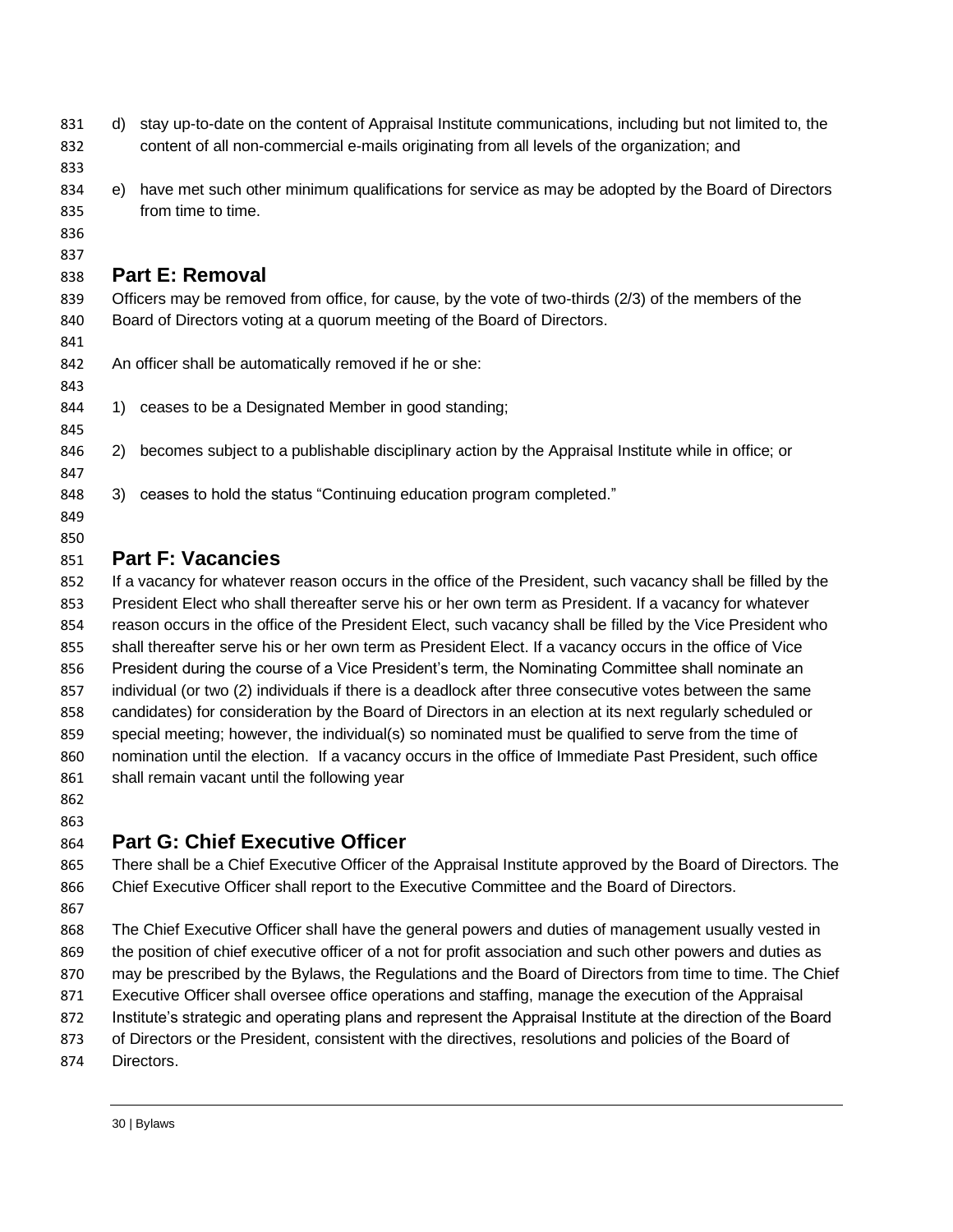- 875 The Chief Executive Officer shall also serve as and perform all of the functions of corporate secretary of
- 876 the Appraisal Institute. The Chief Executive Officer shall be an administrative officer of the Appraisal
- 877 Institute and shall hold this position for the term of his or her employment or until such time as he or she
- 878 retires, resigns or is removed by the Board of Directors.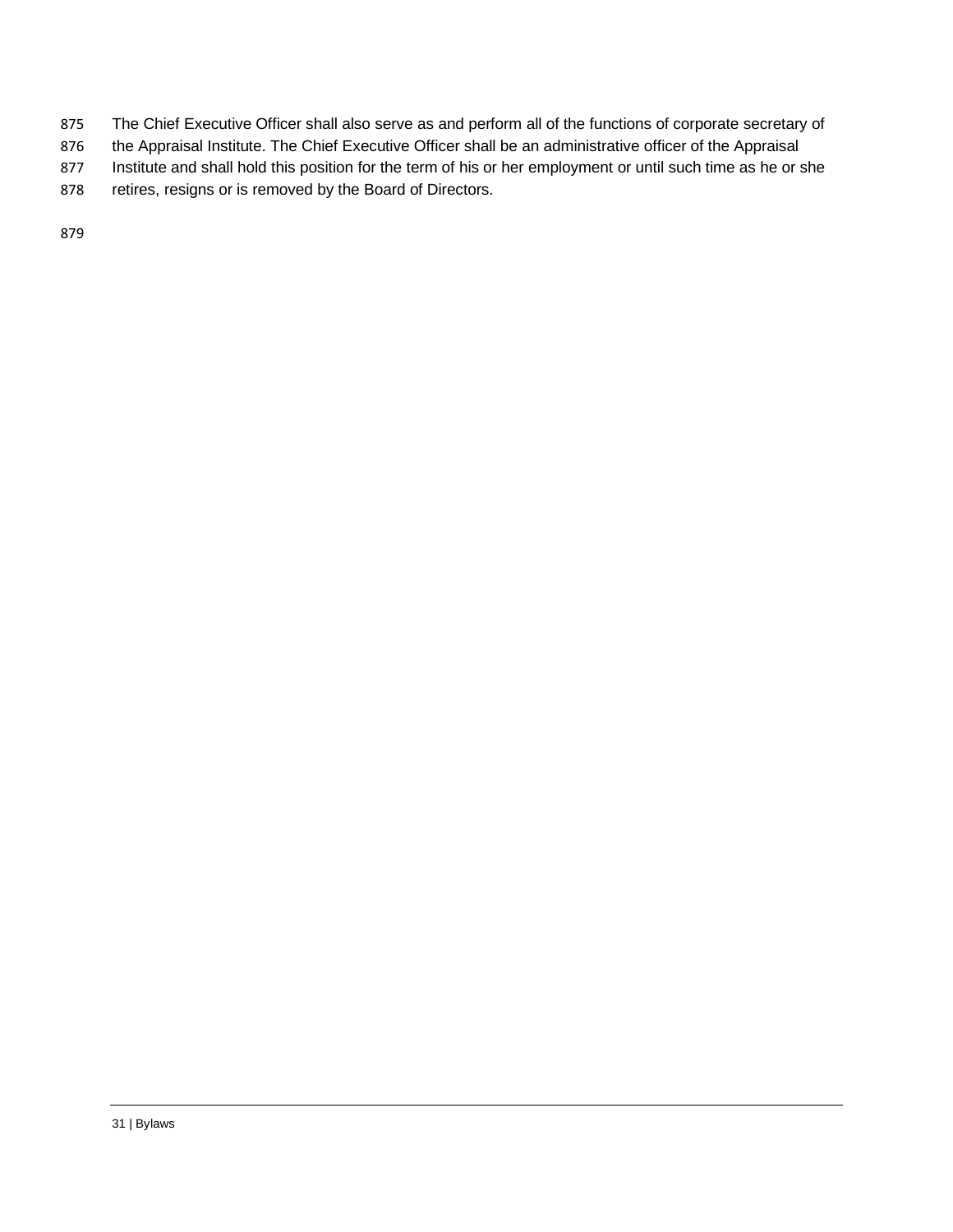<span id="page-31-0"></span>**ARTICLE XI**

<span id="page-31-2"></span><span id="page-31-1"></span>

| 881<br>882 |     | <b>National Governance: Committees</b>                                                                    |
|------------|-----|-----------------------------------------------------------------------------------------------------------|
| 883        |     |                                                                                                           |
| 884        |     | <b>Part A: General</b>                                                                                    |
| 885        |     | <b>Section 1. Establishment</b>                                                                           |
| 886        |     | The Board of Directors may from time to time establish and abolish committees as it deems necessary or    |
| 887        |     | appropriate. Committees shall report to the Board of Directors.                                           |
| 888        |     |                                                                                                           |
| 889        |     | <b>Section 2. Appointment and Terms</b>                                                                   |
| 890        |     | Except as otherwise provided in the Bylaws and the Regulations of the Appraisal Institute:                |
| 891        |     |                                                                                                           |
| 892        | a)  | the President shall appoint the Chairs and other members of committees, subject to the approval of        |
| 893        |     | the Board of Directors; and                                                                               |
| 894        |     |                                                                                                           |
| 895        | b)  | Committee Chairs shall appoint their respective Vice Chairs from among the committee members.             |
| 896        |     |                                                                                                           |
| 897        |     | The duration of the terms of Chairs and whether Chairs may be re-appointed shall be as specified in the   |
| 898        |     | Bylaws and the Regulations of the Appraisal Institute. Vice Chairs shall serve one (1) year terms and may |
| 899        |     | be reappointed. The other members of committees shall serve two (2) year terms with staggered             |
| 900        |     | expiration dates and may serve two (2) consecutive full terms, unless otherwise provided in the Bylaws    |
| 901        |     | and the Regulations of the Appraisal Institute. Such terms shall commence on January 1 of the appointing  |
| 902        |     | President's term.                                                                                         |
| 903        |     |                                                                                                           |
| 904        |     | <b>Section 3. Eligibility</b>                                                                             |
| 905        |     | To be eligible for service on a committee, all members, including Chairs and Vice Chairs shall:           |
| 906        |     |                                                                                                           |
| 907        | a)  | be in good standing if a Designated Member of the Appraisal Institute;                                    |
| 908        |     |                                                                                                           |
| 909        | b)  | not have been subject to a publishable disciplinary action by the Appraisal Institute within the five (5) |
| 910        |     | years prior to appointment or election;                                                                   |
| 911        |     |                                                                                                           |
| 912        | C)  | hold the status "Continuing education program completed" if a Designated Member;                          |
| 913        |     |                                                                                                           |
| 914        | d). | be adept at and possess technical capability for prompt Internet communication including the ability to   |
| 915        |     | access and respond to e-mail;                                                                             |
| 916        |     |                                                                                                           |
| 917        | e)  | have completed the Leadership Resource Registry;                                                          |
| 918        |     |                                                                                                           |
| 919        | f)  | stay up-to-date on the content of Appraisal Institute communications, including but not limited to, the   |
| 920        |     | content of all non-commercial e-mails originating from all levels of the organization; and                |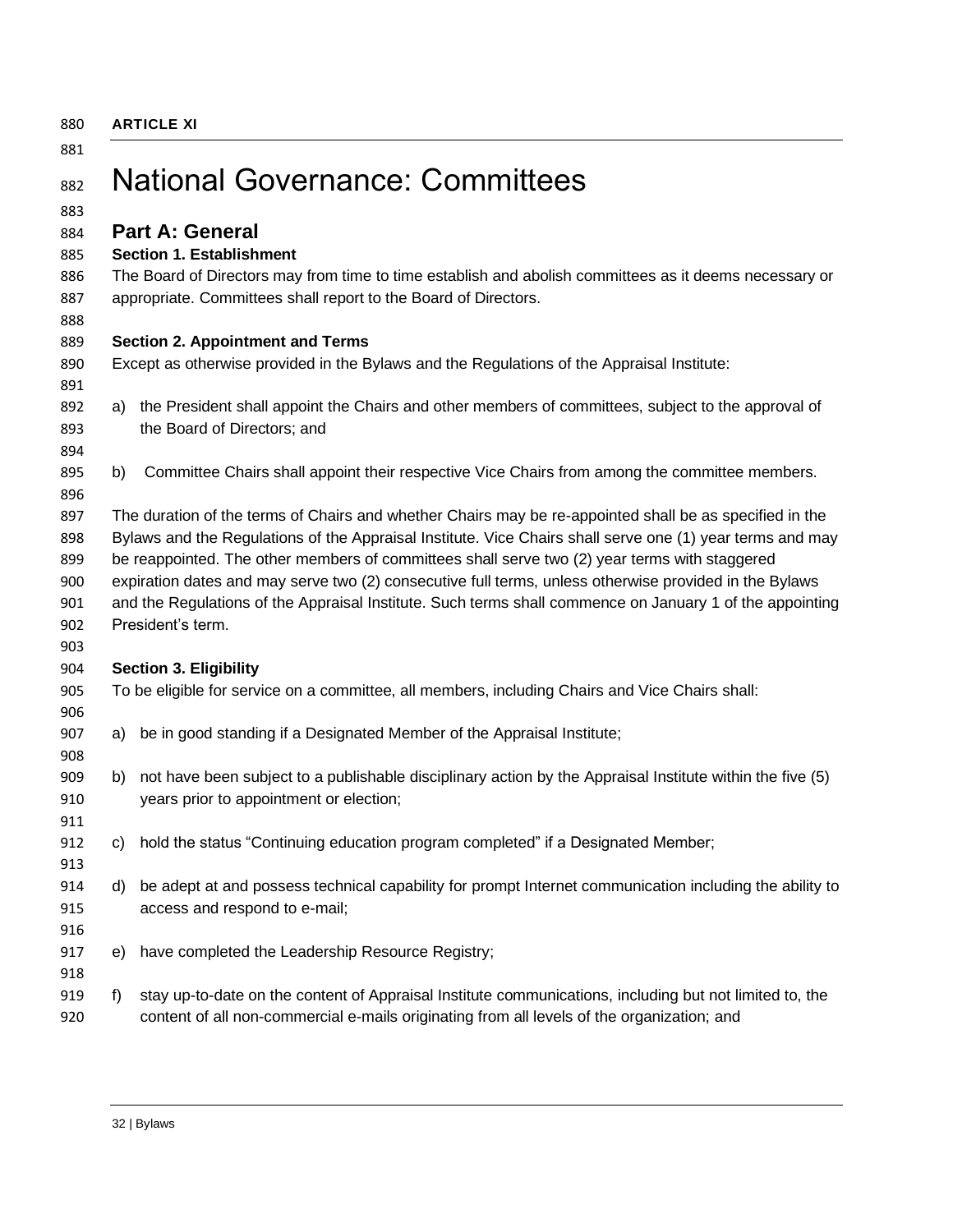| 921<br>922 | g) | have met such other minimum qualifications for service as may be adopted by the Board of Directors<br>from time to time.                                                                                         |
|------------|----|------------------------------------------------------------------------------------------------------------------------------------------------------------------------------------------------------------------|
| 923        |    |                                                                                                                                                                                                                  |
| 924        |    | <b>Section 4. Removal</b>                                                                                                                                                                                        |
| 925<br>926 |    | A committee Chair, Vice Chair, or member shall be automatically removed if he or she:                                                                                                                            |
| 927<br>928 | a) | ceases to be a Designated Member or Candidate in good standing if such status is required for the<br>position;                                                                                                   |
| 929        |    |                                                                                                                                                                                                                  |
| 930        | b) | becomes subject to a publishable disciplinary action by the Appraisal Institute while in such position;                                                                                                          |
| 931        |    | <b>or</b>                                                                                                                                                                                                        |
| 932        |    |                                                                                                                                                                                                                  |
| 933        | C) | ceases to hold the status "Continuing education program completed" if a Designated Member.                                                                                                                       |
| 934        |    |                                                                                                                                                                                                                  |
| 935        |    | Further, the Board of Directors may remove a Chair, Vice Chair, or member of a committee for cause by a                                                                                                          |
| 936        |    | sixty percent (60%) vote.                                                                                                                                                                                        |
| 937        |    |                                                                                                                                                                                                                  |
| 938        |    | <b>Section 5. Vacancies</b>                                                                                                                                                                                      |
| 939        |    | Unless otherwise established by these Bylaws, if a vacancy for whatever reason occurs in a committee                                                                                                             |
| 940        |    | position, such vacancy shall be filled by appointment by the President or election, depending on the                                                                                                             |
| 941        |    | means by which the position is regularly filled. However, the committee member so appointed or elected                                                                                                           |
| 942        |    | must be qualified to serve in the position from the time of appointment or election. Any appointment by                                                                                                          |
| 943        |    | the President to fill a vacant committee position shall be subject to approval by the Board of Directors at                                                                                                      |
| 944        |    | its next regularly scheduled or special meeting.                                                                                                                                                                 |
| 945        |    |                                                                                                                                                                                                                  |
| 946        |    | Section 6. Meetings, Quorum, and Voting                                                                                                                                                                          |
| 947        |    | A committee may hold meetings either in person or by interactive technology, so long as all members of                                                                                                           |
| 948<br>949 |    | the committee participating in the meeting can communicate with one another. Interactive technology<br>includes, but is not limited to, conference telephone, electronic transmission, Internet usage and remote |
| 950        |    | communication. Action taken at a meeting held via interactive technology shall be as effective as if the                                                                                                         |
| 951        |    | committee members had met in person.                                                                                                                                                                             |
| 952        |    |                                                                                                                                                                                                                  |
| 953        |    | A majority of the members of a committee shall constitute a quorum for the transaction of the business of                                                                                                        |
| 954        |    | that committee, except as otherwise provided in these Bylaws. The vote of a majority of members of a                                                                                                             |
| 955        |    | committee voting at a duly held meeting shall be regarded as the act of that committee. A meeting at                                                                                                             |
| 956        |    | which a quorum is initially present may continue to transact business, notwithstanding the withdrawal of                                                                                                         |
| 957        |    | members, if any action taken is approved by a majority of the required quorum for that meeting.                                                                                                                  |
| 958        |    |                                                                                                                                                                                                                  |
| 959        |    | Except where otherwise provided, each member of a committee shall have one (1) vote on each matter                                                                                                               |
| 960        |    | coming before that committee. A member of a committee may not attend a committee meeting by proxy                                                                                                                |
| 961        |    | or vote by proxy. Each member of a committee shall vote his or her own conscience on every matter                                                                                                                |
| 962        |    | brought before such committee using the best interests of the Appraisal Institute as a guide.                                                                                                                    |
|            |    |                                                                                                                                                                                                                  |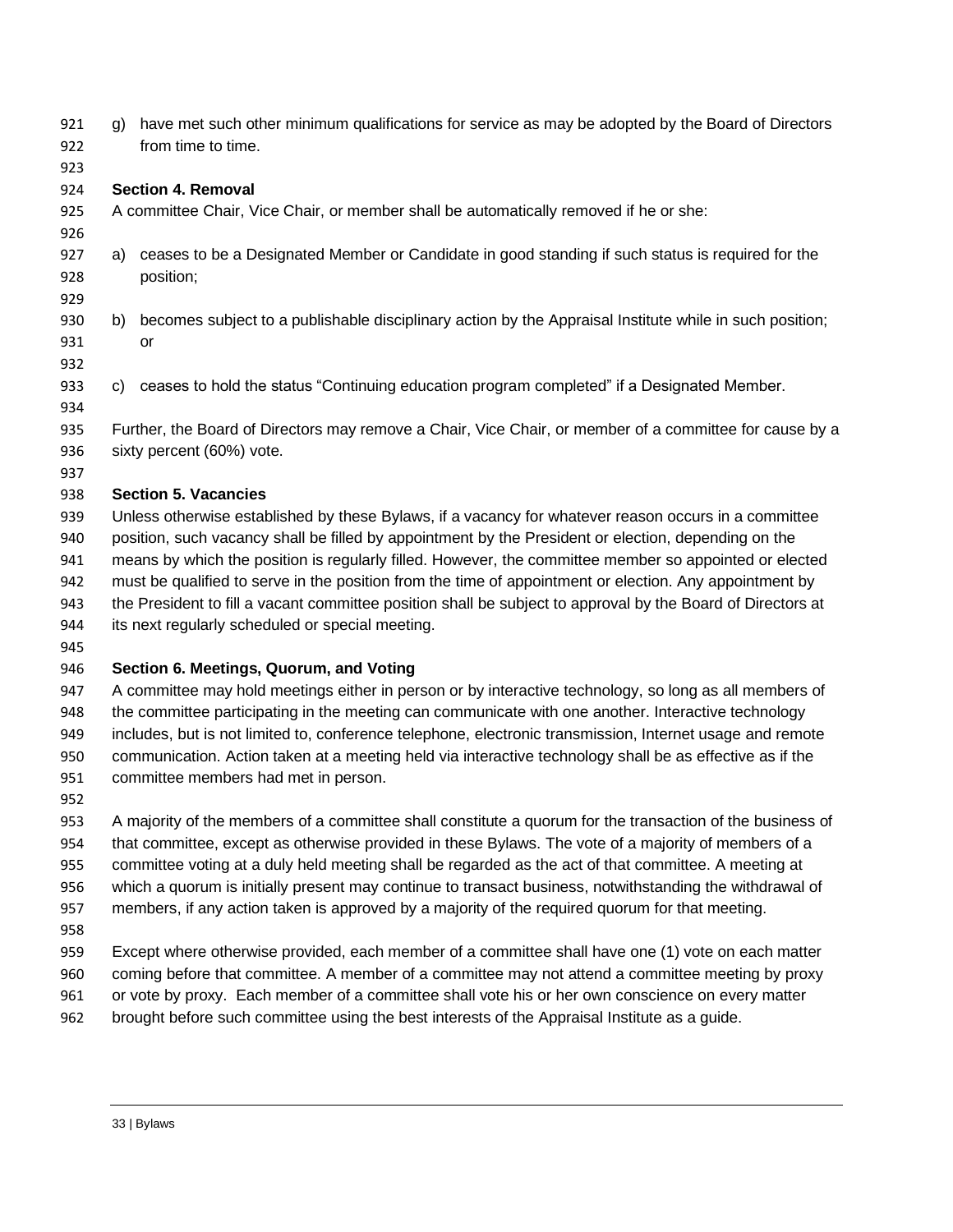<span id="page-33-0"></span>

| 963  | Any action required or permitted to be taken by a committee may be taken without a meeting if all          |
|------|------------------------------------------------------------------------------------------------------------|
| 964  | members of the committee consent in writing to that action. A member of the committee may provide such     |
| 965  | written consent in electronic form. An action by written consent shall have the same force and effect as   |
| 966  | any other validly approved action of the committee. Such written consent or consents shall be filed with   |
| 967  | the minutes of the proceedings of the committee that took the action.                                      |
| 968  |                                                                                                            |
| 969  | <b>Section 7. Miscellaneous</b>                                                                            |
| 970  | The Board of Directors shall adopt and maintain Regulations establishing the composition, powers, duties   |
| 971  | and responsibilities of committees.                                                                        |
| 972  |                                                                                                            |
| 973  |                                                                                                            |
| 974  | <b>Part B: Committees of the Board</b>                                                                     |
| 975  | <b>Section 1. Executive Committee</b>                                                                      |
| 976  | a) Composition                                                                                             |
| 977  | There shall be an Executive Committee composed of the elected officers (President, President Elect, Vice   |
| 978  | President and Immediate Past President) and the Chief Executive Officer, who shall serve as a nonvoting    |
| 979  | member. If a vacancy for whatever reason occurs in the position of Immediate Past President, such          |
| 980  | position shall remain vacant for the remainder of the year.                                                |
| 981  |                                                                                                            |
| 982  | b) Powers and Duties                                                                                       |
| 983  | The Executive Committee shall report to the Board of Directors and shall:                                  |
| 984  |                                                                                                            |
| 985  | monitor implementation of strategic and operating plans and take appropriate actions to advance<br>1)      |
| 986  | such implementation;                                                                                       |
| 987  |                                                                                                            |
| 988  | develop and monitor relationships with external parties consistent with the directives and policies<br>2)  |
| 989  | of the Board of Directors;                                                                                 |
| 990  |                                                                                                            |
| 991  | 3) advise, counsel and evaluate the Chief Executive Officer; and                                           |
| 992  |                                                                                                            |
| 993  | perform such other duties as may be assigned to it by the Board of Directors.<br>4)                        |
| 994  |                                                                                                            |
| 995  | The Executive Committee may also act on behalf of the Appraisal Institute between meetings of the          |
| 996  | Board of Directors provided that, in the judgment of the Executive Committee:                              |
| 997  |                                                                                                            |
| 998  | it is imprudent or impractical to defer taking such action until the Board of Directors can meet; or<br>1) |
|      |                                                                                                            |
| 999  |                                                                                                            |
| 1000 | there is an emergency that requires the Executive Committee to act on behalf of the Board.<br>2)           |
| 1001 |                                                                                                            |
| 1002 | However, the Executive Committee may not take any action that is inconsistent with any action previously   |
| 1003 | taken by the Board of Directors and must report any action it takes to the Board of Directors. The Board   |
| 1004 | of Directors shall decide whether to ratify such actions.                                                  |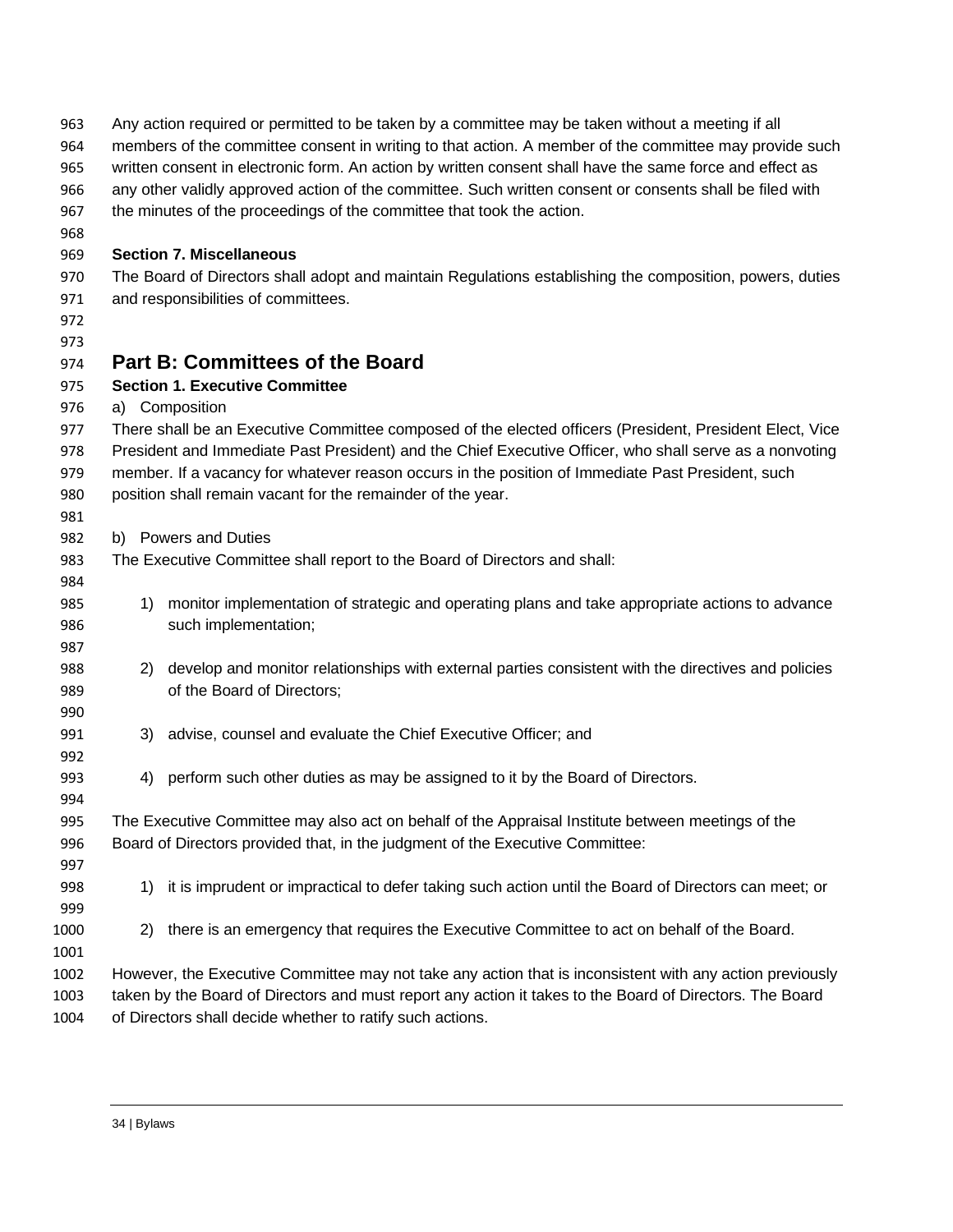#### **Section 2. Audit Committee**

a) Composition

 There shall be an Audit Committee composed of five (5) members elected by the Board of Directors. 

 At its third regular meeting each year, the Board of Directors shall hold an election for those Audit Committee positions whose terms end that year. The elected members of the Audit Committee shall serve two (2) year staggered terms beginning on January 1 following election to office. When elected, members must be an Appraisal Institute Designated Member in good standing and be currently serving on the Board of Directors or serving as a Third Regional Director. Furthermore, at least one (1) of the members elected each year must have one (1) year remaining on his or her Board term or must be a Third Regional Director, whose Audit Committee term would commence concurrently with his or her term on the Board of Directors. Executive and Finance Committee members may not serve concurrently on the Audit Committee.

 The Chair and Vice Chair of the Audit Committee shall be elected annually by the Audit Committee members. The Chair and Vice Chair of the Audit Committee shall be selected from among the members of the following year's Audit Committee, shall serve one (1) year terms and may be reelected. Annual election of the Chair and Vice Chair shall occur prior to the commencement of such terms and shall occur subsequent to the annual election of Audit Committee members. In the event of a vacancy in the Chair position, the Chair position shall be filled by the Vice Chair for the remainder of the term. In the event of a vacancy in the Vice Chair position, the Audit Committee shall elect a new Vice Chair as soon as

b) Powers and Duties

practicable.

#### The Audit Committee shall report to the Board of Directors. The Audit Committee shall:

- 1031 1031 1) receive monthly reports from the Finance Committee;
- 2) recommend independent auditors to the Board of Directors;
- 3) cause an annual audit of Appraisal Institute accounts to be made;
- 4) recommend as appropriate that an audit be made on the accounts of entities under the control of the Appraisal Institute;
- 5) conduct and/or oversee investigations to protect the integrity of the Appraisal Institute;
- 6) oversee management and internal control structure and financial reporting processes of the Appraisal Institute;
- 7) recommend policies and actions to protect the financial integrity of the Appraisal Institute and entities under its control;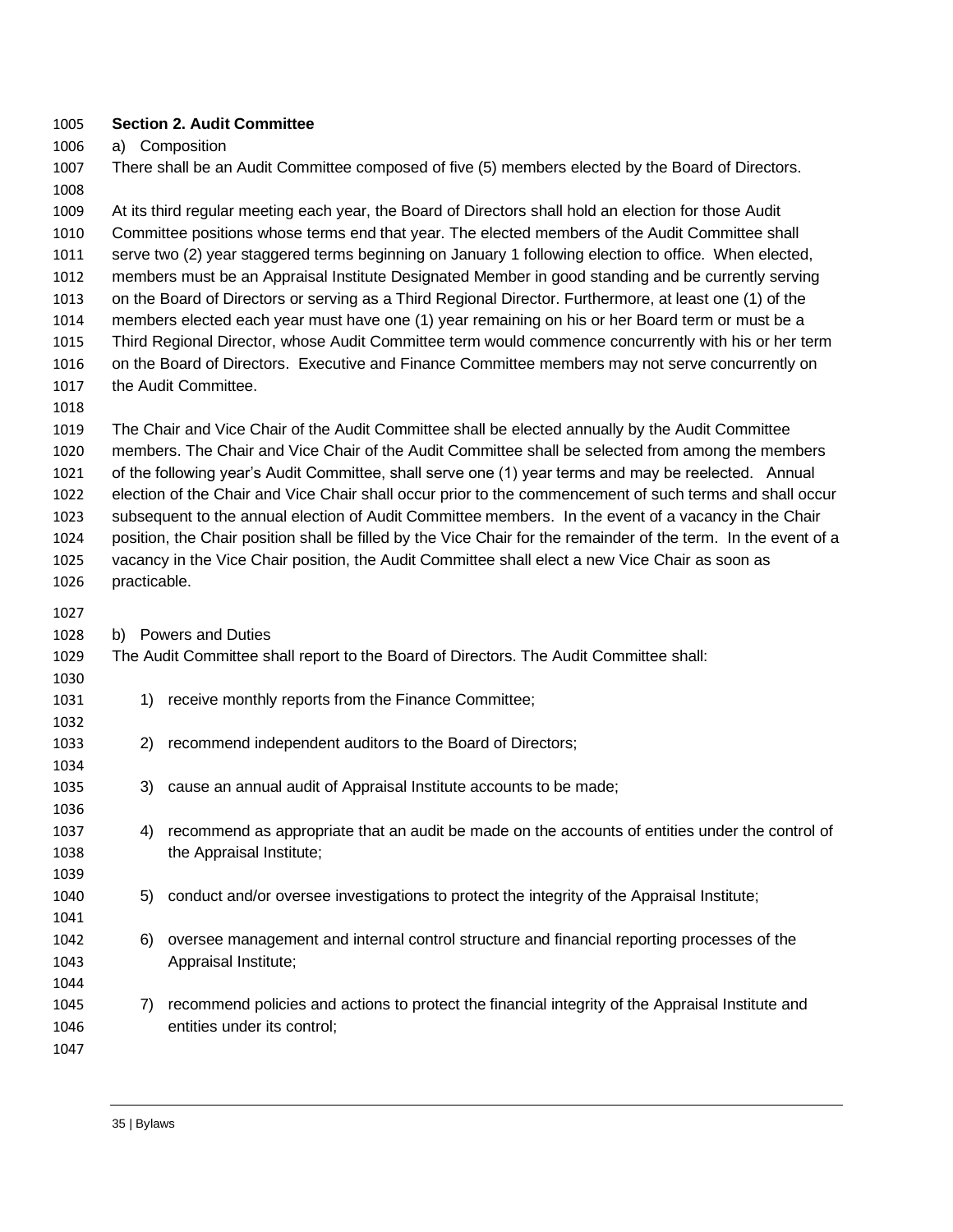| 1048<br>1049 | 8)         | evaluate threats to the corporate assets of the Appraisal Institute and make appropriate<br>recommendations; |
|--------------|------------|--------------------------------------------------------------------------------------------------------------|
| 1050         |            |                                                                                                              |
| 1051         | 9)         | inform the Board of Directors when boards, committees or other bodies have not complied with                 |
| 1052         |            | Appraisal Institute financial procedures and financial internal controls;                                    |
| 1053         |            |                                                                                                              |
| 1054         |            | 10) review potential conflicts of interest of individuals serving in the national governance structure       |
| 1055         |            | with counsel and make appropriate recommendations to the Board of Directors;                                 |
| 1056         |            | 11) otherwise act in accordance with Audit Committee Policies and Procedures approved by the                 |
| 1057         |            | Board of Directors; and                                                                                      |
| 1058         |            |                                                                                                              |
| 1059         |            | 12) perform such other duties as may be assigned to it by the Board of Directors.                            |
| 1060         |            |                                                                                                              |
| 1061         |            | <b>Section 3. Nominating Committee</b>                                                                       |
| 1062         | a)         | Composition                                                                                                  |
| 1063         |            | There shall be a Nominating Committee that is composed of the Immediate Past President and one (1)           |
| 1064         |            | member from each Region elected by the Regional Committee in each Region. The Immediate Past                 |
| 1065         |            | President shall serve as the Chair of the Nominating Committee without a vote. If the Immediate Past         |
| 1066         |            | President is unavailable to serve his or her term, or any part thereof, as Chair of the Nominating           |
| 1067         |            | Committee, the most recent Past President willing and able shall serve as Chair of the Nominating            |
| 1068         |            | Committee without a vote.                                                                                    |
| 1069         |            |                                                                                                              |
| 1070         |            | The members of the Nominating Committee shall serve a one-year term commencing on January 1                  |
| 1071         |            | following their election. If an elected member of the Nominating Committee is unable to serve, an            |
| 1072         |            | alternate member elected from the Region shall serve the remainder of the elected member's one (1)           |
| 1073         | year term. |                                                                                                              |
| 1074         |            |                                                                                                              |
| 1075         |            | To be eligible to serve as a member elected by a Region on the Nominating Committee, an individual:          |
| 1076         |            |                                                                                                              |
| 1077         | 1)         | shall be a Designated Member in good standing;                                                               |
| 1078         |            |                                                                                                              |
| 1079         |            | 2) shall have at least one (1) year of service as a Chapter President, two (2) years of service as a         |
| 1080         |            | regional representative or two (2) years of service on a national committee or on the national               |
| 1081         |            | Board of Directors;                                                                                          |
| 1082         |            |                                                                                                              |
| 1083         | 3)         | shall not have served on the Nominating Committee or its predecessors in the previous six (6)                |
| 1084         |            | years;                                                                                                       |
| 1085         |            |                                                                                                              |
| 1086         | 4)         | shall not be serving concurrently as a Board member or Third Regional Director unless the                    |
| 1087         |            | member's Region requests an exception that is approved by the Executive Committee;                           |
| 1088         |            |                                                                                                              |
| 1089         | 5)         | shall not be serving concurrently on any other national Appraisal Institute board or committee;              |
| 1090         |            | and                                                                                                          |
| 1091         |            |                                                                                                              |
|              |            |                                                                                                              |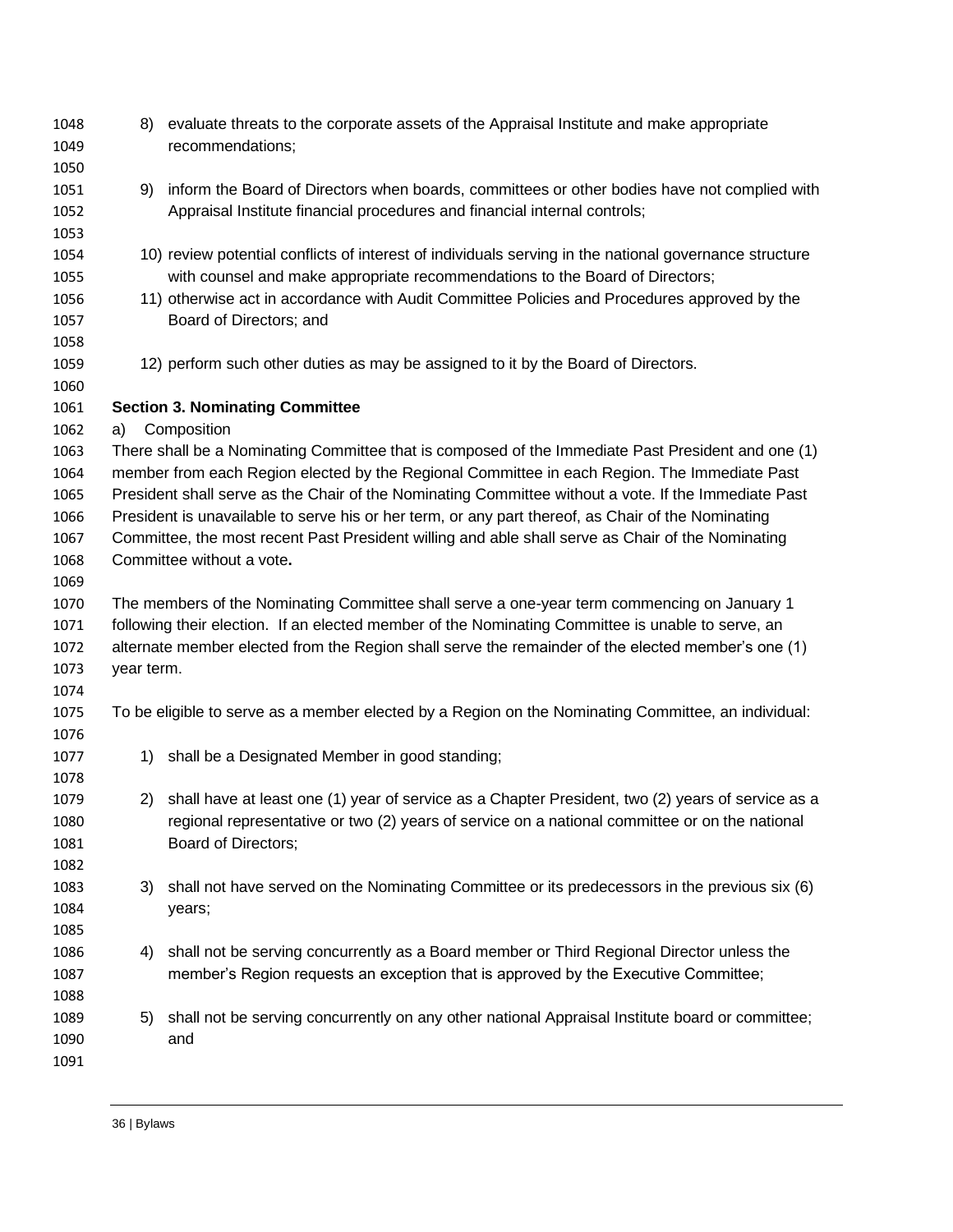<span id="page-36-0"></span>

| 1092         |    | 6) shall satisfy the other requirements for committee service set forth in these Bylaws.                                                                                                            |
|--------------|----|-----------------------------------------------------------------------------------------------------------------------------------------------------------------------------------------------------|
| 1093         |    |                                                                                                                                                                                                     |
| 1094         | b) | <b>Powers and Duties</b>                                                                                                                                                                            |
| 1095         |    | The Nominating Committee shall report to the Board of Directors and shall:                                                                                                                          |
| 1096         |    |                                                                                                                                                                                                     |
| 1097         | 1) | interview and evaluate candidates for Vice President and for any other vacant Officer position(s);                                                                                                  |
| 1098<br>1099 | 2) | identify key issues for the written questionnaire that candidates for Vice President and for any<br>other vacant Officer position(s) must complete;                                                 |
| 1100         |    |                                                                                                                                                                                                     |
|              |    |                                                                                                                                                                                                     |
| 1101         | 3) | identify key issues for the oral interviews of candidates for Vice President and for any other                                                                                                      |
| 1102         |    | vacant Officer position(s);                                                                                                                                                                         |
| 1103         |    |                                                                                                                                                                                                     |
| 1104         | 4) | solicit input from the membership, chapters and regions on the candidates for Vice President and                                                                                                    |
| 1105         |    | for any other vacant Officer position(s) prior to finalization of the Nominating Committee's                                                                                                        |
| 1106         |    | decision;                                                                                                                                                                                           |
| 1107         |    |                                                                                                                                                                                                     |
| 1108         | 5) | nominate for Board of Directors consideration an individual (or two (2) individuals if there is a                                                                                                   |
| 1109         |    | deadlock after three consecutive votes between the same candidates) for Vice President and for                                                                                                      |
| 1110         |    | any other vacant Officer position(s);                                                                                                                                                               |
| 1111         |    |                                                                                                                                                                                                     |
| 1112         | 6) | submit its nomination (or two (2) nominations if there is a tie vote as noted above) for Vice                                                                                                       |
| 1113         |    | President to the Board of Directors at its second regular meeting, with the rationale for its                                                                                                       |
| 1114         |    | decision, unless a vacancy in the office of Vice President occurs during the course of a Vice                                                                                                       |
| 1115         |    | President's term, in which case the nomination(s) for Vice President and rationale shall be                                                                                                         |
| 1116         |    | submitted to the Board of Directors as soon as practicable after notice of the impending vacancy                                                                                                    |
| 1117         |    | is received or after the vacancy occurs;                                                                                                                                                            |
| 1118         |    |                                                                                                                                                                                                     |
| 1119         | 7) | submit its nomination (or two (2) nominations if there is a tie vote as noted above) for any other                                                                                                  |
| 1120         |    | vacant Officer position(s) to the Board of Directors, with the rationale for its decision, as soon as<br>practicable after notice of the impending vacancy is received or after the vacancy occurs; |
| 1121         |    |                                                                                                                                                                                                     |
| 1122         |    |                                                                                                                                                                                                     |
| 1123         | 8) | nominate for Board of Directors consideration one (1) or more International Designated Members                                                                                                      |
| 1124         |    | for election to the International Designated Member position on the national Board of Directors;                                                                                                    |
| 1125         |    | and                                                                                                                                                                                                 |
| 1126         |    |                                                                                                                                                                                                     |
| 1127         | 9) | perform such other duties as may be assigned to it by the Board of Directors.                                                                                                                       |
| 1128         |    |                                                                                                                                                                                                     |
| 1129         |    | <b>Part C: Panels and Project Teams</b>                                                                                                                                                             |
| 1130<br>1131 |    | The Board of Directors may from time to time establish and abolish Panels and Project Teams as it deems                                                                                             |
| 1132         |    | necessary or appropriate. The Board of Directors may adopt and maintain Regulations, directives and                                                                                                 |
|              |    |                                                                                                                                                                                                     |
| 1133         |    | policies establishing the powers, duties and responsibilities of Panels and Project Teams.                                                                                                          |
| 1134         |    |                                                                                                                                                                                                     |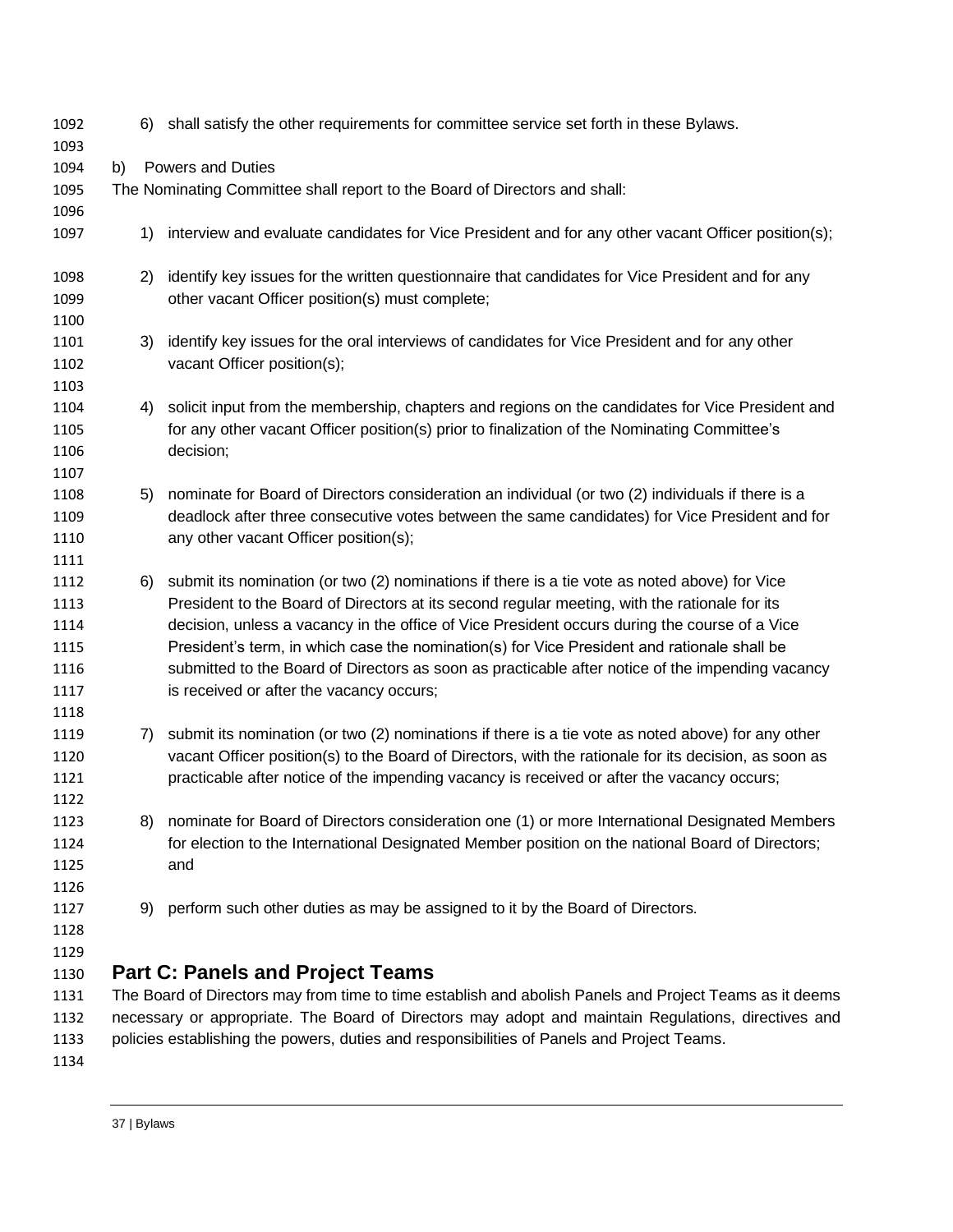## <span id="page-37-0"></span>**Part D: Other Entities**

 The Board of Directors may from time to time establish other entities and abolish those entities, subject to their bylaws or other governing documents, or applicable laws, as it deems necessary or appropriate. The

Chairs or Presidents of such entities report to the Board of Directors as appropriate.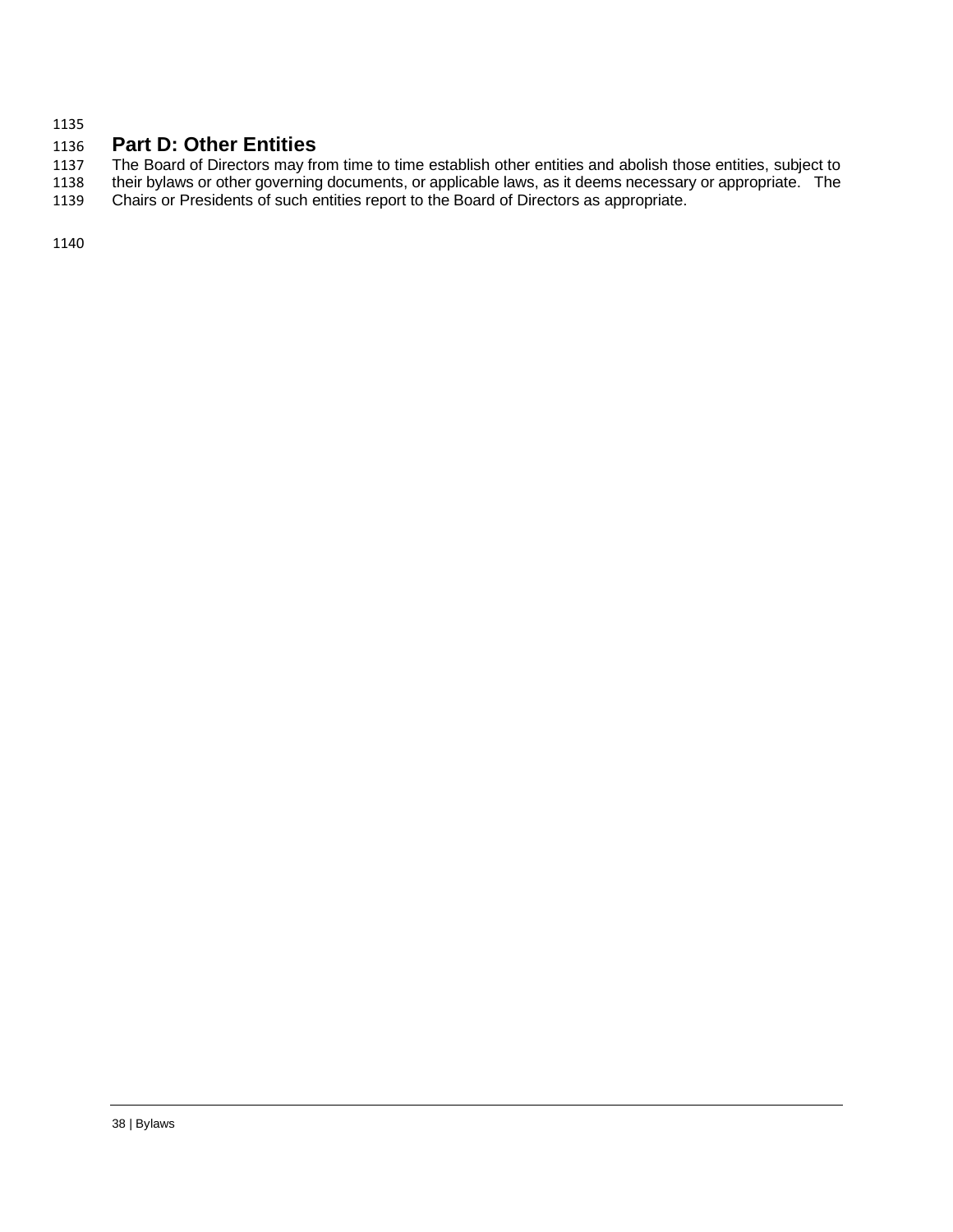## <span id="page-38-1"></span><span id="page-38-0"></span>1143 Regional Governance

#### 

#### <span id="page-38-2"></span>**Part A: General**

 The Board of Directors of the Appraisal Institute shall establish geographic Regions and the territory associated with each such Region from time to time. Each Region shall exist solely by reason of action 1148 taken by the Board of Directors and shall hold all its property and assets in trust for the Appraisal Institute.

 At least every five (5) years, the Board of Directors shall review regional populations and alignment and take whatever action it deems necessary and appropriate to maintain approximate balance of populations among the Regions.

 

## <span id="page-38-3"></span>**Part B: Purpose**

 The purpose of the regional structure shall be to facilitate the flow of information between the Board of Directors and the Chapters and among the Chapters within each Region and to provide opportunities for

- 1158 service to the Appraisal Institute.
- 

## <span id="page-38-4"></span>**Part C: Structure**

Each Region shall have a Regional Committee as provided in the Regulation governing Regions. Each

Regional Committee shall elect a Chair and Vice Chair, who shall administer the affairs of the Region and

serve as members of the Board of Directors of the Appraisal Institute.

 

#### <span id="page-38-5"></span>**Part D: Miscellaneous**

The Board of Directors shall adopt and maintain Regulations governing the regional structure so as to

achieve the purposes of the Articles of Incorporation and these Bylaws.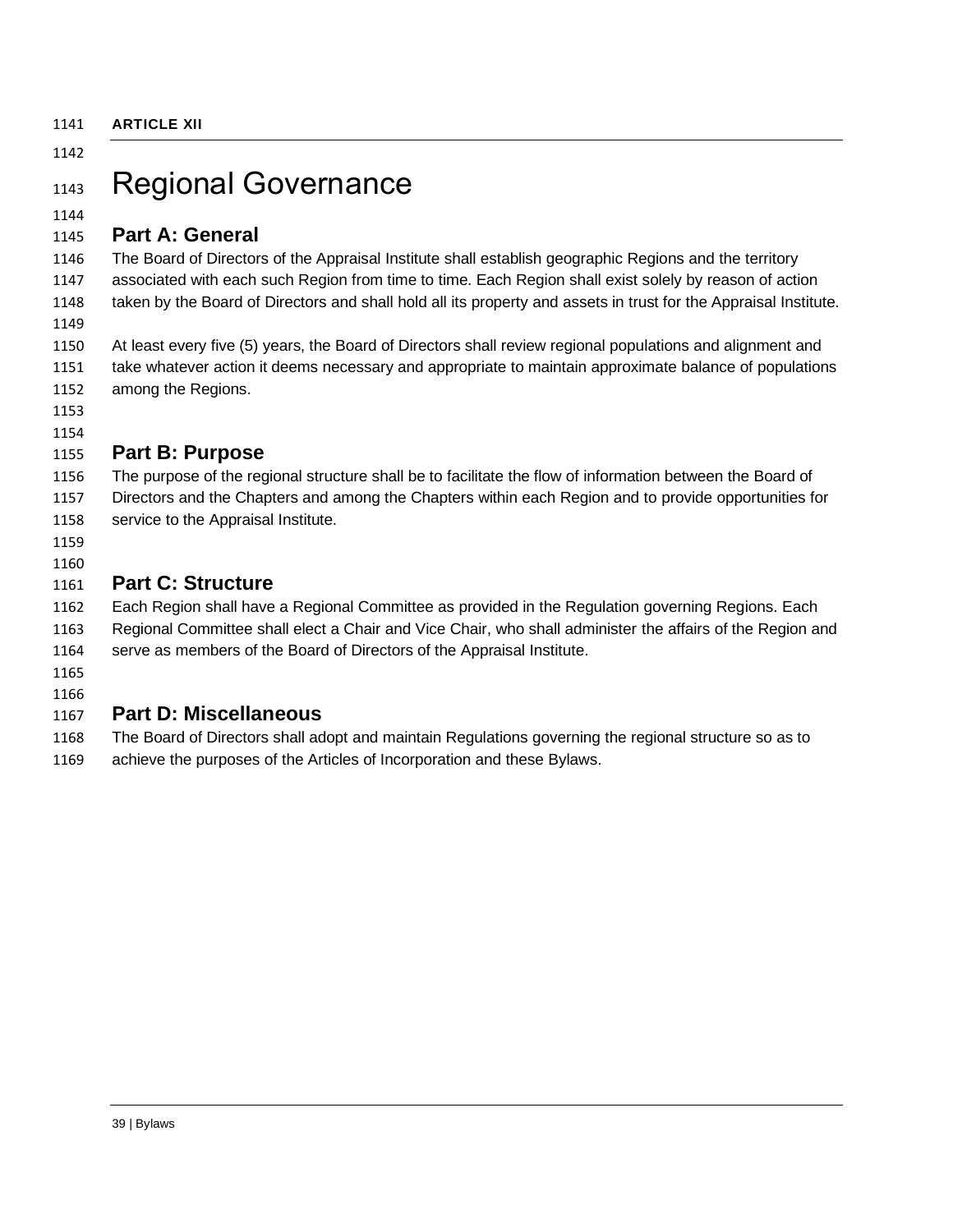## <span id="page-39-1"></span><span id="page-39-0"></span>1171 Chapter Governance

#### 

#### <span id="page-39-2"></span>**Part A: General**

 The Board of Directors shall establish from time to time such Chapters of the Appraisal Institute as it deems necessary and appropriate. Each Chapter shall exist solely by reason of the charter granted to it by the Appraisal Institute or by written affiliation agreement with the Appraisal Institute. Except as provided in Part E below, each Chapter shall hold all its property and assets in trust for the Appraisal Institute.

 

#### <span id="page-39-3"></span>**Part B: Territory**

 The geographic territory assigned to each Chapter shall be determined by the Board of Directors of the Appraisal Institute and shall be clearly defined in the charter issued by the Board of Directors to each Chapter or in the written affiliation agreement. Only the Board of Directors can change the geographic

- territory of a Chapter.
- 

#### <span id="page-39-4"></span>**Part C: Requirements**

- Except as provided in Part E below:
- 
- 1. Each Chapter is required to adopt standard Bylaws that conform to the Bylaws and Regulations of the Appraisal Institute;
- 2. Each Chapter is prohibited from acting in any manner inconsistent with the Bylaws and Regulations of the Appraisal Institute; and
- 3. Chapter Bylaws and any amendments thereto must be approved by the Appraisal Institute.
- 

## <span id="page-39-5"></span>**Part D: Miscellaneous**

 The Board of Directors of the Appraisal Institute shall adopt and maintain Regulations governing Chapters, including dues, fees, elections, meetings, committees, Chapter charters, written affiliation agreements, and any other matter that the Board of Directors deems appropriate to achieve the purposes of the Articles of Incorporation and these Bylaws.

 

#### <span id="page-39-6"></span>**Part E: International Chapters**

 The terms of the affiliation agreement between the Appraisal Institute and any International Chapter shall set forth the policies and procedures with which the International Chapter must comply to maintain its status as an International Chapter of the Appraisal Institute.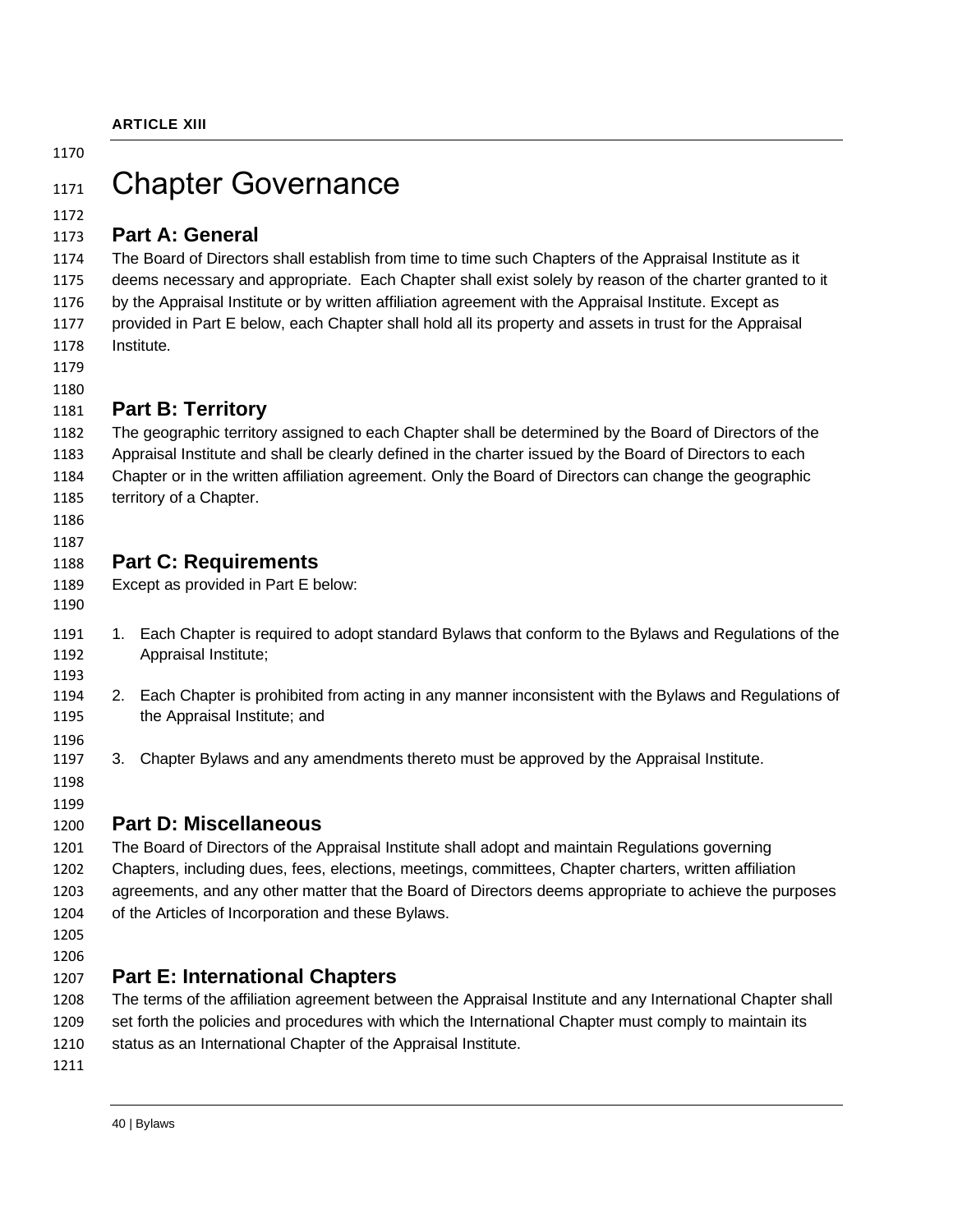<span id="page-40-0"></span>**ARTICLE XIV**

#### 

## <span id="page-40-1"></span>1214 Indemnification and Insurance

#### 

### <span id="page-40-2"></span>**Part A: Indemnification**

 The Appraisal Institute shall, in accordance with the procedures required by the Act and to the fullest extent permitted by law, indemnify its Directors, Officers, Members, Candidates, Practicing Affiliates, Affiliates, employees and agents from and against all expenses, judgments, fines, settlements and other amounts (including attorneys' fees) actually incurred in connection with any threatened, pending or completed action, suit or proceeding, whether civil, criminal, investigative or administrative brought by reason of the fact that such Director, officer, Member, Candidate, Practicing Affiliate, Affiliate, employee or agent is or was a Director, officer, committee member, panel member, Board member, project team member, employee or agent of the Appraisal Institute or is or was cooperating with any committee, panel or Board; provided, however, such individual was attempting in good faith to act according to the Bylaws and Regulations of the Appraisal Institute. This provision shall not apply to International Chapters unless the Appraisal Institute has undertaken such obligations separately in writing.

## 

### <span id="page-40-3"></span>**Part B: Insurance**

 The Appraisal Institute shall have the right and power to purchase and maintain insurance to the fullest extent permitted by law on behalf of its Directors, officers, Members, Candidates, Practicing Affiliates, Affiliates, Chapters, Regions, employees and agents against any liability asserted against or incurred by a

Director, officer, Member, Candidate, Practicing Affiliate, Affiliate, chapter, region, employee or agent in

such capacity or arising out of the Director's, officer's, Member's, Candidate's, Practicing

- Affiliate's, Affiliate's, chapter's, region's, employee's or agent's status as such. This provision shall not
- apply to International Chapters unless the Appraisal Institute has undertaken such obligations separately
- in writing.
-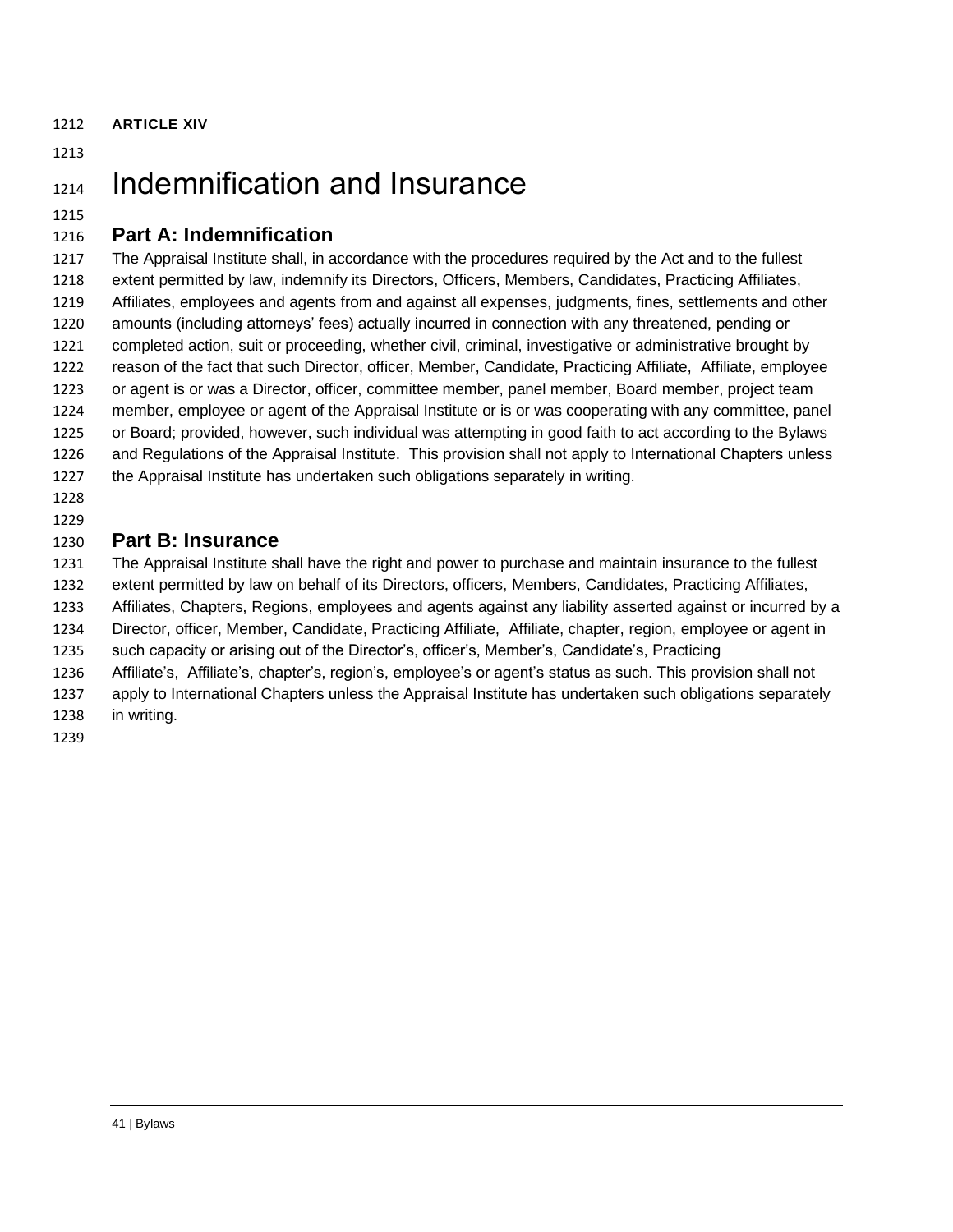# <span id="page-41-1"></span><span id="page-41-0"></span>1242 Conduct of Meetings

#### 

### The rules contained in *Robert's Rules of Order, Newly Revised*, shall govern meetings at all levels of the

Appraisal Institute, unless inconsistent with the Articles of Incorporation, these Bylaws or the Regulations.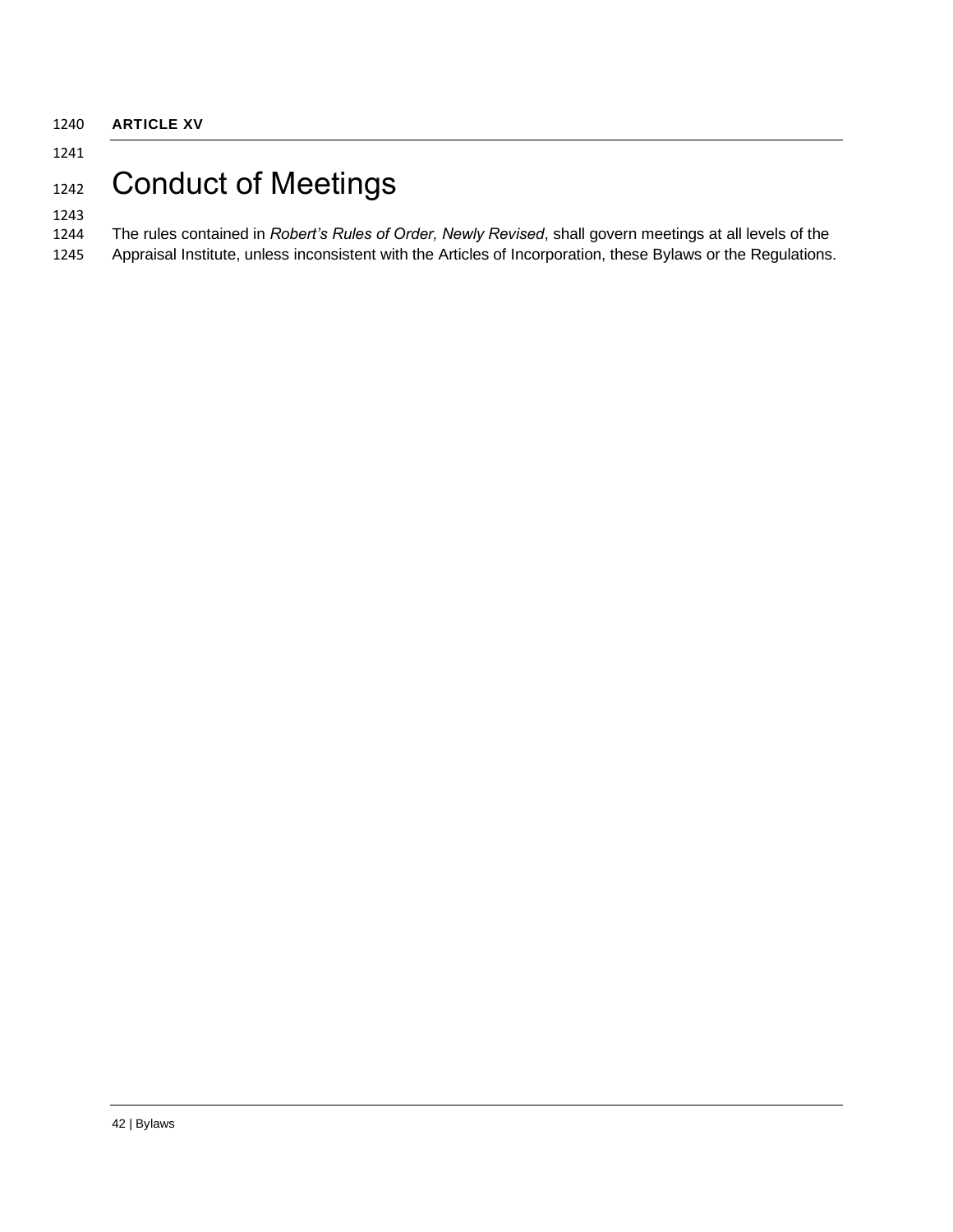## <span id="page-42-1"></span><span id="page-42-0"></span>1247 Regulations

 Regulations shall have the same force and effect as the Bylaws; however, if there is a conflict between the Bylaws and any Regulation, the Bylaws shall prevail. The Board of Directors shall adopt such Regulations as are required by these Bylaws and such other Regulations that it deems necessary or appropriate from time to time and which are not inconsistent with the Act, the Articles of Incorporation or these Bylaws. The Board of Directors shall be empowered to enforce all Regulations of the Appraisal Institute.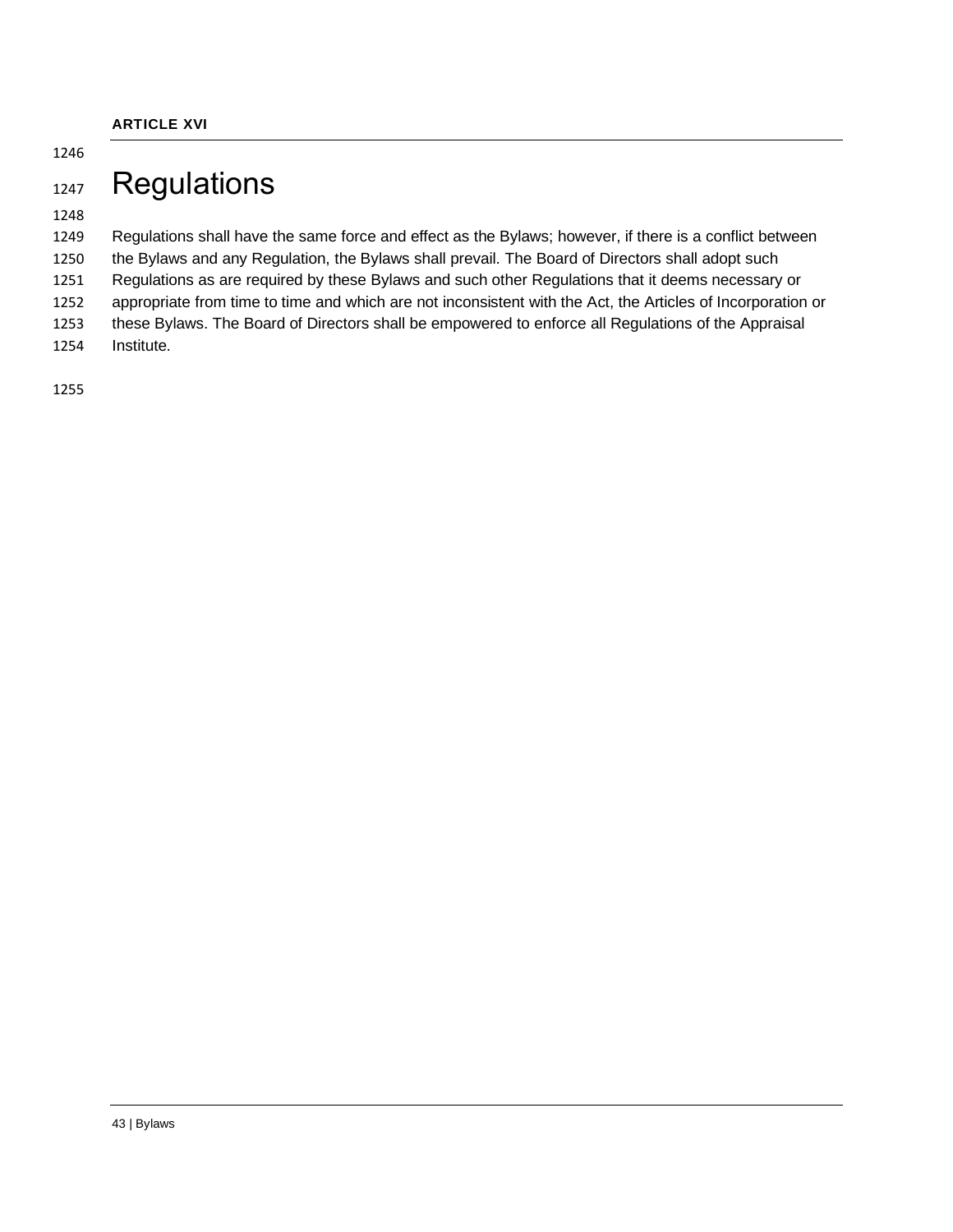<span id="page-43-0"></span>**ARTICLE XVII**

## <span id="page-43-1"></span>Amendments

 The Board of Directors shall have the sole authority to adopt or amend these Bylaws and then only upon a vote of sixty percent (60%) of the Directors voting at a quorum meeting after notice has been delivered in writing to Members, Candidates, Practicing Affiliates and Affiliates of the Appraisal Institute not fewer than forty-five (45) days before such meeting.

 The Board of Directors shall have the sole authority to adopt or amend the designation requirements in the Admissions Regulations and then only if:

- a) sixty percent (60%) of the Directors with voting rights vote in favor at a quorum meeting, regardless of how many Directors are present at such meeting; and
- b) notice has been delivered in writing to Members, Candidates, Practicing Affiliates and Affiliates of the Appraisal Institute not fewer than forty-five (45) days before such meeting.

 The Board of Directors shall have the sole authority to adopt or amend the Code of Professional Ethics and Standards of Professional Practice, and then only upon a vote of a majority of the Directors voting at a quorum meeting after notice has been delivered in writing to Members, Candidates, Practicing Affiliates and Affiliates of the Appraisal Institute not fewer than forty-five (45) days before such quorum meeting. 

The Board of Directors shall have the sole authority to adopt or amend the other Regulations of the

Appraisal Institute and then only upon a vote of a majority of the Directors voting at a quorum meeting.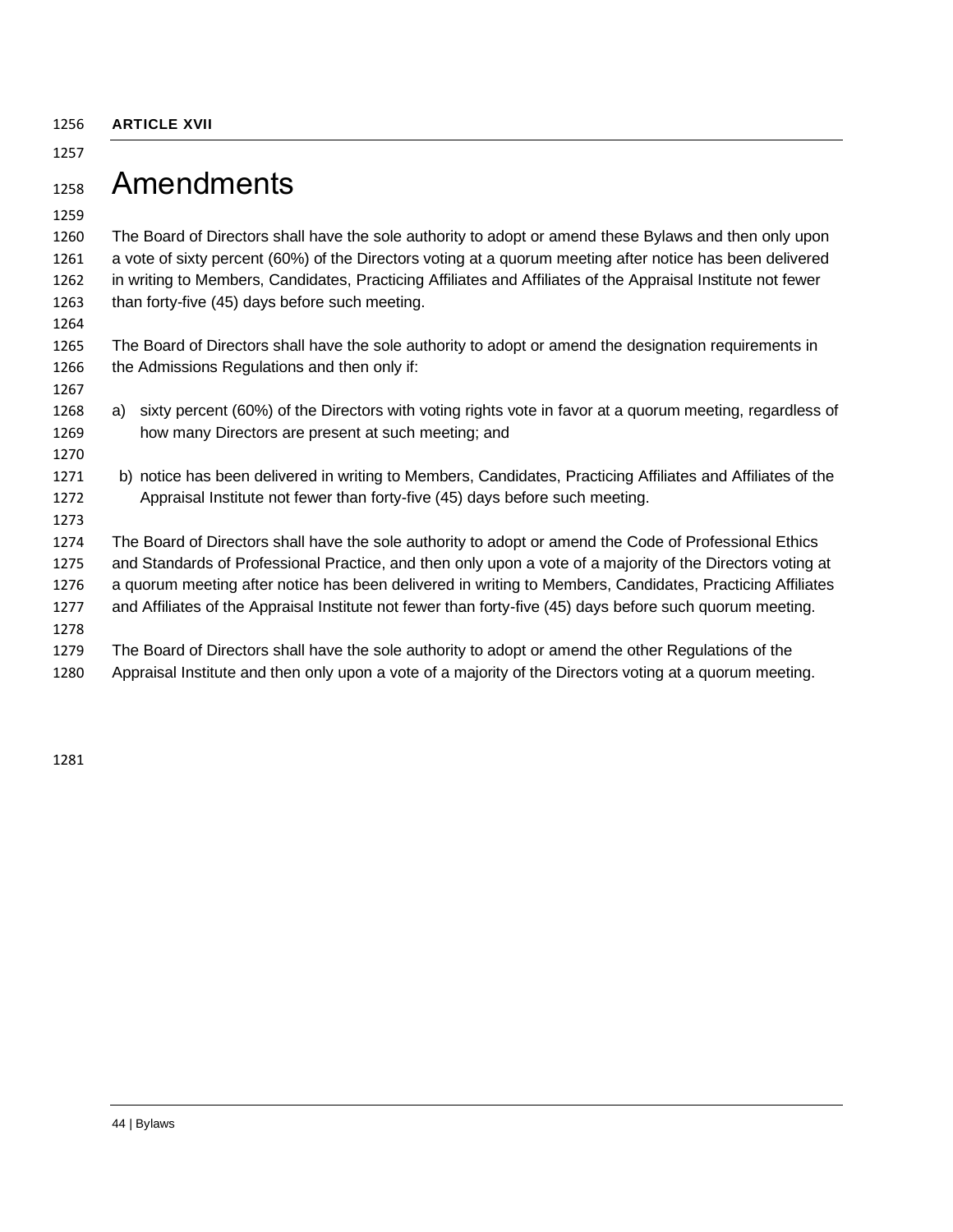<span id="page-44-0"></span>**ARTICLE XVIII**

# <span id="page-44-1"></span>1284 Delivery of Notices and Other Documentation

 When the Bylaws and Regulations provide for notice or other documentation to be "delivered in writing," or use some variation of that terminology such as "deliver in writing" or "delivers in writing," such notice or documentation may be transmitted via United States mail, traceable carrier, personal delivery or electronic means, including but not limited to facsimile and e-mail.

 Any notice to a Member, Candidate, Practicing Affiliate or Affiliate that is addressed to the principal place of business or home of such Member, Candidate, Practicing Affiliate or Affiliate, or the facsimile number or e-mail address of such Member, Candidate, Practicing Affiliate or Affiliate, as it appears in the official records of the Appraisal Institute and that is transmitted within the time limits set forth in the Bylaws or Regulations shall be deemed good and sufficient notice for all purposes. Unless specifically provided otherwise, the effective date of delivery for such notices shall be the date of mailing, transmittal, or delivery to a traceable carrier, or in the case of personal delivery, the date that the notice is delivered to the Member's, Candidate's, Practicing Affiliate's or Affiliate's principal place of business or home. Each Member, Candidate, Practicing Affiliate or Affiliate shall keep the Appraisal Institute advised as to

 the current address of his or her principal place of business and home, current facsimile number and current e-mail address.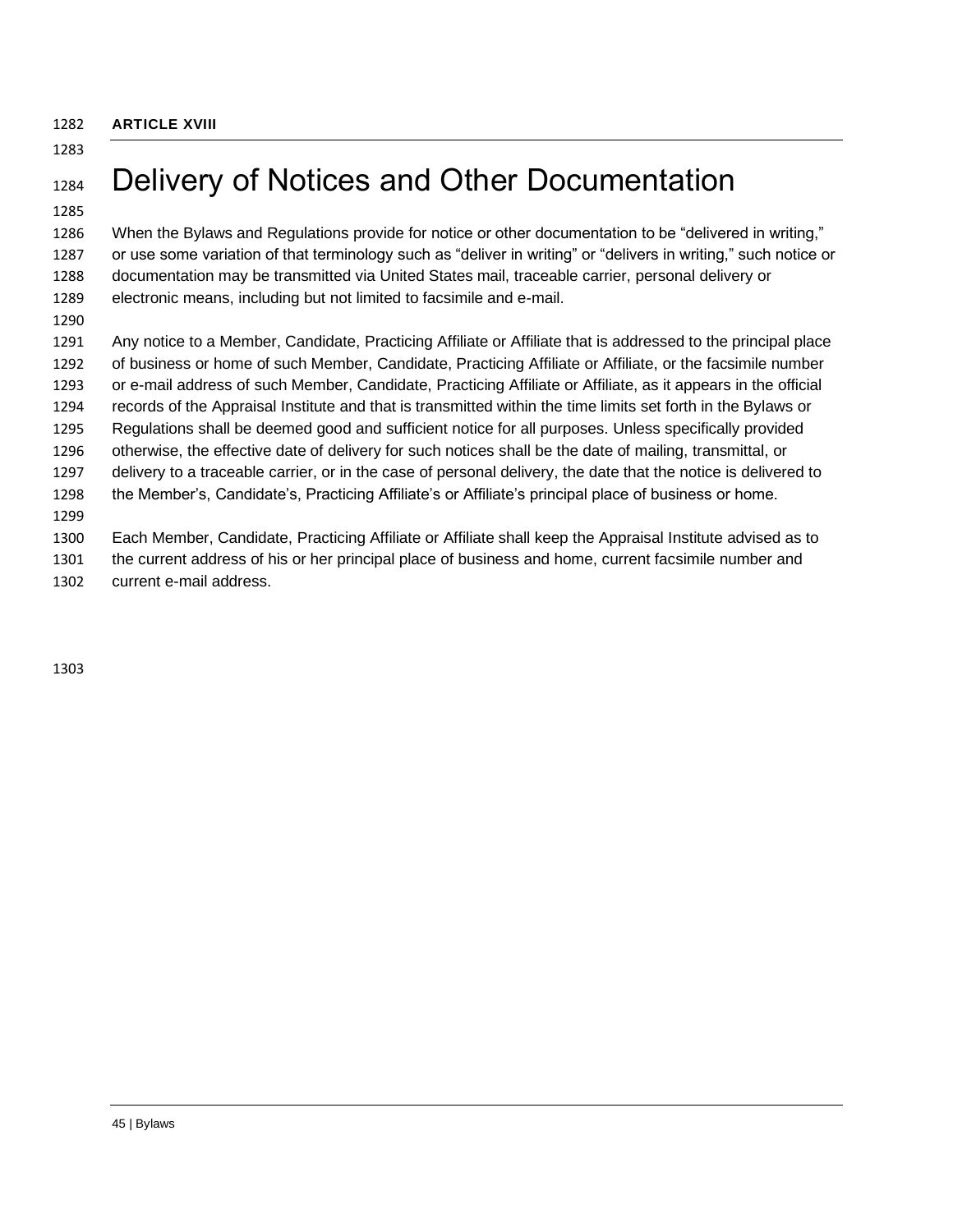<span id="page-45-1"></span><span id="page-45-0"></span>

| <b>ARTICLE XIX</b>                                                     |
|------------------------------------------------------------------------|
|                                                                        |
| 1306 Fiscal Year                                                       |
| The fiscal year of the Appraisal Institute shall be the calendar year. |